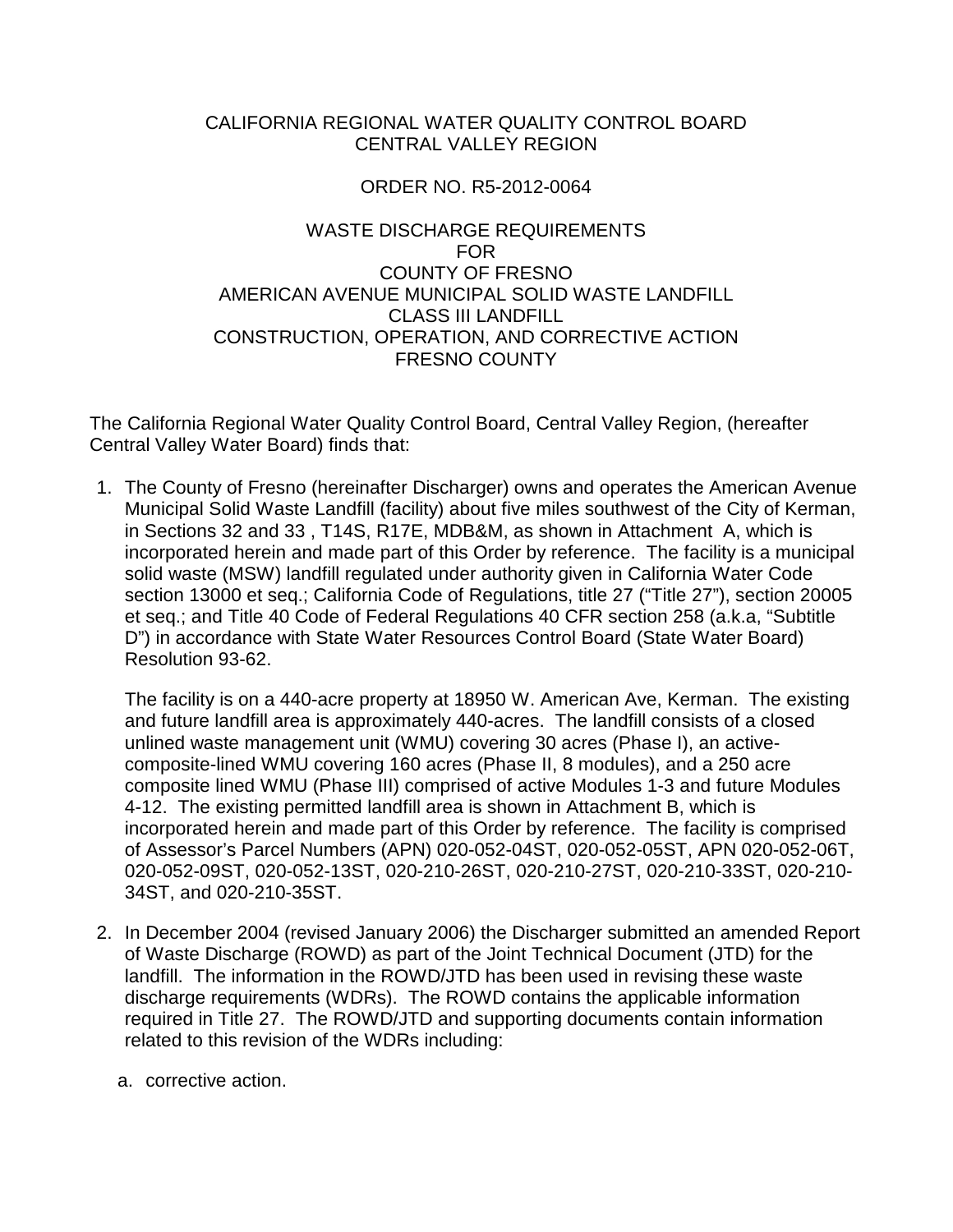- b. changes to the Monitoring and Reporting Program.
- c. future landfill expansion.
- d. excavation of the existing unlined WMU (Phase I).
- 3. On 29 April 2005, the Central Valley Water Board issued Order No. R5-2005-0067 in which the landfill waste management units at the facility were classified as a Class III units for the discharge of non-hazardous waste and municipal solid waste. This Order continues to classify the landfill units as Class III units in accordance with Title 27.
- <span id="page-1-0"></span>4. The existing and future landfill units authorized by this Order are described as follows:

| <b>Unit</b>                               | Area      | Liner/LCRS <sup>1</sup> Components <sup>2</sup> | <b>Unit Classification &amp; Status</b> |
|-------------------------------------------|-----------|-------------------------------------------------|-----------------------------------------|
| Phase I                                   | 30 acres  | Unlined                                         | Class III, inactive                     |
| Phase II,<br>Modules 1-8                  | 160 acres | Composite lined                                 | Class III, active                       |
| Phase III,<br>Modules 1-6<br>Modules 7-12 | 250 acres | Composite lined                                 | Class III, active & future              |

 $1$  LCRS – Leachate collection and removal system

 $2$  All liner systems are composite liner systems unless otherwise noted

- 5. On-site facilities at landfill include: an active landfill gas extraction system, a landfill gas flare, scale house, maintenance/office building, self-haul area, and three leachate collection tanks in containment structures.
- 6. On 9 October 1991, the United States Environmental Protection Agency (USEPA) promulgated federal MSW regulations under the Resource Conservation and Recovery Act (RCRA), Subtitle D. These regulations are under 40 Code of Federal Regulations section 258, and are hereafter referred to as either "Subtitle D" in reference to the RCRA federal law that required the regulations or "40 C.F.R. section 258.XX". These regulations apply to all California Class II and Class III landfills that accept MSW. State Water Board Resolution 93-62 requires the Central Valley Water Board to implement in WDRs for MSW landfills the applicable provisions of the federal MSW regulations that are necessary to protect water quality, and in particular the containment provisions and the provisions that are either more stringent or that do not exist in Title 27.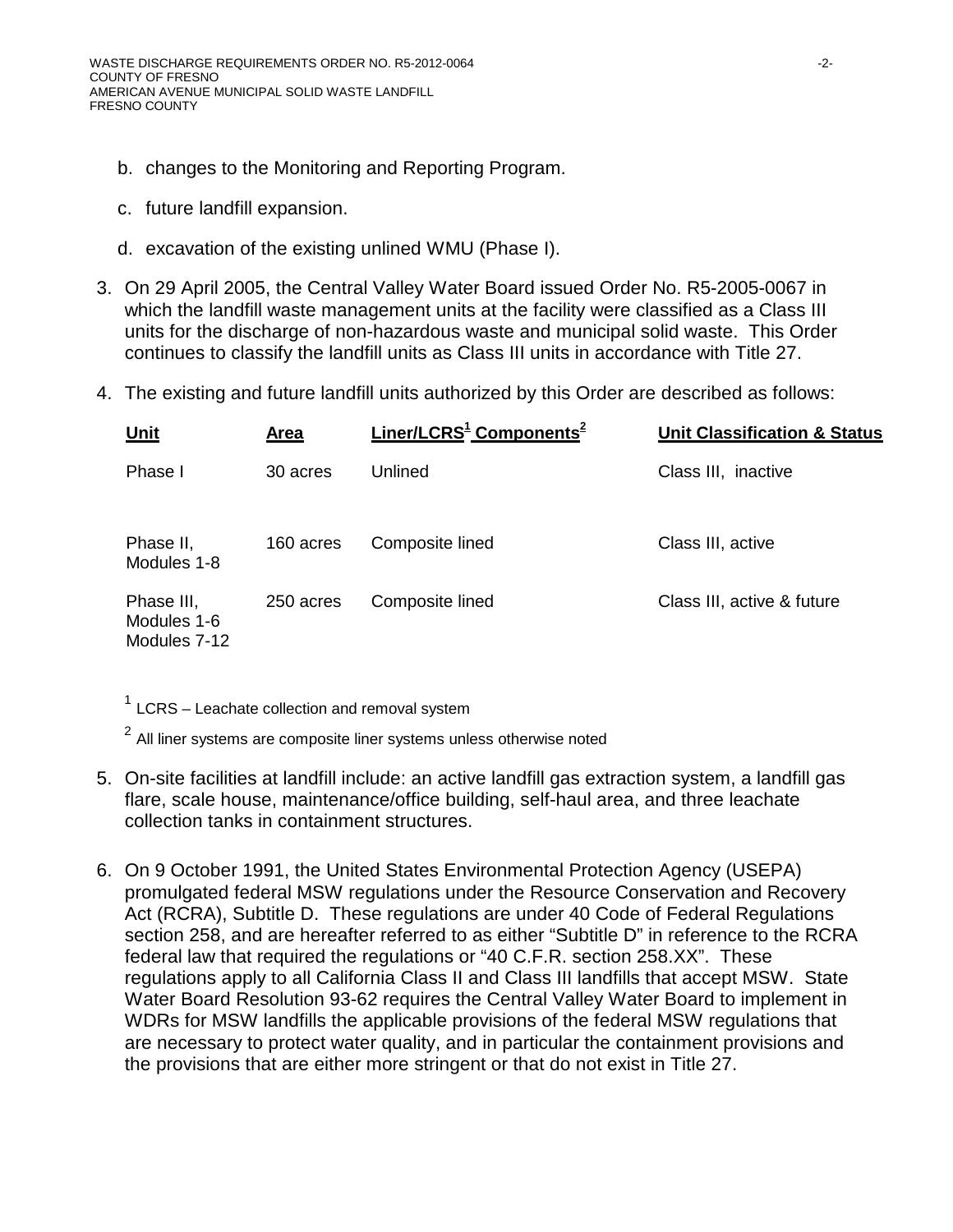- 7. This Order implements the applicable regulations for discharges of solid waste to land through Prohibitions, Specifications, Provisions, and monitoring and reporting requirements. Prohibitions, Specifications, and Provisions are listed in Sections A through H of these WDRs below, and in the Standard Provisions and Reporting Requirements dated January 2012 (SPRRs) which are attached hereto and made part of this Order. Monitoring and reporting requirements are included in the Monitoring and Reporting Program (MRP) No. R5-2012-0064 and in the SPRRs. In general, requirements that are either in regulation or otherwise apply to all MSW landfills are considered to be "standard" and are therefore in the SPRRs. Any site-specific changes to a requirement in the SPRRs are included in the applicable section (A through H) of these WDRs, and the requirement in the WDRs supersedes the requirement in the SPRRs.
- 8. Title 27 contains regulatory standards for discharges of solid waste promulgated by the State Water Board and the California Department of Resources Recovery and Recycling (CalRecycle). In certain instances, this Order cites CalRecycle regulatory sections. Title 27, section 20012 allows the Central Valley Water Board to cite CalRecycle regulations from Title 27 where necessary to protect water quality provided it does not duplicate or conflict with actions taken by the Local Enforcement Agency in charge of implementing CalRecycle's regulations.

# **WASTE CLASSIFICATION AND UNIT CLASSIFICATION**

- 9. The Discharger proposes to discharge nonhazardous solid waste, including municipal solid waste and treated wood waste, to lined Class III landfill units at the facility. These classified wastes may be discharged only in accordance with Title 27, Resolution 93-62, and Subtitle D as required by this Order.
- 10.The Discharger proposes to continue to discharge treated wood waste in the compositelined units at the landfill. Title 22 defines "treated wood" to mean wood that has been treated with a chemical preservative for purposes of protecting the wood against attacks from insects, microorganisms, fungi, and other environmental conditions that can lead to decay of the wood and the chemical preservative is registered pursuant to the Federal Insecticide, Fungicide, and Rodenticide Act (7 U.S.C. Sec. 136 and following). This may include but is not limited to waste wood that has been treated with chromated copper arsenate (CCA), pentachlorophenol, creosote, acid copper chromate (ACC), ammoniacal copper arsenate (ACA), ammoniacal copper zinc arsenate (ACZA), or chromated zinc chloride (CZC).
- 11.Title 22, section 67386.11 allows treated wood waste to be discharged to a compositelined portion of a MSW landfill that is regulated by WDRs issued pursuant to the Water Code provided that the landfill owner/operator:
	- a. Comply with the prohibitions in Title 22, section 67386.3, which are: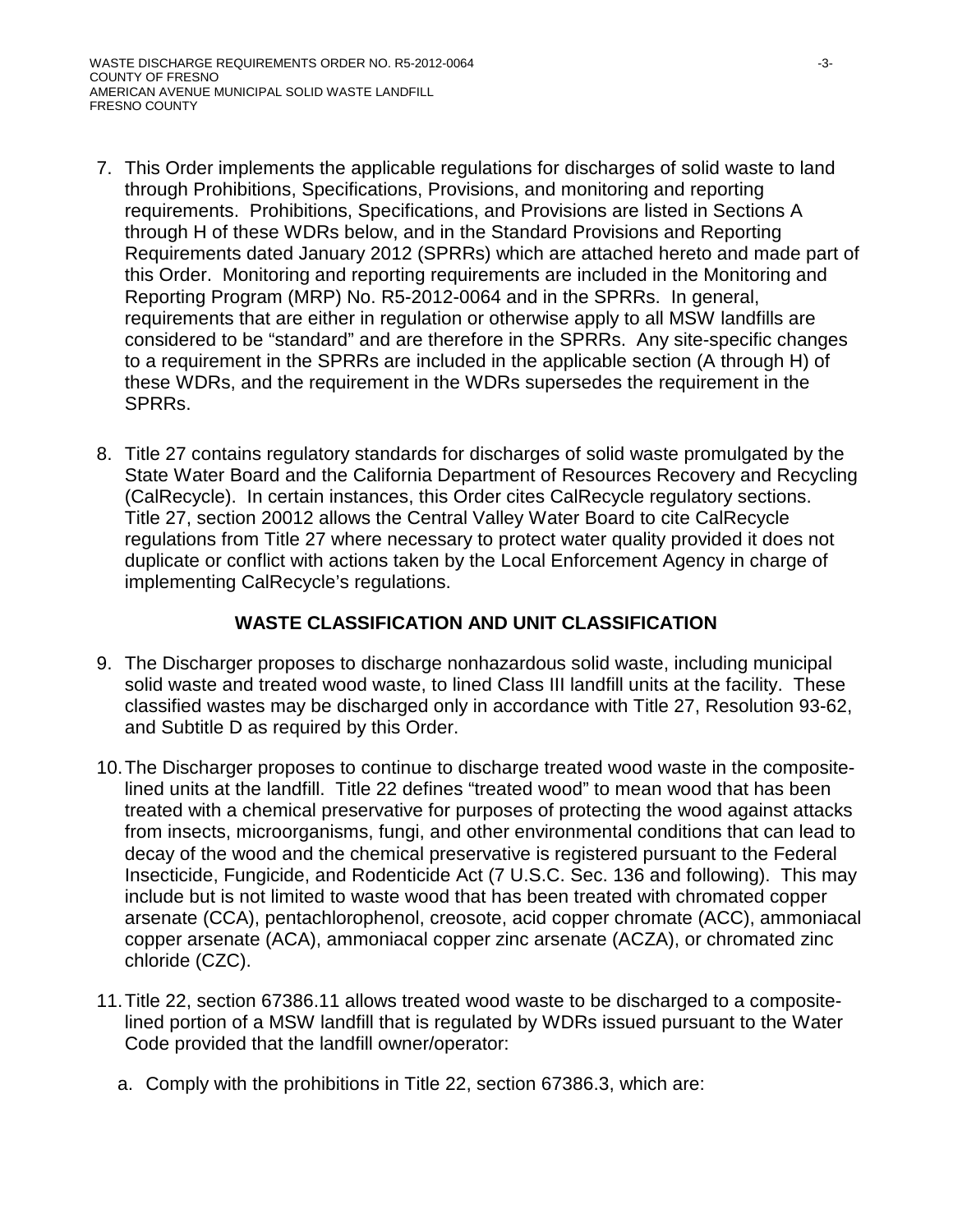- i. Treated wood waste shall not be burned, scavenged, commingled with other waste prior to disposal, stored in contact with the ground, recycled without treatment (except as in iii, below), treated except in compliance with Title 22, section 67386.10, or disposed of to land except in compliance with Title 22, section 67386.11.
- ii. Any label or mark that identifies the wood and treated wood waste shall not be removed, defaced, or destroyed.
- iii. Treated wood waste many be recycled only by reuse when all of the following apply:
	- (1) Reuse is on-site.
	- (2) Reuse is consistent with FIFRA approved use of the preservative.
	- (3) Prior to reuse, treated wood waste is handled in compliance with Title 22, division 4.5, chapter 34.
- b. Ensure treated wood waste is managed at the landfill according to Title 22, division 4.5, chapter 34 prior to disposal.
- c. Monitor the landfill for a release and if a verified release is detected from the unit where treated wood is discharged, the disposal of treated wood will be terminated at the unit with the verified release until corrective action ceases the release.
- d. Handle treated wood waste in a manner consistent with the applicable sections of the California Occupational Safety and Health Act of 1973.
- 12.Title 27, section 20690 allows the use of alternative daily cover (ADC) at MSW landfills upon approval by the Local Enforcement Agency (LEA) and concurrence from CalRecycle. Title 27, section 20705 provides the Regional Board's regulations for all daily and intermediate cover including that it shall minimize the percolation of liquids through waste and that the cover shall consist of materials that meet the landfill unit classification (Class II or Class III). The regulations also require that for non-composite lined portions of the landfill, that any contaminants in the daily or intermediate cover are mobilized only at concentrations that would not adversely affect beneficial uses of waters of the state in the event of a release. For composite-lined portions of the landfill, the regulations require that constituents and breakdown products in the cover material are listed in the water quality protection standard.
- 13.Landfills propose new ADC materials regularly in order to preserve landfill air space and to beneficially reuse waste materials. Title 27, section 20686 includes regulations for beneficial reuse, including use of ADC. Approval of ADC is primarily handled by the LEA and CalRecycle under Title 27, section 20690. This Order allows any ADC proposed for use at the facility after the adoption of this Order to be approved by Central Valley Water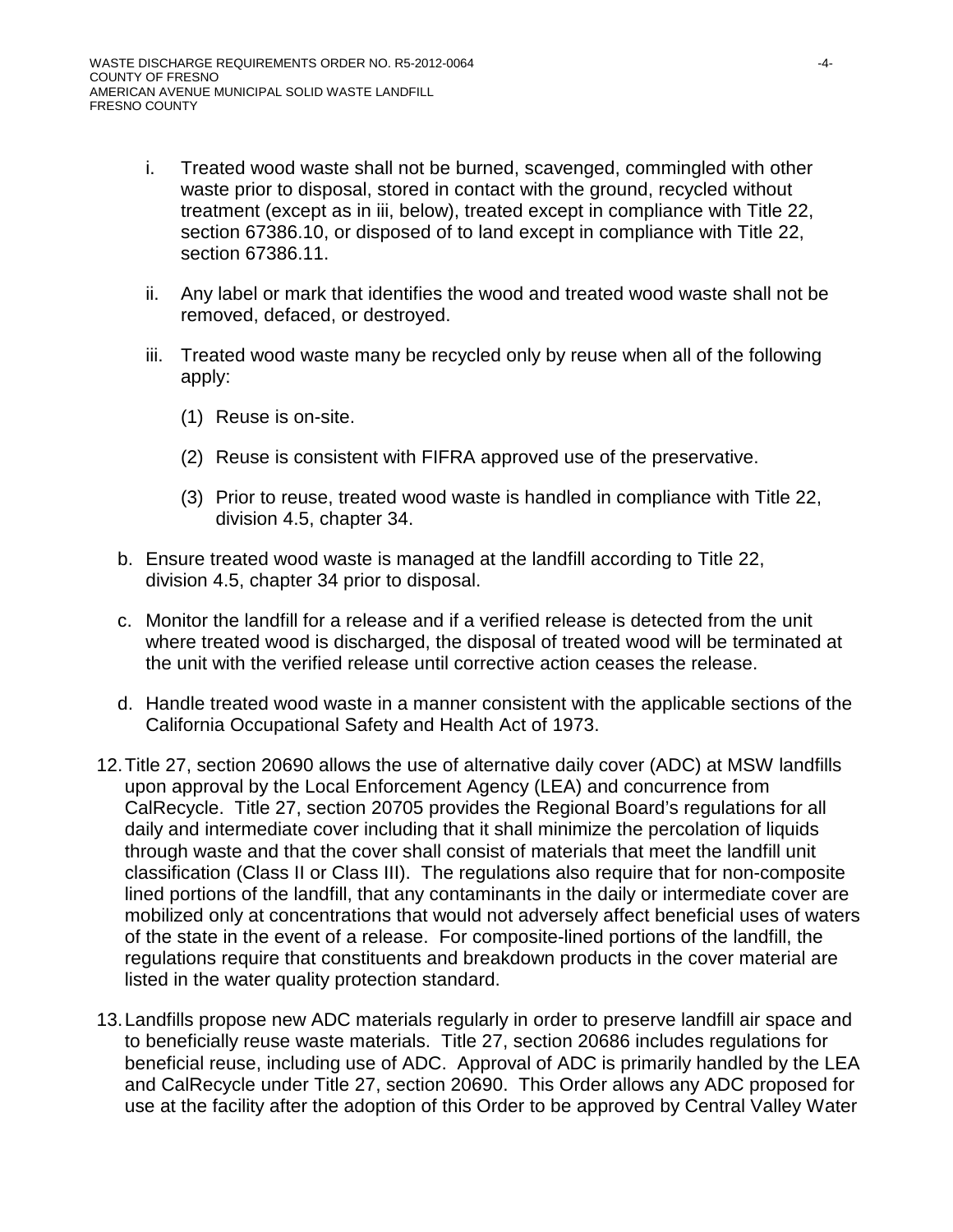Board staff provided the Discharger has demonstrated it meets the requirements in Title 27, section 20705. The approved ADC materials should then be listed in the facility's WDRs during the next regular update or revision. This Order also includes a requirement that ADC only be used in internal areas of the landfill unless the Discharger demonstrates that runoff from the particular ADC is not a threat to surface water quality. The demonstration can take sedimentation basins into account.

- 14.The Discharger proposes to return leachate and landfill gas condensate to the composite-lined landfill units from which they came. Title 27, section 20340(g) requires that leachate be returned to the unit from which it came or be discharged in a manner approved by the regional board. This section of Title 27 also references State Water Board Resolution 93-62 regarding liquids restrictions in 40 C.F.R. section 258.28 for MSW landfills. Section 258.28 of 40 C.F.R. states that liquid waste may not be placed in MSW landfill units unless the waste is leachate or gas condensate derived from the landfill unit and it is designed with a composite liner and an LCRS. Therefore, leachate and landfill gas condensate from composite lined units with an LCRS may be returned to the unit from which they came. This Order includes requirements for returning leachate and landfill gas condensate back to composite-lined units such that the liquid waste is not exposed to surface water runoff, will not cause instability of the landfill, and will not seep from the edges of the units.
- 15.Leachate collected from the sumps will be pumped to storage tanks fitted with secondary containment systems. Leachate will be used for on-site dust control over lined areas of the landfill.

# **SITE DESCRIPTION**

- 16.The facility is located in a relatively flat topographic region of the San Joaquin Valley. Native ground surface elevation ranges approximately from 180 feet above mean sea level at the southwestern site boundary to 190 feet above mean sea level at the northeastern site boundary.
- 17.Land uses within 1000 feet of the facility includes agriculture, rural residences, and open space.
- 18.There are approximately 64 municipal, domestic, industrial, or agricultural groundwater supply wells within one mile of the facility.
- 19.The facility is located near the trough of the San Joaquin Valley, which is the southern portion of the Central Valley of California. The Central Valley is a large, northwest trending structural trough bounded by the Sierra Nevada to the east and the Coast Ranges to the west, and filled with both marine and continental deposits of Jurassic to Holocene age.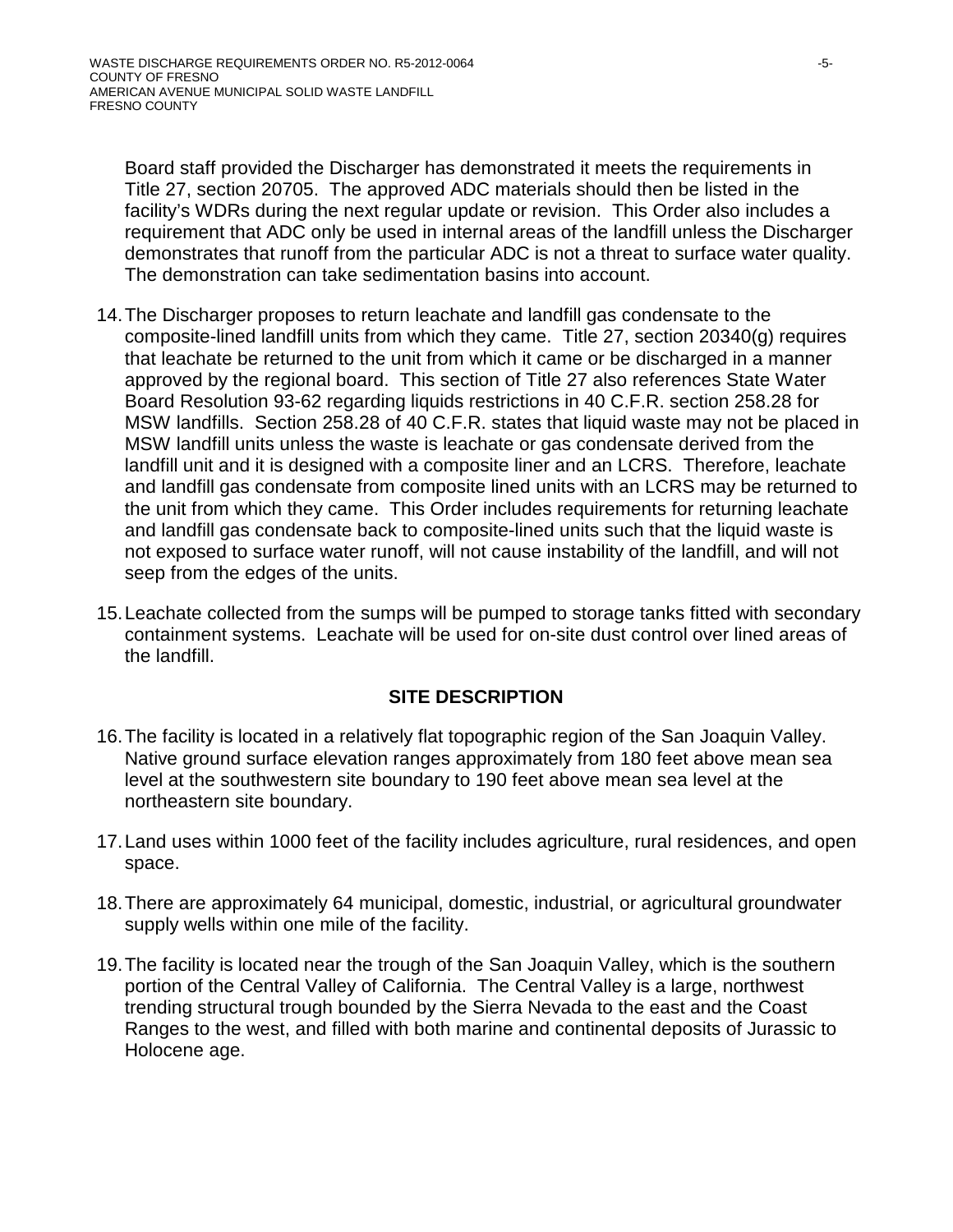- 20.The measured hydraulic conductivity of the native soils underlying the landfill units ranges between 1 x 10<sup>-3</sup> centimeters per second (cm/s) and 1 x 10<sup>-5</sup> (cm/s).
- 21.The facility is not within a fault hazard zone. The closest Holocene fault is the Coast Range/ Central Valley Fault, approximately 23 miles southwest of the site. The Maximum Credible Earthquake (MCE) for this fault is a Magnitude 7.0 earthquake, which is predicted to produce a peak horizontal bedrock acceleration of 0.14. The MCE associated with the San Andreas Fault, approximately 48 miles to the southwest, is a Magnitude 8.0 event. The estimated peak horizontal bedrock acceleration from this event is 0.096 g at the site.
- 22.The facility receives an average of 10.9 inches of precipitation per year as measured at the Fresno Station. The mean pan evaporation is 79.8 inches per year as measured at the Tranquility Station.
- 23.The 100-year, 24-hour precipitation event for the facility is estimated to be 2.86 inches, as calculated by a Pearson type II distribution.
- 24.The existing waste management units are not within a 100-year flood plain based on the Federal Emergency Management Agency's (FEMA) Flood Insurance Rate Map, Community-Panel Number 06019C 2075F (19 July 2001). A portion of the northeast corner of the Phase III expansion area is within a 100-year flood zone (Zone A) according to the FEMA map. The Phase III Module will be protected from flooding by a perimeter berm.
- 25.Storm water sedimentation basins are located southwest of the landfill as shown on Attachment B. The basins detain storm water for sedimentation control during the rainy season and are normally dry during the summer months.

## **SURFACE WATER AND GROUNDWATER CONDITIONS**

- 26.The *Water Quality Control Plan for the Tulare Lake Basin, Second Edition* (hereafter Basin Plan), designates beneficial uses, establishes water quality objectives, and contains implementation plans and policies for all waters of the Basin.
- 27.Surface water drainage from the site is to James Bypass of the Fresno Slough in the South Valley Floor Hydrologic Unit (551.20) of the Tulare Lake Basin. The Fresno Slough discharges to the San Joaquin River.
- 28.The designated beneficial uses of the Valley Floor Waters, as specified in the Basin Plan, are agricultural supply; industrial service supply; industrial process supply; water contact recreation; non-contact water recreation; warm fresh water habitat; wildlife habitat; rare, threatened, or endangered species; and ground water recharge.
- 29.The first encountered groundwater ranges from about 112 feet to 140 feet below the native ground surface. Groundwater elevations range from 48 feet MSL to 70 feet MSL.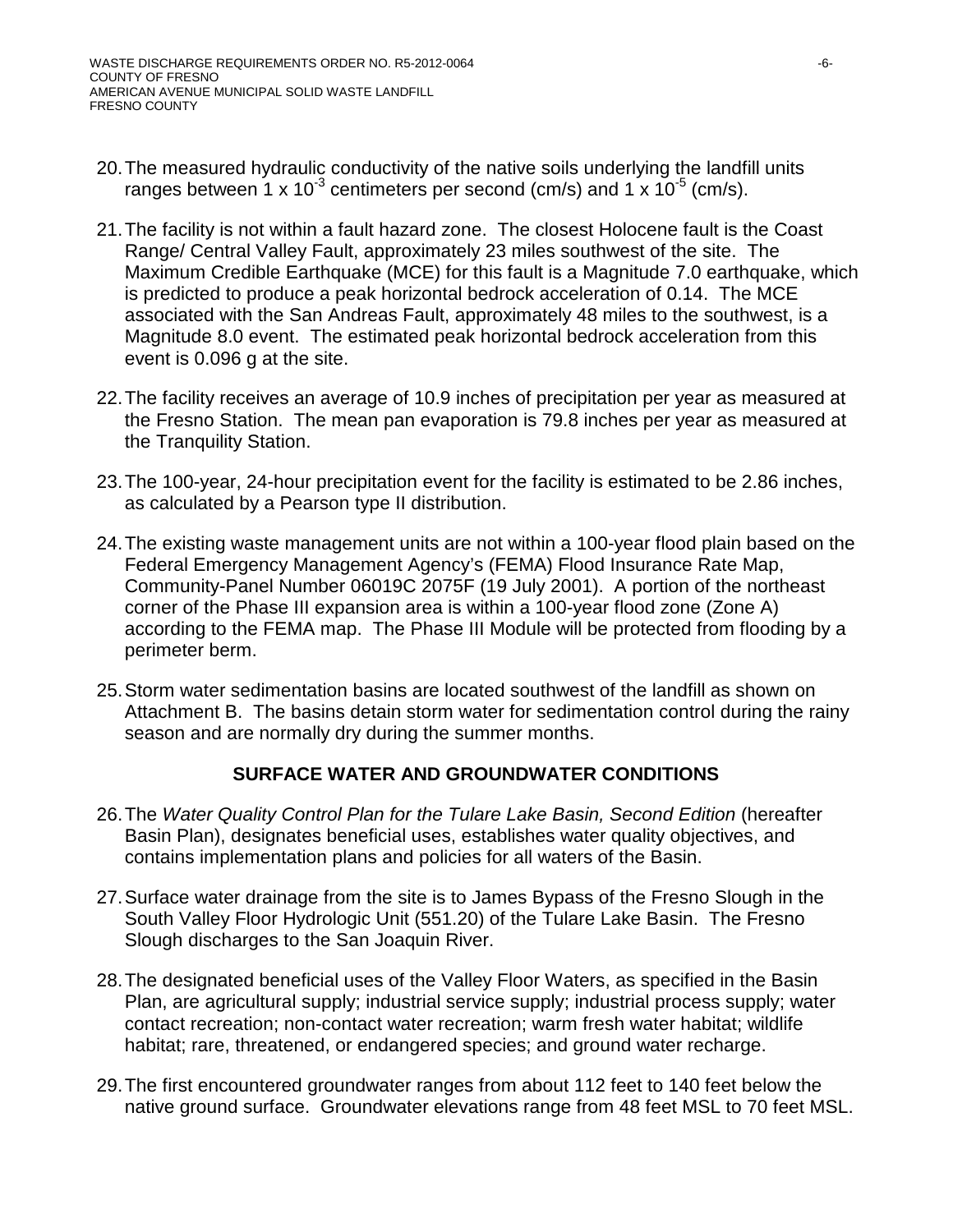The groundwater is unconfined. The depth to groundwater fluctuates seasonally as much as 10 feet.

- 30.Monitoring data indicate background groundwater quality for first encountered groundwater has electrical conductivity (EC) ranging between 1450 and 2400 micromhos/cm, with total dissolved solids (TDS) ranging between 960 and 1900 milligrams per liter (mg/L).
- 31.The direction of groundwater flow is generally toward the southeast. The direction of groundwater flow varies seasonally and periodically flows toward the south. The estimated average groundwater gradient is approximately 0.0016 feet per foot
- 32.The facility is in the Delta-Mendota Basin Hydrologic Unit, Detailed Analysis Unit (DAU) 235. The designated beneficial uses of the groundwater, as specified in the Basin Plan for DAU 235, are municipal and domestic water supply, agricultural supply, industrial service supply, industrial process supply, non-contact water recreation, and wildlife habitat.

# **GROUNDWATER AND UNSATURATED ZONE MONITORING**

- 33.The existing groundwater monitoring network for the landfill units consists of: five background monitoring wells BMW-1, BMW-2, and reclassified wells BMW-3, DMW-16, and DMW-17; three perimeter monitoring wells DMW-13, DMW-14, and DMW-15; and fifteen downgradient monitoring wells DMW-2, DMW-4, DMW-6, DMW-8, DMW-10 thru DMW-12, and DMW-18 thru DMW-25.
- 34.The Discharger's detection monitoring program for groundwater at the landfill satisfies the requirements contained in Title 27.
- 35.The vadose zone monitoring systems for Modules 1, 2, 3, and 4 of the Phase II area consists of two monitoring stations installed within the Module subgrade. One station is located near the middle of each module and one station is located beneath each module's leachate collection sump. Each station consists of two suction lysimeter/soil moisture block systems (16 lysimeters total) and ancillary extension lines and access riser pipes. Of these, one lysimeter (M3L-2, located beneath the center of Module 3) is not functioning properly. An additional suction lysimeter has been installed to provide for background unsaturated zone monitoring. Historically, the only lysimeters that produce sufficient liquid for sampling are M1L3 and M1L4, installed beneath the leachate sump of Module 1. The vadose zone monitoring systems for Modules 5 through 8 of Phase II and Modules 1 through 3 of Phase III are pan lysimeters. Each pan lysimeter consists of an underlying 60-mil HDPE liner on a prepared subgrade below the leachate sumps and the leachate collection and removal system troughs with ancillary drainage and access riser pipes. Monitoring has identified water in the Phase II and Phase III pan lysimeters, a technical memorandum demonstrated that the water was likely construction-related or rainwater captured during construction.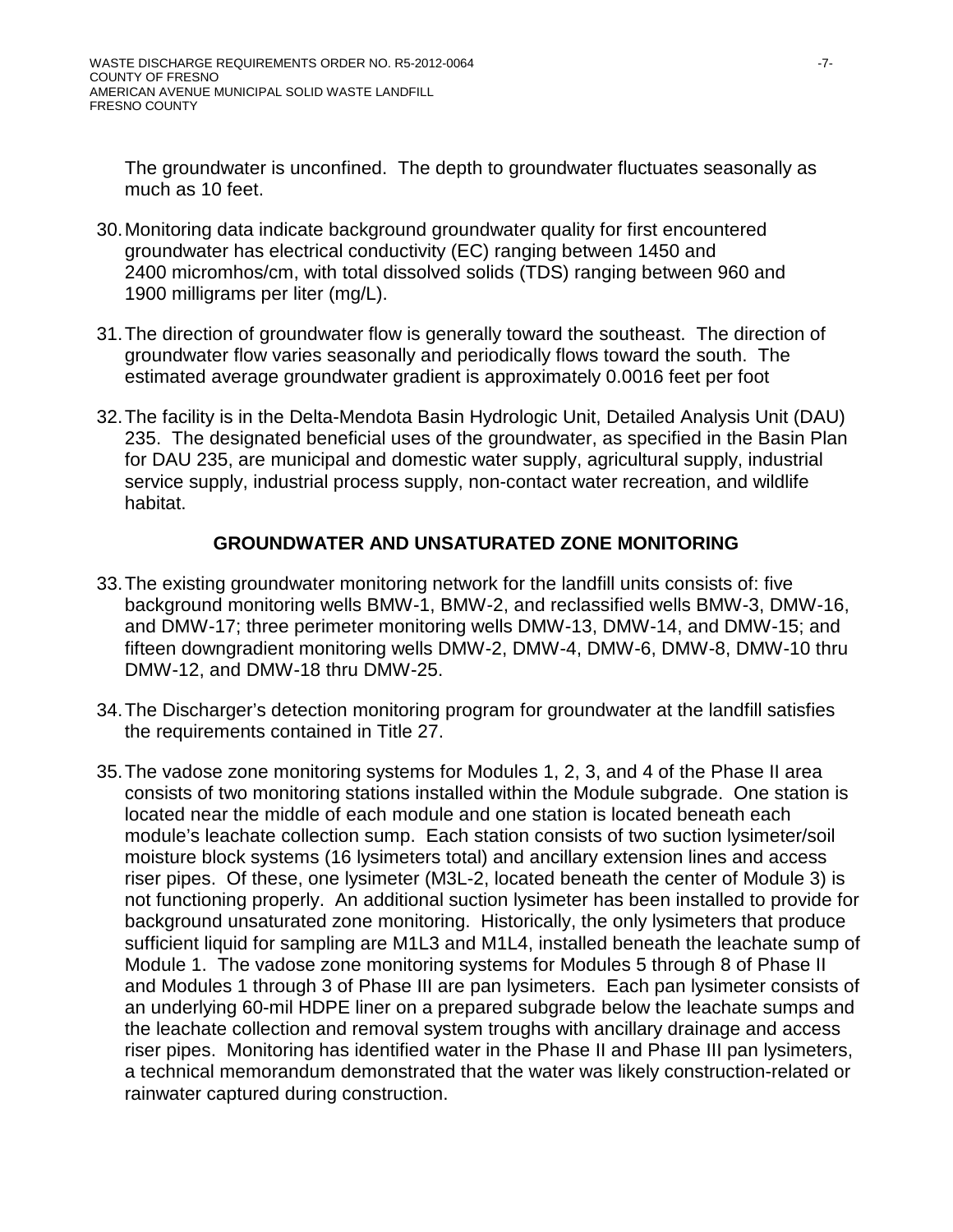- 36.Volatile organic compounds (VOCs) are often detected in a release from a MSW landfill and are often associated with releases of landfill gas rather than leachate. Since volatile organic compounds are not naturally occurring and thus have no background value, they are not amenable to the statistical analysis procedures contained in Title 27 for the determination of a release of wastes from a landfill unit. Title 27, sections 20415(e)(8) and (9) allows the use of a non-statistical evaluation of monitoring data that will provide the best assurance of the earliest possible detection of a release from a landfill unit in accordance with Title 27, sections 20415(b)(1)(B)2.-4. However, Title 27 does not specify a specific method for non-statistical evaluation of monitoring data.
- 37.The Central Valley Water Board may specify a non-statistical data analysis method pursuant to Title 27, section 20080(a)(1). Water Code section 13360(a)(1) allows the Central Valley Water Board to specify requirements to protect groundwater or surface waters from leakage from a solid waste site, which includes a method to provide the best assurance of determining the earliest possible detection of a release.
- 38.In order to provide the best assurance of the earliest possible detection of a release of non-naturally occurring waste constituents from a landfill unit, the SPRRs specify a nonstatistical method for the evaluation of monitoring data for non-naturally occurring compounds. The specified non-statistical method for evaluation of monitoring data provides two criteria (or triggers) for making the determination that there has been a release of non-naturally occurring waste constituents from a landfill unit. The presence of two non-naturally occurring waste constituents above their respective method detection limit (MDL), or one non-naturally occurring waste constituent detected above its practical quantitation limit (PQL) [a.k.a, laboratory reporting limit (RL)], tentatively indicates that a release of waste from a Unit has occurred. Following tentative indication of a release, verification testing must be conducted to determine whether there is measurably significant evidence of a release from the landfill unit, or the detection was a false detection. The detection of two non-naturally occurring waste constituents above the MDL as a trigger is appropriate due to the higher risk of false-positive analytical results and the corresponding increase in sampling and analytical expenses from the use of one non-naturally occurring waste constituent above its MDL as a trigger.
- 39.For a naturally occurring constituent of concern, the Title 27 requires concentration limits for each constituent of concern be determined as follows:
	- a. By calculation in accordance with a statistical method pursuant to Title 27, section 20415(e)(8); or
	- b. By an alternate statistical method meeting the requirements of Title 27, section 20415(e)(8)(E).
- 40.The Discharger submitted a 15 May 2002 Water Quality Protection Standard (WQPS) report proposing statistical data analysis methods to calculate concentration limits for each monitored constituent in accordance with Title 27. The WQPS report proposed the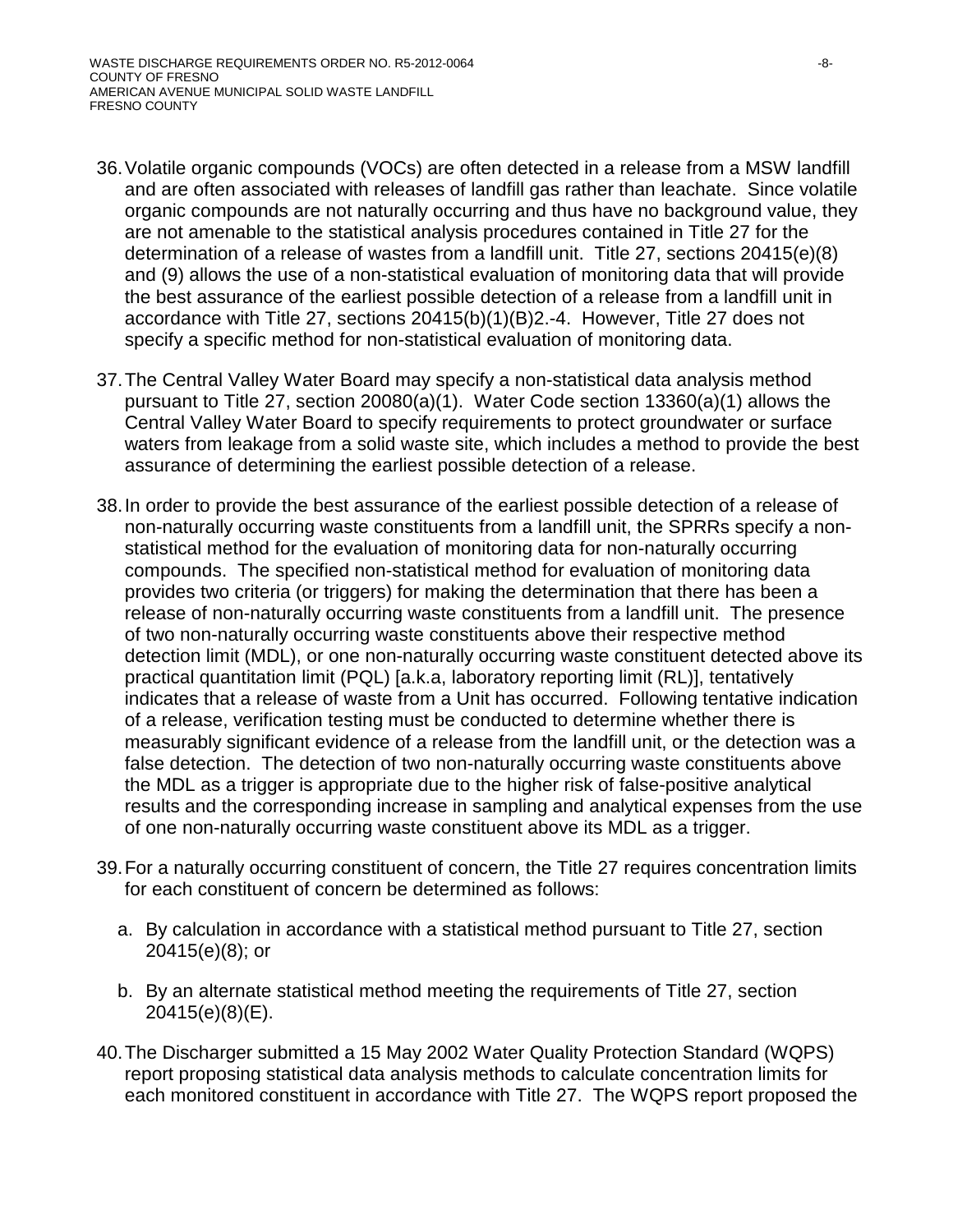use of Interwell data analysis to calculate tolerance limits for the monitored constituents. The WQPS and approved data evaluation methods are included in MRP No. R5-2012- 0064.

## **GROUNDWATER DEGRADATION AND CORRECTIVE ACTION**

- 41.Volatile organic compounds (VOCs) were first detected in groundwater when the detection monitoring wells were installed in 1987. Several waste constituents were detected in 1987 at concentrations below primary water quality standards including: chloroethane; chloromethane; dichlorodifluoromethane; cis-1,3-dichloropropylene; tetrachloroethylene; 1,1,1-trichloroethane; trichloroethylene; and trichlorofluoromethane. These and other volatile organics continue to be detected sporadically in detection monitoring wells at concentrations below primary water quality standards.
- 42.The Discharger submitted an Addendum to the Evaluation Monitoring Program dated November 2009, to the original Evaluation Monitoring Program (1 February 2006), detailing the current release of waste constituents to groundwater, which are: 1,2,3 trichloropropane, 1,2-dichloropropane, dichlorodifluoromethane, trichlorofluoromethane, 1,1-dichloroethane, tetrachloroethene, and trichloroethene.
- 43.The Discharger completed an Evaluation Monitoring Program for the release of waste constituents to the groundwater. The nature of the release was demonstrated to be volatile organic compounds that originated from landfill gas. The extent of the release is a plume downgradient from the Phase I waste management unit approximately 2,400 feet to the eastern boundary of the facility.
- 44.The Discharger completed an Engineering Feasibility Study in accordance with Section 20425 (c) of Title 27. The Engineering Feasibility Study concluded that the most technically and economically feasible corrective action alternative is monitored natural attenuation in conjunction with landfill gas extraction.
- 45.The Discharger submitted an Amended Report of Waste Discharge for Corrective Action in accordance with Section 20425(d) of Title 27. Corrective Action Program combines the in-place landfill-gas (LFG) recovery system as source control for non-methane organic compounds (NMOCs) in the LFG that potentially impact groundwater and monitored natural attenuation for trace levels of chlorinated volatile organic compounds (CVOCs) detected in groundwater. Near the waste management units, the LFG recovery operations will use best management practices to optimize controls on methane and NMOC migration during active landfill operations. The use of BMPs in operating the LFG recovery system should eliminate the sporadic detections of trace levels of CVOCs in groundwater. Downgradient of the waste management units, trace concentrations of CVOCs that reach the off-site water table aquifer will be influenced by natural attenuation processes, primarily dispersion and sorption, augmented by chemical and biological oxidation.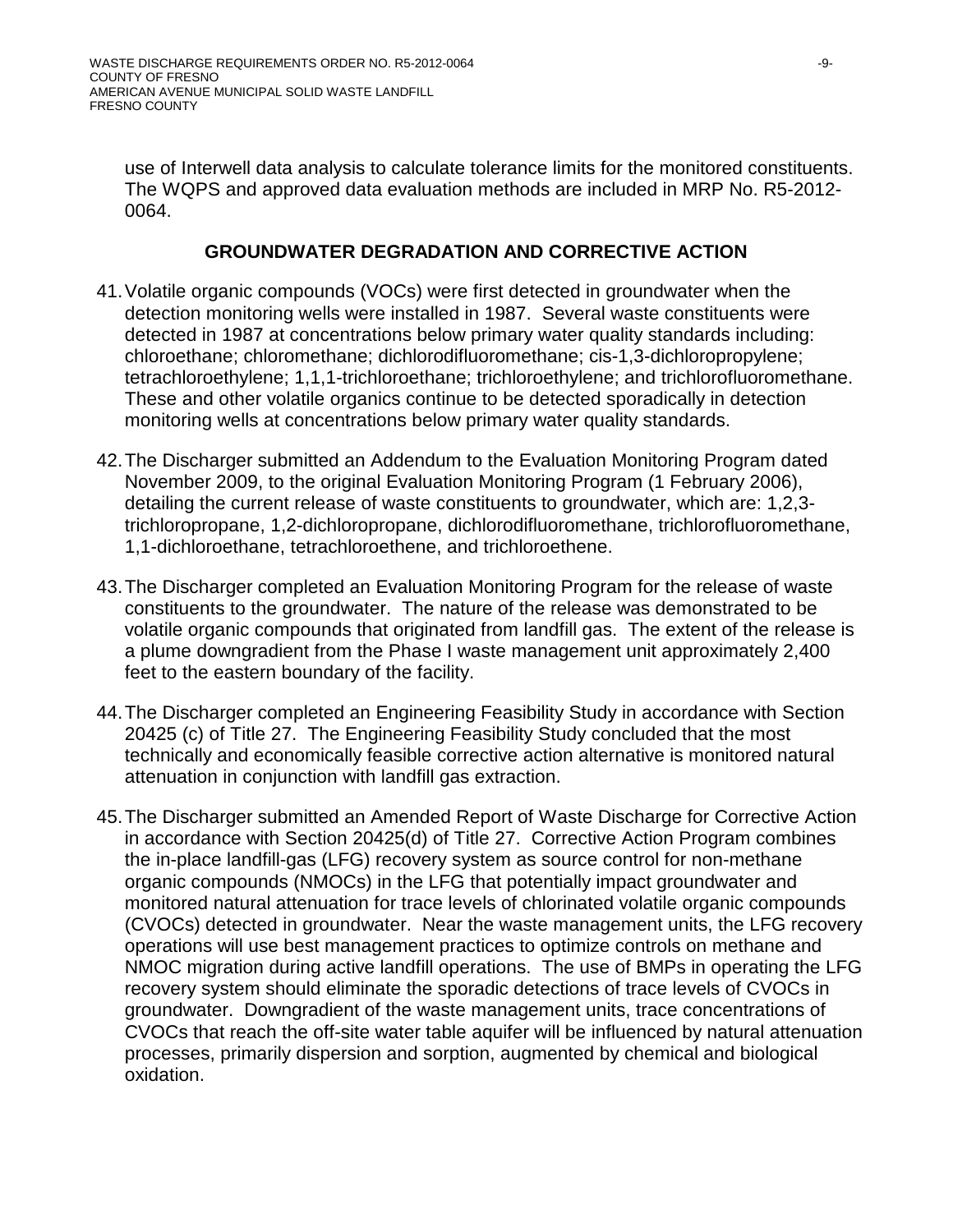- 46.Periodic monitoring of the degraded groundwater will be performed at the point of compliance at the landfill property boundary using the Detection Monitoring Program monitoring wells. Data collected in the Detection Monitoring Program wells will be used to evaluate the effectiveness of the Corrective Action Plan and to determine whether that the extent of CVOCs in groundwater is expanding or that concentrations are increasing to levels of concern.
- 47.Monitoring and Reporting Program No. R5-2012-0064 requires the Discharger to monitor the release of waste constituents and the progress of corrective action in accordance with a Corrective Action Plan approved by the Executive Officer.

## **LINER PERFORMANCE DEMONSTRATION**

48.On 15 September 2000 the Central Valley Water Board adopted Resolution No. 5-00- 213 *Request For The State Water Resources Control Board To Review The Adequacy Of The Prescriptive Design Requirements For Landfill Waste Containment Systems To Meet The Performance Standards Of Title 27*. The State Water Board responded, in part, that "a single composite liner system continues to be an adequate minimum standard" however, the Central Valley Water Board "should require a more stringent design in a case where it determines that the minimum design will not provide adequate protection to a given body of groundwater."

In a letter dated 17 April 2001, the Executive Officer notified Owners and Operators of Solid Waste Landfills that "the Board will require a demonstration that any proposed landfill liner system to be constructed after 1 January 2002 will comply with Title 27 performance standards. A thorough evaluation of site-specific factors and cost/benefit analysis of single, double, and triple composite liners will likely be necessary."

- 49.In accordance with the Executive Officer's letter of 17 April 2001, the Discharger submitted a landfill liner design performance report for the proposed Phase III waste management unit to demonstrate that the proposed engineered alternative design would meet the performance standard contained in Section 20310(c) of Title 27 for a Class III landfill. The demonstration utilized a model to predict the performance of the proposed liner design and the fate and transport of a release of waste constituents from Phase III.
- 50.To ensure proper installation of the engineered alternative landfill liner system, the Discharger has agreed to perform an electronic leak detection survey (ELDS) over the entire base of the liner system subsequent to placement of the operations layer on the liner and leachate collection and removal system to detect and repair any liner defects prior to placing waste. In addition to performing the ELDS, the Discharger will place select waste over the operations layer to reduce the potential damage to the base liner during initial refuse filling operations.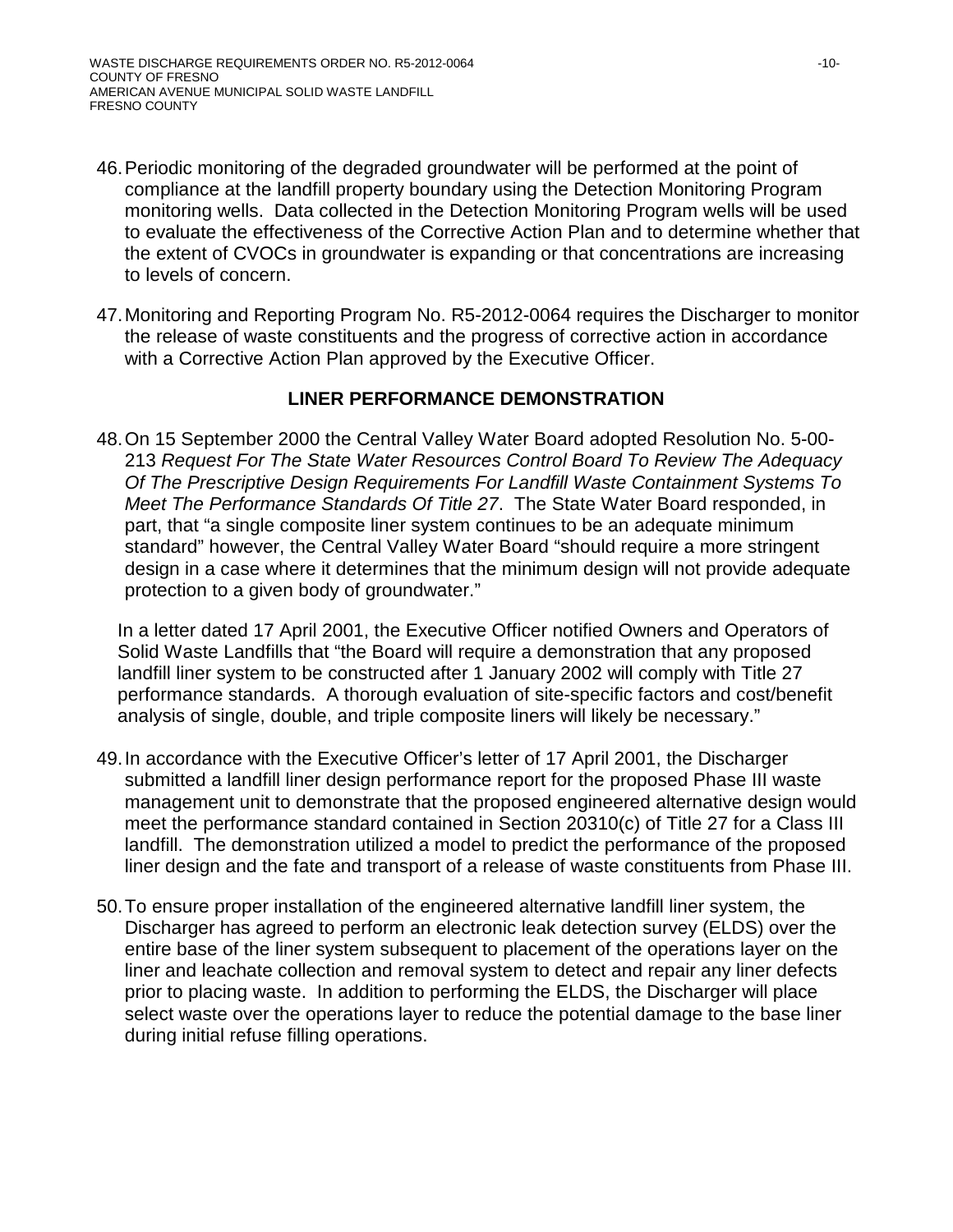## **CONSTRUCTION AND ENGINEERED ALTERNATIVE**

- 51.On 17 June 1993, the State Water Board adopted Resolution 93-62 implementing a State Policy for the construction, monitoring, and operation of municipal solid waste landfills that is consistent with the federal municipal solid waste regulations promulgated under 40 Code of Federal Regulations section 258 (a.k.a, Subtitle D). Resolution 93-62 requires the construction of a specified composite liner system at new municipal solid waste landfills, or expansion areas of existing municipal solid waste landfills, that receive wastes after 9 October 1993. Resolution 93-62 also allows the Central Valley Water Board to consider the approval of engineered alternatives to the prescriptive standard. Section III.A.b. of Resolution 93-62 requires that the engineered alternative liner systems be of a composite design similar to the prescriptive standard.
- 52.Title 27, section 20080(b) allows the Central Valley Water Board to consider the approval of an engineered alternative to the prescriptive standard. In order to approve an engineered alternative in accordance with Title 27, sections 20080(c)(1) and (2), the Discharger must demonstrate that the prescriptive design is unreasonably and unnecessarily burdensome and will cost substantially more than an alternative which will meet the criteria contained in Title 27, section 20080(b), or would be impractical and would not promote attainment of applicable performance standards. The Discharger must also demonstrate that the proposed engineered alternative liner system is consistent with the performance goal addressed by the particular prescriptive standard, and provides protection against water quality impairment equivalent to the prescriptive standard in accordance with Title 27, section 20080(b)(2).
- 53.Water Code section 13360(a)(1) allows the Central Valley Water Board to specify the design, type of construction, and/or particular manner in which compliance must be met in waste discharge requirements or orders for the discharge of waste at solid waste disposal facilities.
- 54.The Discharger proposes a liner system which will be designed, constructed, and operated in accordance with the criteria set forth in Title 27, and the provisions in State Water Board Resolution 93-62 for municipal solid wastes.
- 55.In June 2004 the Discharger submitted a Liner Performance Demonstration Report requesting approval of an engineered alternative to the prescriptive standard for liner requirements for the 250-acre Phase III WMU. The engineered alternative liner proposed by the Discharger for the bottom liner of the future landfill modules consists of, in ascending order: subgrade; geosynthetic clay liner (GCL); 60-mil HDPE single sided textured geomembrane; geonet drainage layer, non-woven filter geotextile, two-foot thick soil operations layer, and an LCRS. The components for the side slope are proposed to be constructed of the same materials and in the same sequence and manner as the bottom liner system, with the exception of the subgrade. The subgrade for the side slopes will not be over excavated and replaced with an engineered fill. It will be prepared in an appropriate manner using accepted engineering and construction methods so as to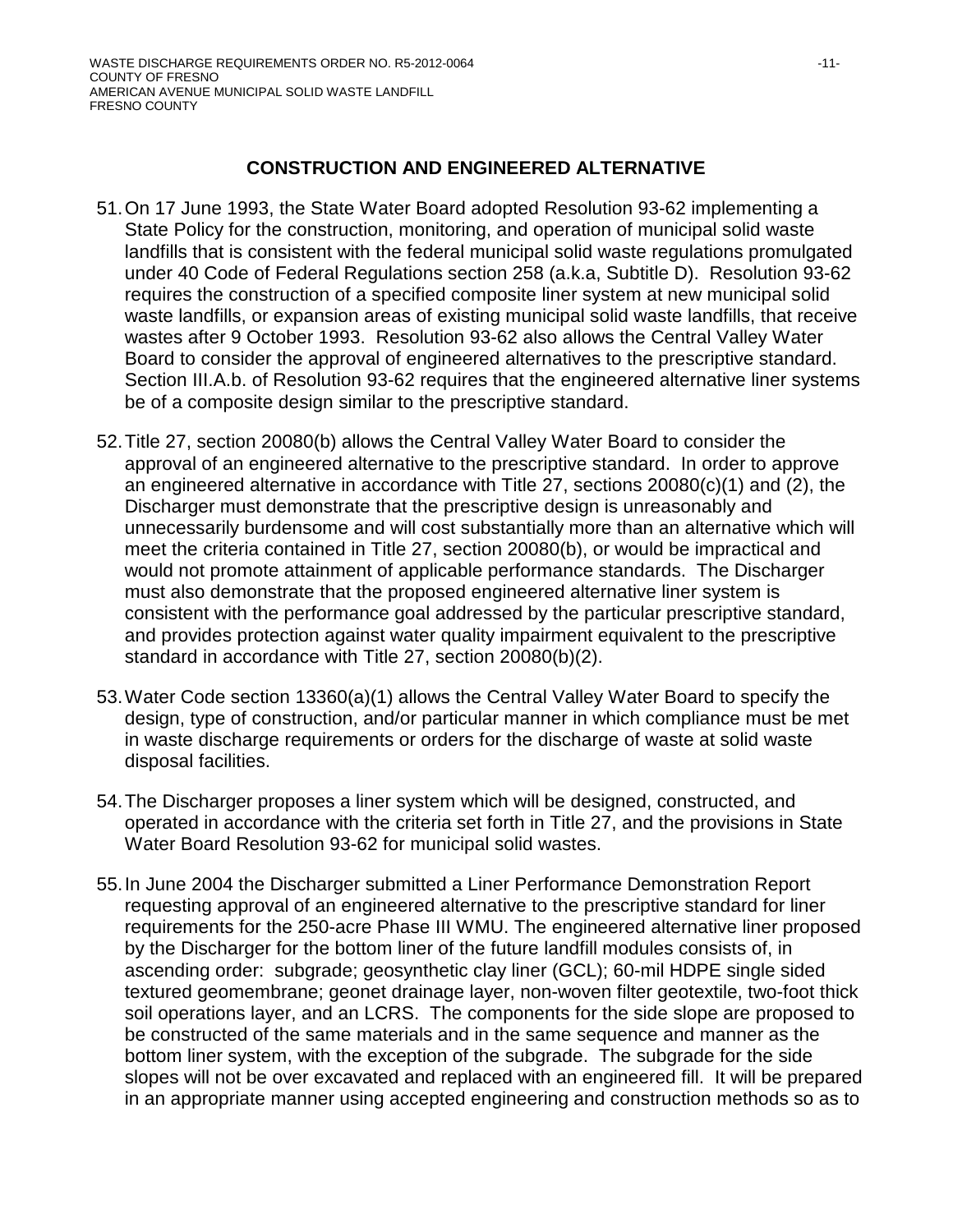provide a surface that is smooth and free from rocks, sticks, and other debris that could damage or otherwise limit the performance of the geosynthetic clay layers and/or geomembranes.

- 56.The Discharger adequately demonstrated that construction of a Subtitle D prescriptive standard liner would be unreasonably and unnecessarily burdensome when compared to the proposed engineered alternative design. There is no clay source on-site or nearby and the cost of importing clay from off-site or mixing on-site soils with bentonite would be substantially greater than the alternative design The Discharger has also demonstrated that the proposed engineered alternative is consistent with the performance goals of the prescriptive standard and affords at least equivalent protection against water quality impairment.
- 57.The Leachate Collection and Removal system (LCRS) on the base of the modules consists of: a geonet/geotextile drainage layer acting as a blanket drain, and a perforated HDPE collector pipes sloped at 1.0 percent. Collection pipes will be placed within a 1.5-feet deep trench and encapsulated with permeable gravel. The 6-inch diameter, SDR 13.5 HDPE collection pipes will have holes arranged in three rows evenly spaced around the circumference of the pipe. The holes will have a maximum width of 0.25 inches. The holes will be uniformly spaced along the length of the pipe. The LCRS permeable material will provide a minimum hydraulic conductivity of 1.0 cm/s. The LCRS permeable material will be underlain by the geonet drainage layer. Leachate generation was estimated using the Hydrologic Evaluation of Landfill Performance (HELP) computer model. The estimate was based on a 15-foot waste thickness with intermediate cover and a 10-year modeling period (conservative estimate). The estimated peak daily leachate generation was 331 gallons per acre per day. Leachate collected from the sumps will be pumped to storage tanks fitted with secondary containment systems.
- 58.An unsaturated zone monitoring sump will be excavated into the subgrade below the LCRS sump at the lowest point of the floor. The unsaturated zone monitoring sump will be installed to depths of 3 feet beneath the LCRS sumps at an elevation of 136.5 feet MSL. Access to the unsaturated zone monitoring sump will be via an 10-inch diameter, SDR 13.5 HDPE slope riser pipe. The liquid (if any) in the unsaturated zone monitoring sump will be manually monitored on a periodic basis. Any liquids in the unsaturated zone monitoring sump will be removed with a pump via the slope riser pipe, with the appropriate type and size pump.
- 59.The December 2004 (revised January 2006) ROWD includes a stability analysis for Phase III pursuant to Title 27, section 21750(f)(5). The Discharger's stability analysis includes components to demonstrate the integrity of the landfill foundation, final slopes, and containment systems under both static and dynamic conditions throughout the landfill's life including the closure period and post-closure maintenance period. The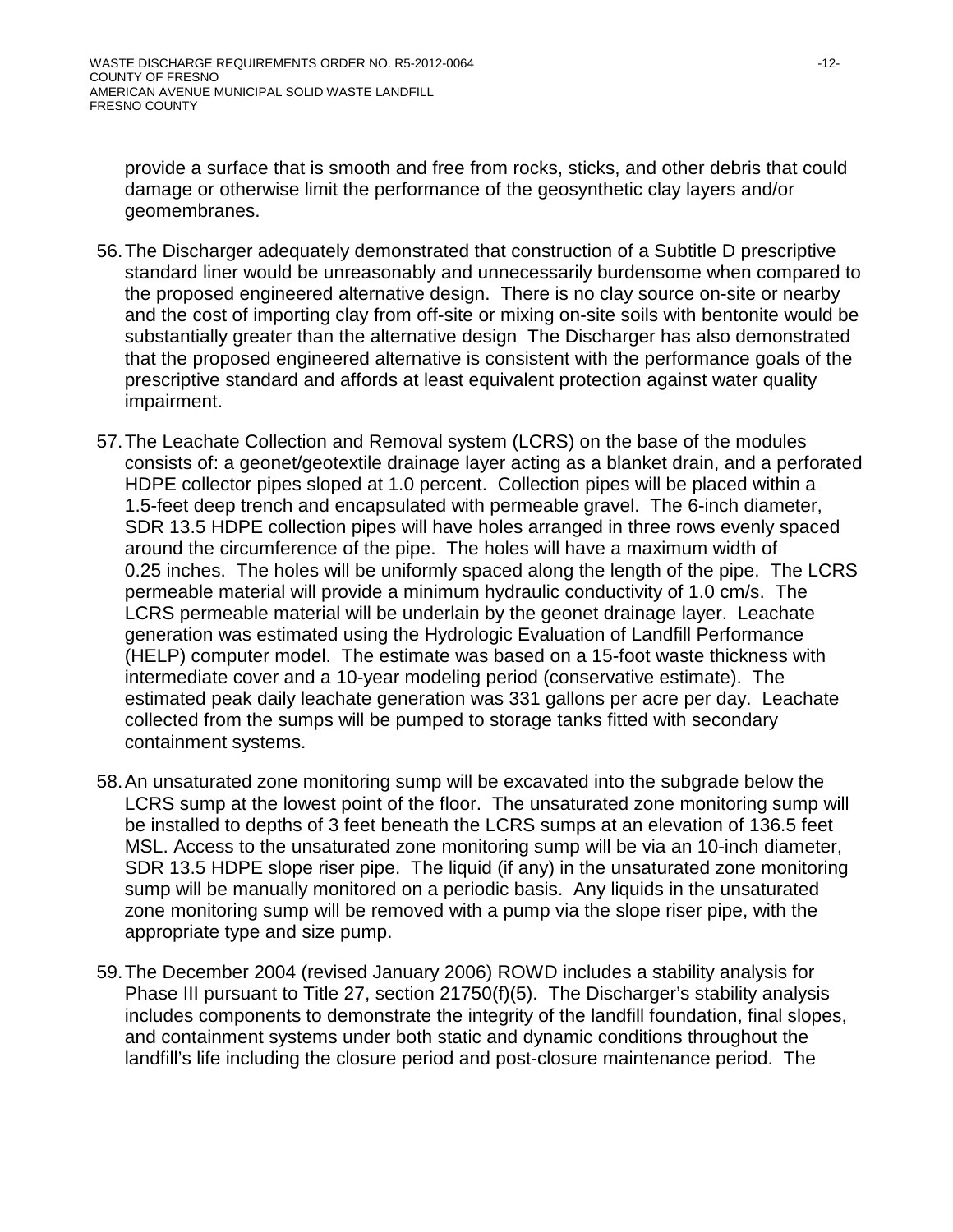stability analysis demonstrates that the structural components of modules will withstand the forces of the Maximum Credible Earthquake (MCE) without failure of the containment systems or environmental controls.

- 60.This Order approves the Discharger's proposed liner system for future modules as described in Finding [4](#page-1-0) and requires that the Discharger submit design plans and construction quality assurance (CQA) plans for each new module or modules for review and approval at least 180 days prior to construction.
- 61.The Discharger proposes to excavate the existing inactive unlined waste management unit (Phase I) and place the excavated waste into a composite lined landfill cell. Excavation of the unlined unit will continue until all wastes within the unlined waste cell are removed. The Discharger proposes to construct a composite liner system in the place of the former unlined waste management unit contiguous with existing Phase II and future Phase III modules, once the unlined unit has been excavated and the area is prepared for operations.

# **FINANCIAL ASSURANCES**

- 62.Title 27, sections 21820 and 22206 require a cost estimate for landfill closure. The cost estimate must be equal to the cost of closing the landfill at the point in its active life when the extent and manner of operation would make closure the most expensive. When closing units in phases, the estimate may account for closing only the maximum area or unit of a landfill open at any time. The Discharger's 2011 *Preliminary Closure and Post Closure Maintenance Plan* includes a cost estimate for landfill closure. The lump sum estimate is for the cost to close largest future area needing closure at any one time. The total amount of the closure cost estimate in 2011 dollars is \$48,246,108 million. This Order requires that the Discharger maintain financial assurance with the California Department of Resources Recycling and Recovery (CalRecycle) in at least the amount of the closure cost estimate.
- 63.Title 27, sections 21840 and 22211 requires a cost estimate for landfill post-closure maintenance. The Discharger's 2011 *Preliminary Closure and Post Closure Maintenance Plan* includes a cost estimate for landfill post-closure maintenance. The amount of the cost estimate for post-closure maintenance in 2011 dollars is \$13,074,959 million. This Order requires that the Discharger maintain financial assurance with CalRecycle in at least the amount of the post-closure maintenance cost estimate adjusted annually for inflation.
- <span id="page-12-0"></span>64.Title 27, section 22221 requires a cost estimate for corrective action of all known or reasonably foreseeable releases. The Discharger submitted a 2011 cost estimate of \$1,990,000 for corrective action of all known or reasonably foreseeable releases. This Order requires that the Discharger maintain financial assurance with CalRecycle in at least the amount of the cost estimate adjusted annually for inflation.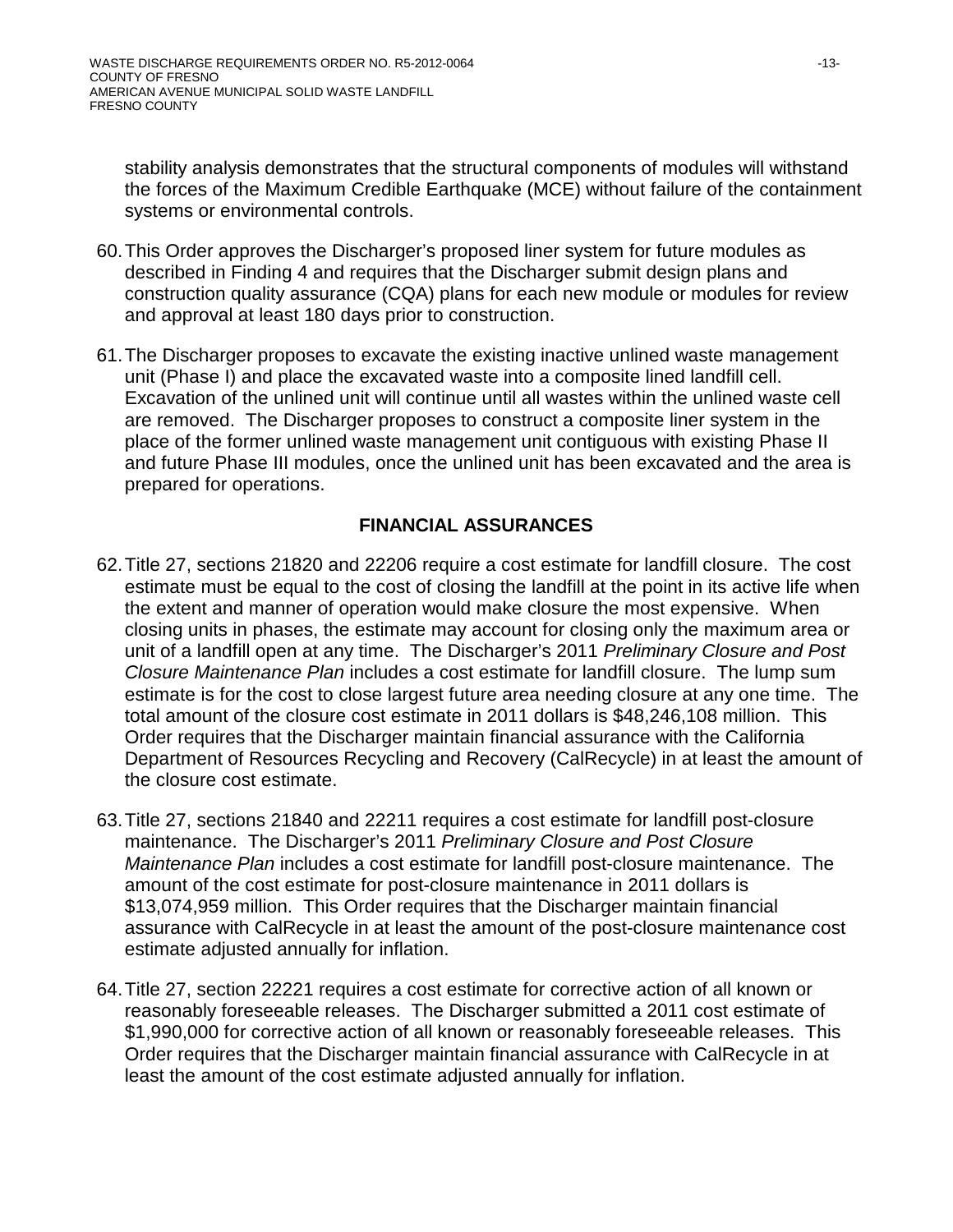# **CEQA AND OTHER CONSIDERATIONS**

65.The action to revise waste discharge requirements for this existing facility is exempt from the provisions of the California Environmental Quality Act (CEQA), Public Resource Code section 21000, et seq., and the CEQA guidelines, in accordance with Title 14, section 15301.

66.This order implements:

- a. *The Water Quality Control Plan for the Tulare Lake Basin, Second Edition*;
- b. The prescriptive standards and performance goals of California Code of Regulations, title 27, section 20005 et seq., effective 18 July 1997, and subsequent revisions;
- c. State Water Board Resolution 93-62, *Policy for Regulation of Discharges of Municipal Solid Waste*, adopted 17 June 1993, and revised on 21 July 2005.
- d. The applicable provisions of Title 40 C.F.R. section 258 "Subtitle D" federal regulations as required by State Water Board Resolution 93-62.
- 67.Based on the threat and complexity of the discharge, the facility is determined to be classified 2B as defined below:
	- a. Category 2 threat to water quality, defined as, "Those discharges of waste that could impair the designated beneficial uses of the receiving water, cause short-term violations of water quality objectives, cause secondary drinking water standards to be violated, or cause a nuisance."
	- b. Category B complexity, defined as, "Any discharger not included in Category A that has physical, chemical, or biological treatment systems (except for septic systems with subsurface disposal), or any Class 2 or Class 3 waste management units."
- 68.Water Code section 13267(b) provides that: "In conducting an investigation specified in subdivision (a), the Regional Board may require that any person who has discharged, discharges, or is suspected of having discharge or discharging, or who proposed to discharge within its region, or any citizen or domiciliary, or political agency or entity of this state who had discharged, discharges, or is suspected of having discharged or discharging, or who proposed to discharge waste outside of its region that could affect the quality of the waters of the state within its region shall furnish, under penalty of perjury, technical or monitoring program reports which the board requires. The burden, including costs of these reports, shall bear a reasonable relationship to the need for the reports and the benefits to be obtained from the reports."
- 69.The technical reports required by this Order and the attached "Monitoring and Reporting Program No. R5-2012-0064" are necessary to assure compliance with these waste discharge requirements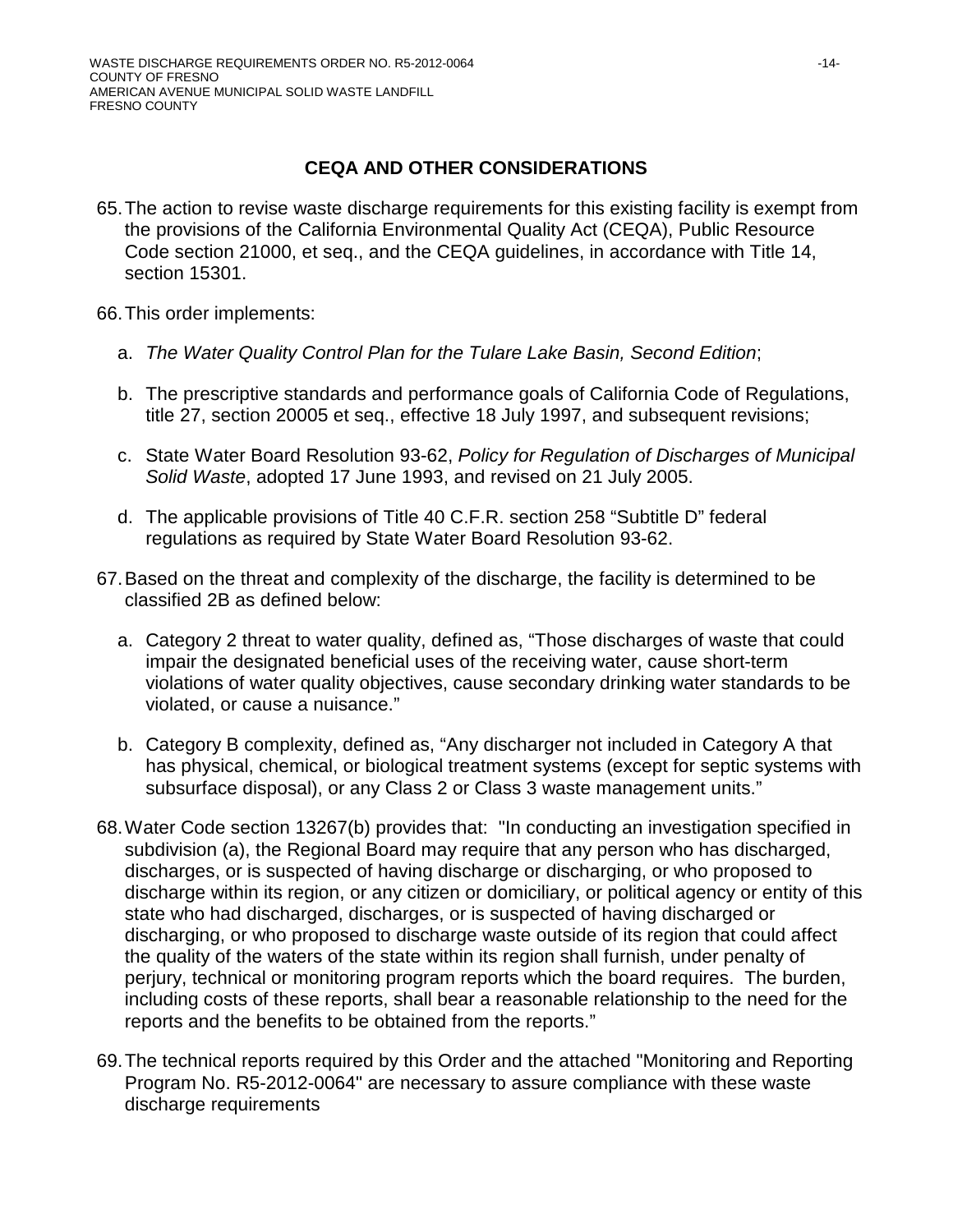## **PROCEDURAL REQUIREMENTS**

- 70.All local agencies with jurisdiction to regulate land use, solid waste disposal, air pollution, and to protect public health have approved the use of this site for the discharges of waste to land stated herein.
- 71.The Central Valley Water Board notified the Discharger and interested agencies and persons of its intent to prescribe waste discharge requirements for this discharge, and has provided them with an opportunity for a public hearing and an opportunity to submit their written views and recommendations.
- 72.The Central Valley Water Board, in a public meeting, heard and considered all comments pertaining to the discharge.
- 73.Any person aggrieved by this action of the Central Valley Water Board may petition the State Water Board to review the action in accordance with Water Code section 13320 and California Code of Regulations, title 23, sections 2050 and following. The State Water Board must receive the petition by 5:00 p.m., 30 days after the date that this Order becomes final, except that if the thirtieth day following the date that this Order becomes final falls on a Saturday, Sunday, or state holiday, the petition must be received by the State Water Board by 5:00 p.m. on the next business day. Copies of the law and regulations applicable to filing petitions may be found on the Internet at:

http://www.waterboards.ca.gov/public\_notices/petitions/water\_quality

or will be provided upon request.

IT IS HEREBY ORDERED, pursuant to California Water Code sections 13263 and 13267, that Order No. R5-2005-0067 is rescinded except for purposes of enforcement, and that County of Fresno, its agents, successors, and assigns, in order to meet the provisions of Division 7 of the California Water Code and the regulations adopted thereunder, shall comply with the following:

# **A. PROHIBITIONS**

- 1. The discharge of 'hazardous waste' or 'designated waste' is prohibited. For the purposes of this Order, the term 'hazardous waste' is as defined in California Code of Regulations, Title 23, section 2510 et seq., and 'designated waste' is as defined in Title 27.
- 2. The Discharger shall comply with all Standard Prohibitions listed in Section C of the Standard Provisions and Reporting Requirements (SPRRs) dated January 2012.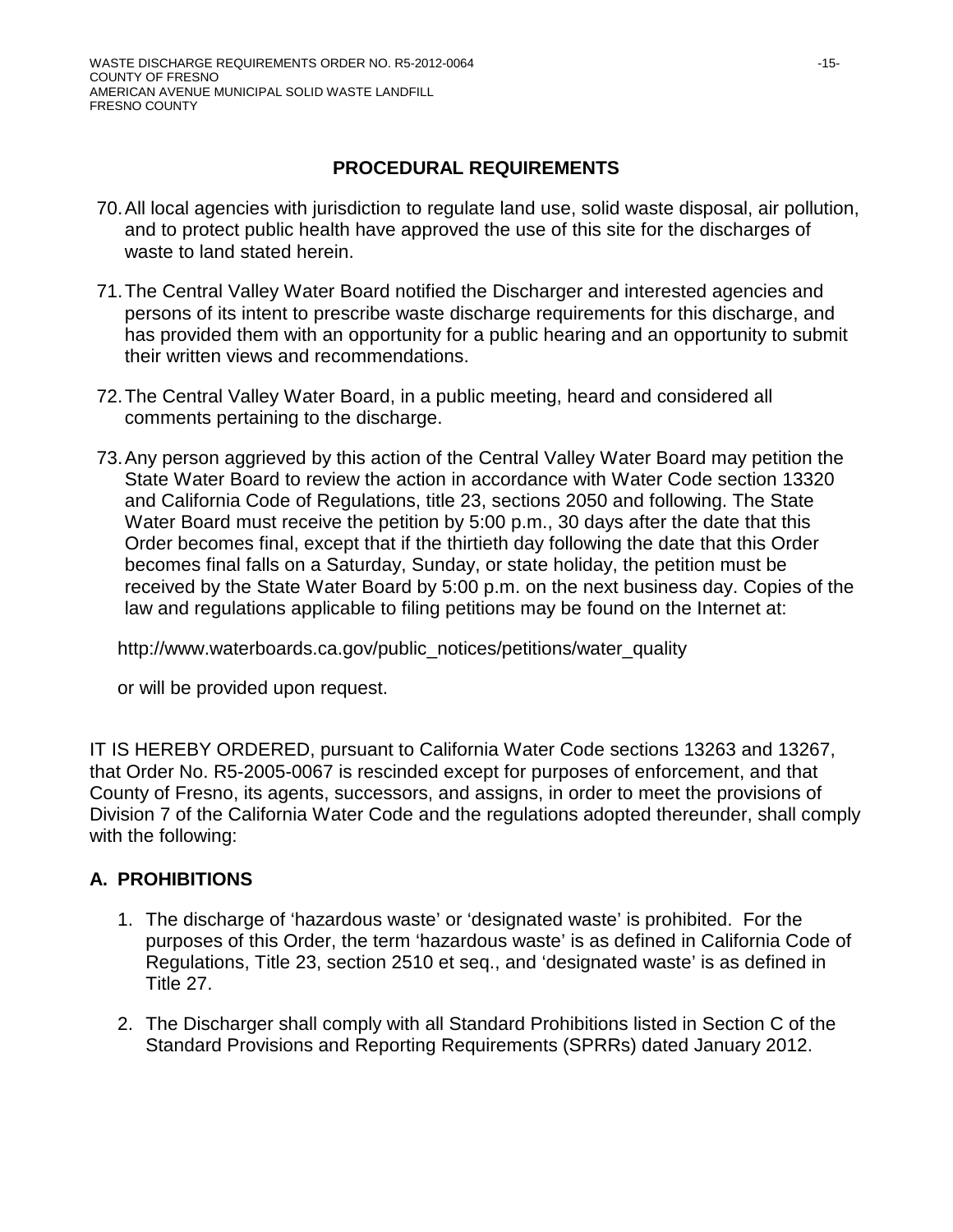# **B. DISCHARGE SPECIFICATIONS**

- 1. The Discharger shall only discharge the wastes listed or allowed under the Waste Classification and Unit Classification section in the Findings of this Order.
- 2. The Discharger shall discharge treated wood wastes only to landfill units equipped with a composite liner system and a leachate collection and removal system. If a verified release is detected from the waste management unit where treated wood wastes are disposed of, the disposal of treated wood wastes shall be terminated at the unit with the verified release until corrective action ceases the release.
- 3. The Discharger shall manage treated wood waste in accordance with California Health and Safety Code sections 25143.1.5 and 250150.7 and shall comply with all prohibitions listed in Title 22, section 67386.3.
- 4. The Discharger may not use any material as alternative daily cover (ADC) that is not listed as approved ADC in the Findings of these WDRs unless and until the Discharger has demonstrates it meets the requirements in Title 27, section 20705, and the Discharger has received approval from the Executive Officer that it may begin using the material as ADC.
- 5. The Discharger shall use approved ADC only in internal areas of the landfill that do not drain outside of the limits of the contiguous landfill units unless the Discharger demonstrates that runoff from the particular ADC is not a threat to surface water quality and the demonstration has been approved by the Executive Officer. This demonstration may take removal of sediment or suspended solids into account for landfills where surface water drains to a sedimentation basin.
- 6. The Discharger shall, in a timely manner, remove and relocate any wastes discharged at this facility in violation of this Order. If the Discharger is unable to remove and relocate the waste, the Discharger shall submit a report to the Central Valley Water Board explaining how the discharge occurred, why the waste cannot be removed, and any updates to the waste acceptance program necessary to prevent re-occurrence. If the waste is a hazardous waste, the Discharger shall immediately notify the Department of Toxic Substances Control.
- 7. Leachate may be returned only to Phase II, Phase III, and future composite lined modules listed in Finding [4](#page-1-0) of this Order in accordance with Standard Discharge Specifications D.2 through D.4 of the SPRRs.
- 8. The Discharger shall comply with all Standard Discharge Specifications listed in Section D of the SPRRs dated January 2012.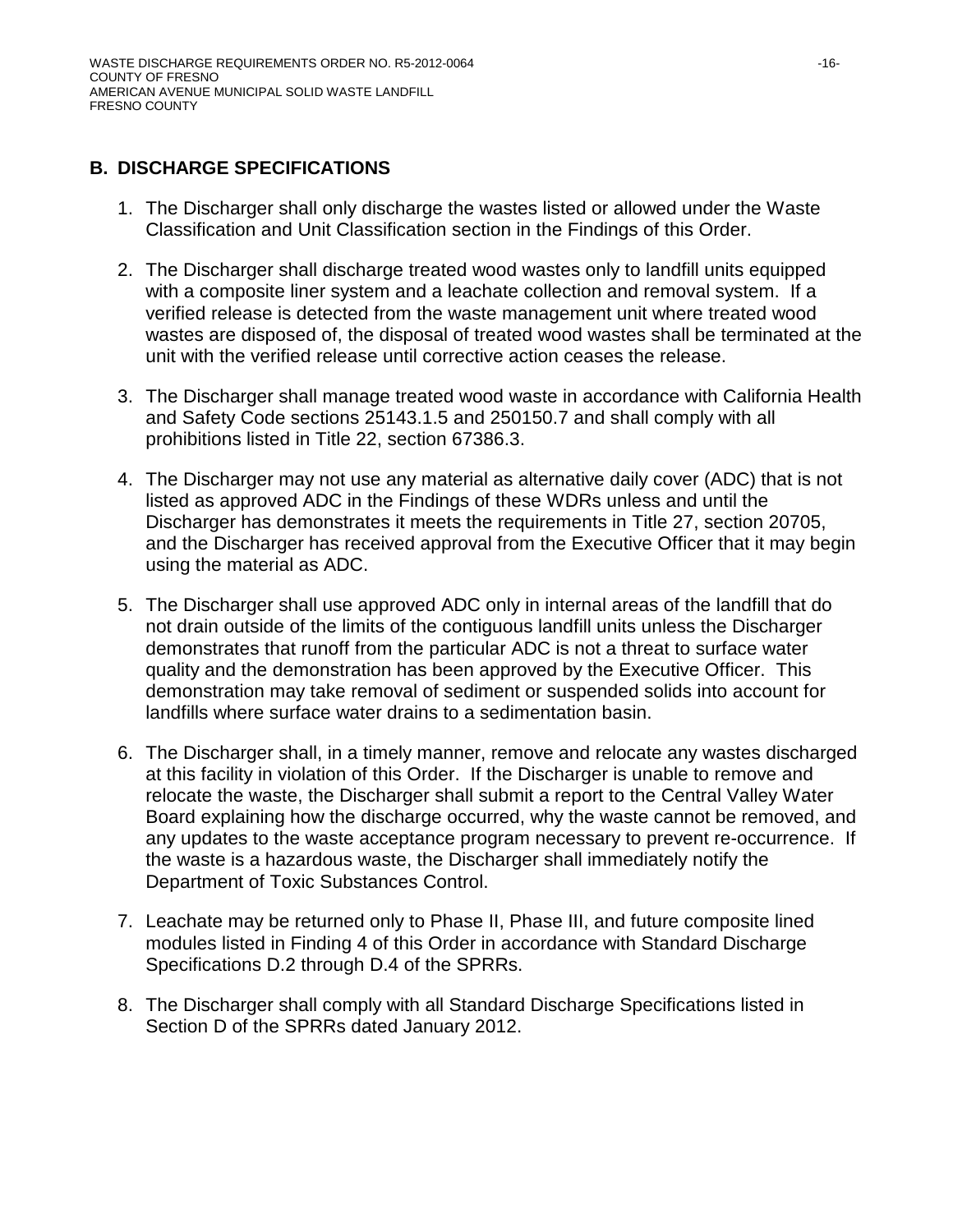# **C. FACILITY SPECIFICATIONS**

1. The Discharger shall comply with all Standard Facility Specifications listed in Section E of the SPRRs dated January 2012.

# **D. CONSTRUCTION SPECIFICATIONS**

- 1. The Discharger shall construct the base liner and side slope liner of new Class III landfill units as described in Finding [4](#page-1-0) of this Order in accordance with the following approved engineered alternative liner design:
	- a. An engineered alternative composite **base liner system** that is comprised, in ascending order, of the following:
		- 1) An eight-inch thick engineered soil foundation layer that shall be constructed of select fine-grained soil materials with a maximum particle size of ½-inch and exhibiting rounded to subrounded clasts, and which shall be scarified and recompacted to 95% of maximum dry density and within 2% of optimum moisture content, and which will either attain a hydraulic conductivity of 1 x  $10^{-5}$  cm/sec or less or meet the following gradation criteria:
			- a) At least 30% of the material, by dry weight, passing the No. 200 U.S. Standard sieve, and
			- b) A gradation series (i.e., well-graded) that is amenable to compaction.
		- 2) A GCL that shall exhibit appropriate strength characteristics to accommodate stresses associated with specific landfill design parameters, with particular attention to interface, long-term creep shear, and bearing capacity.
		- 3) A 60-mil thick high density polyethylene (HDPE) single-textured geomembrane (textured side down).
		- 4) A geonet drainage layer that shall be of sufficient strength and thickness to present collapse under the pressures exerted by overlying wastes, waste cover materials, and by any equipment used at the Unit, and that shall be designed to convey twice the maximum anticipated daily volume of leachate generated from the Unit, and that shall be designed to ensure that there is no buildup of hydraulic head on the liner
		- 5) A nonwoven filter geotextile.
		- 6) A two-foot thick soil operations layer.
	- b. The side slope liner shall be comprised of the same components and constructed in the same order as that described for the base liner above. The subgrade for the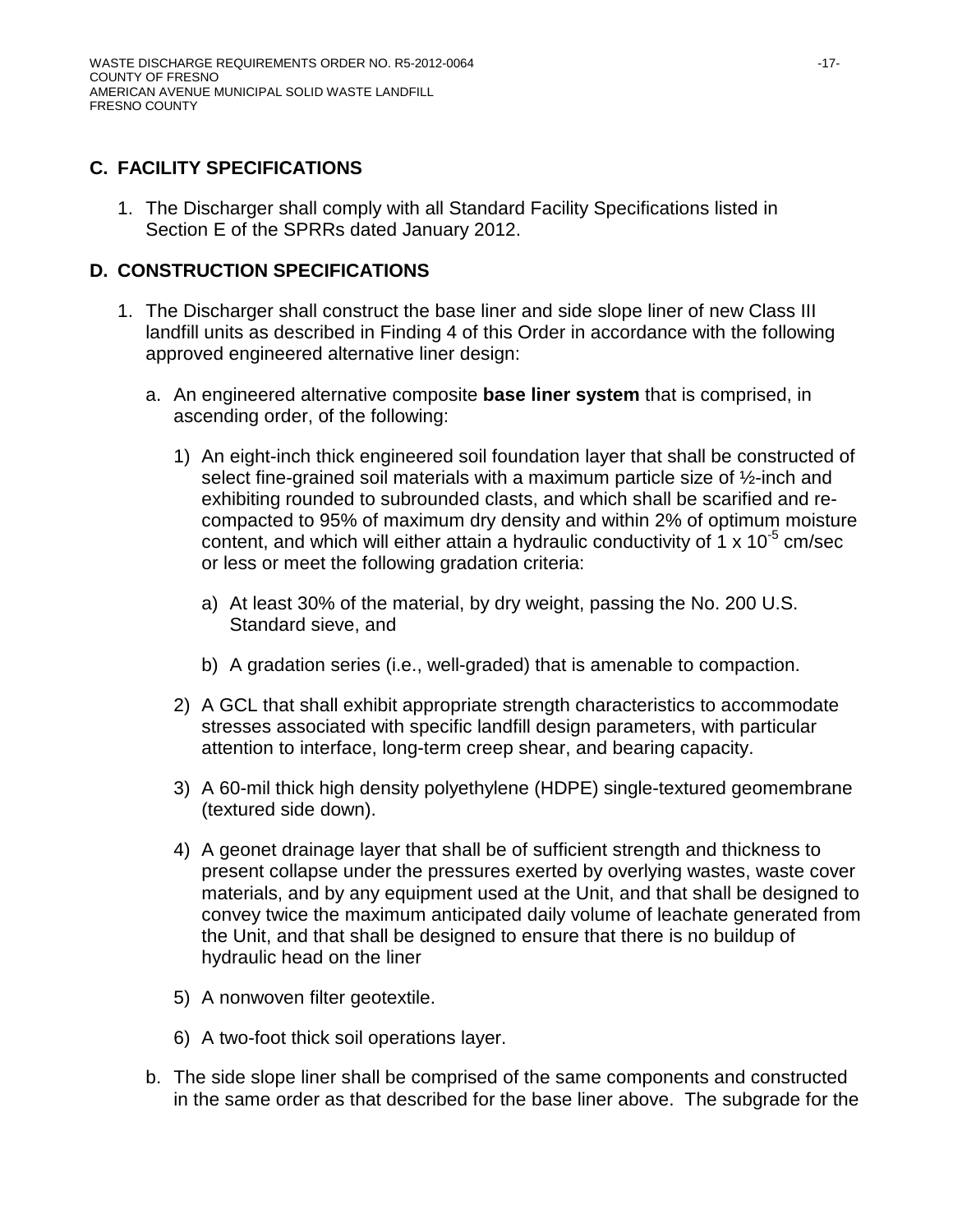bottom and the side slopes of the Unit shall be prepared in an appropriate manner using accepted engineering and construction methods so as to provide a smooth surface that is free from rocks, sticks, or other debris that could damage or otherwise limit the performance of the GCL.

- 2. The Discharger shall not proceed with construction until the construction plans, specifications, and all applicable construction quality assurance plans have been approved.
- 3. The Discharger may propose changes to the liner system design prior to construction, provided that approved components are not eliminated, the engineering properties of the components are not substantially reduced, and the proposed liner system results in the protection of water quality equal to or greater than the design prescribed by Title 27 and this Order. The proposed changes may be made following approval by the Executive Officer. Substantive changes to the design require reevaluation as an engineered alternative and approval by the Central Valley Water Board in revised WDRs.
- 4. After the operations layer is installed, the entire base liner system shall be tested for the presence of defects using the electrical leak detection survey method. All detected defects shall be repaired before waste is discharged to the unit. The location and nature of each detected defect shall be noted in the construction report.
- 5. The Discharger shall submit for review and approval by the Executive Officer a Workplan containing the methodology, scope of work, and a time schedule for excavating the waste from the Phase I Area (as described in Finding 61). The Discharger shall not proceed with excavation of the waste from the Phase I Area until the Workplan has been approved.
- 6. The Discharger shall comply with all Standard Construction Specifications listed in Section F of the SPRRs dated January 2012.
- 7. The Discharger shall comply with all Storm Water Provisions listed in Section L of the SPRRs dated January 2012.

# **E. FINANCIAL ASSURANCE SPECIFICATIONS**

1. The Discharger shall obtain and maintain assurances of financial responsibility with CalRecycle for closure and post-closure maintenance for the landfill in at least the amounts described in Findings 62 and 63, adjusted for inflation annually. A report regarding financial assurances for closure and post-closure maintenance shall be submitted to the Central Valley Water Board by **1 June of each year**. This may be the same report that is submitted to CalRecycle for this purpose. If CalRecycle determines that either the amount of coverage or the mechanism is inadequate, then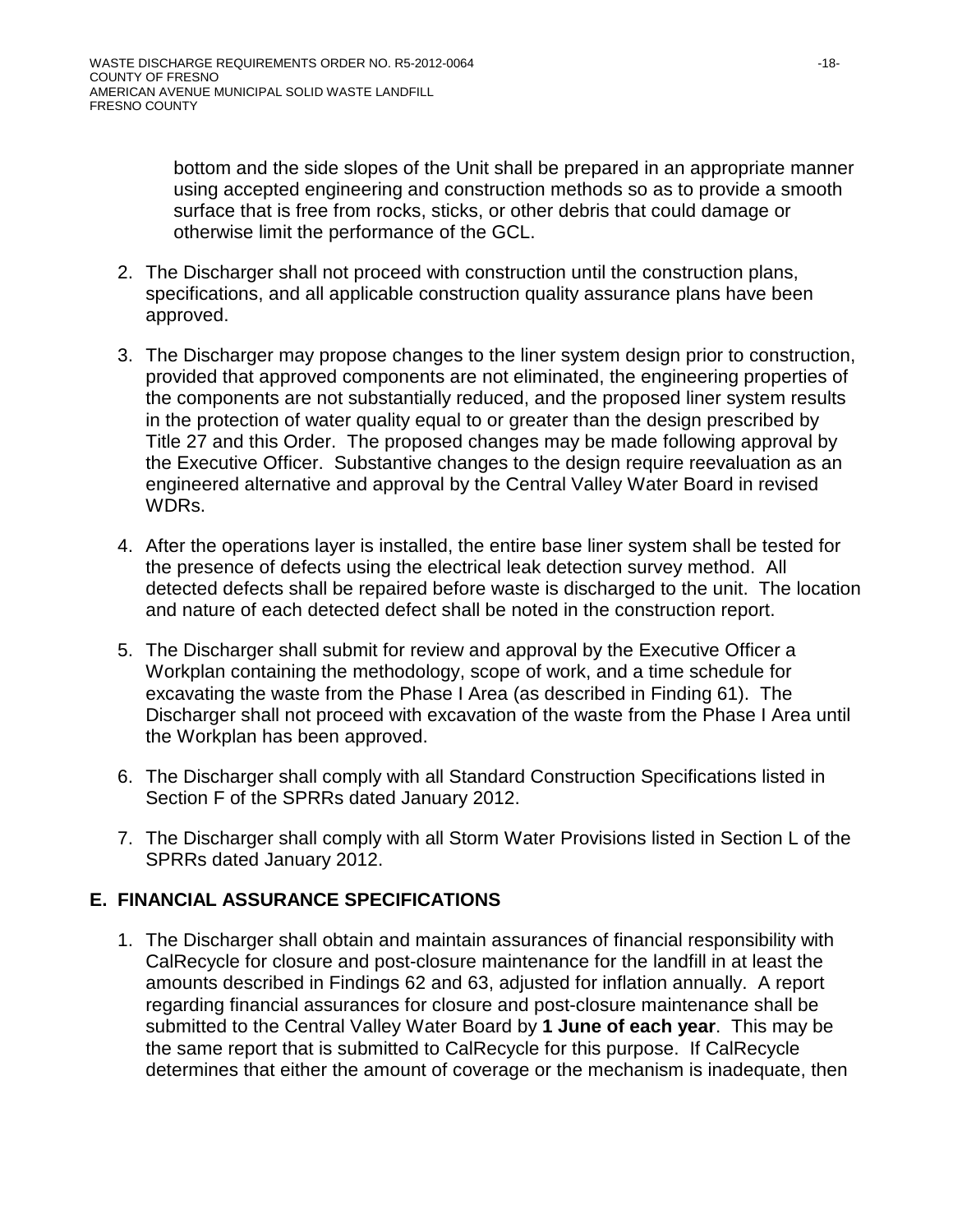within 90 days of notification, the Discharger shall submit an acceptable mechanism to CalRecycle and the Central Valley Water Board for at least the amount of the approved cost estimate.

- 2. The Discharger shall update the preliminary closure and post-closure maintenance plan (PCPCMP) any time there is a change that will increase the amount of the closure and/or post-closure maintenance cost estimate. The updated PCPCMP shall be submitted to the Central Valley Water Board, the Local Enforcement Agency, and CalRecycle. The PCPCMP shall meet the requirements of Title 27, section 21769(b), and include a lump sum estimate of the cost of carrying out all actions necessary to close each Unit, to prepare detailed design specifications, to develop the final closure and post-closure maintenance plan, and to carry out the first thirty years of postclosure maintenance. Reports regarding financial assurance required in E.1 above shall reflect the updated cost estimate.
- 3. The Discharger shall obtain and maintain assurances of financial responsibility with CalRecycle for initiating and completing corrective action for all known or reasonably foreseeable releases from the landfill in at least the amount of the annual inflationadjusted cost estimate described in Finding [64.](#page-12-0) A report regarding financial assurances for corrective action shall be submitted to the Central Valley Water Board by **1 June of each year**. This may be the same report that is submitted to CalRecycle for this purpose. If CalRecycle determines that either the amount of coverage or the mechanism is inadequate, then within 90 days of notification, the Discharger shall submit an acceptable mechanism to CalRecycle and the Central Valley Water Board for at least the amount of the approved cost estimate.
- 4. The Discharger shall comply with all Standard Financial Assurance Specifications listed in Section H of the SPRRs dated January 2012.

# **F. MONITORING SPECIFICATIONS**

- 1. The Discharger shall comply with the detection monitoring program provisions of Title 27 for groundwater, surface water, and the unsaturated zone, and in accordance with Monitoring and Reporting Program (MRP) No. R5-2012-0064, and the Standard Monitoring Specifications listed in Section I of the SPRRs dated January 2012.
- 2. The Discharger shall, for any landfill unit in a corrective action monitoring program, comply with the corrective action monitoring program provisions of Title 27, MRP No. R5-2012-0064, and the Standard Monitoring Specifications listed in Section I of SPRRs dated January 2012.
- 3. The Discharger shall comply with the Water Quality Protection Standard as specified in this Order, MRP No. R5-2012-0064, and the SPRRs dated January 2012.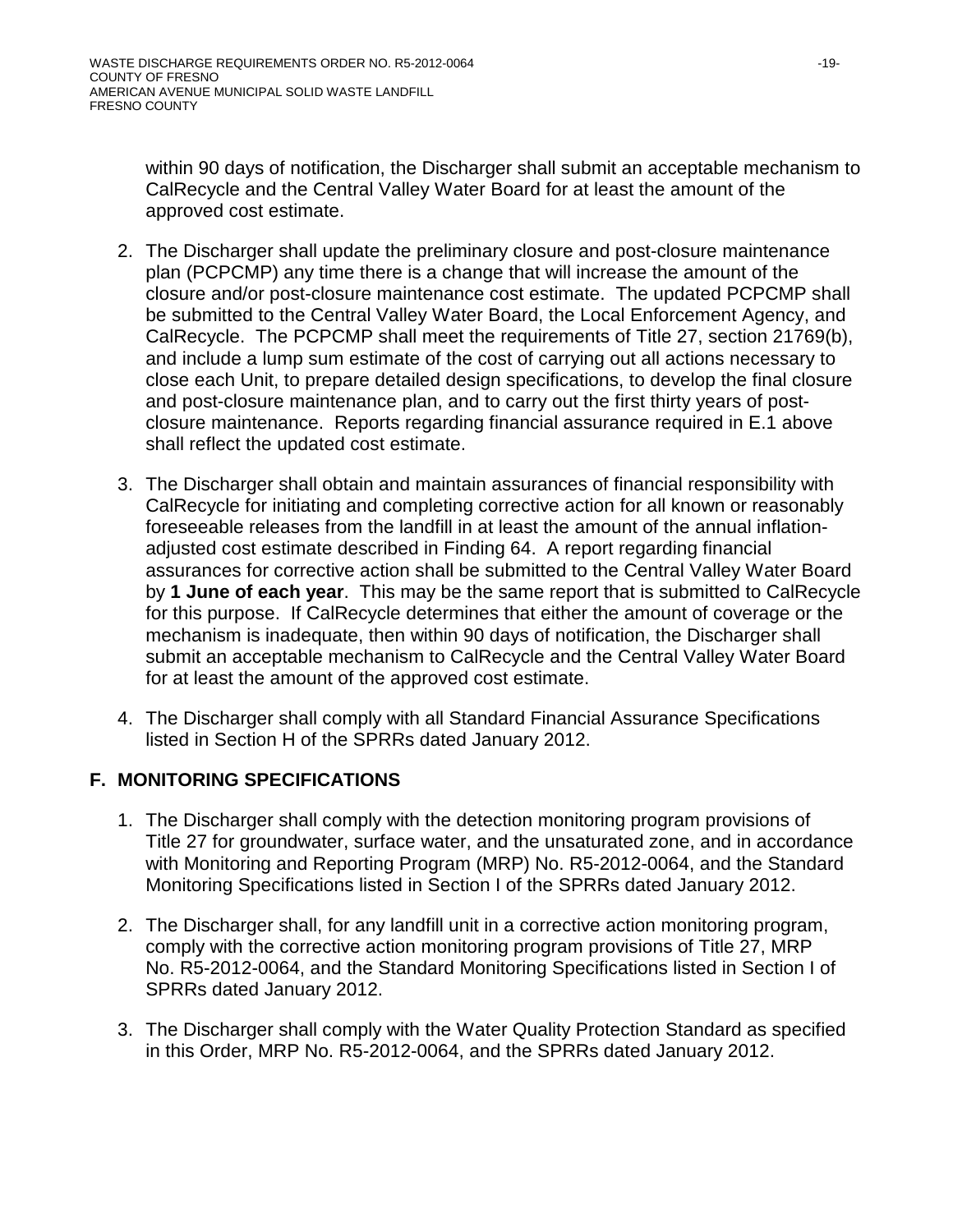- 4. The concentrations of the constituents of concern in waters passing the Point of Compliance (defined pursuant to Title 27, section 20164 as a vertical surface located at the hydraulically downgradient limit of the landfill unit that extends through the uppermost aquifer underlying the unit) shall not exceed the concentration limits established pursuant to MRP No. R5-2012-0064.
- 5. For each monitoring event, the Discharger shall determine whether the landfill is in compliance with the Water Quality Protection Standard using procedures specified in MRP No. R5-2012-0064 and the Standard Monitoring Specifications in Section I of the SPRRs dated January 2012.
- 6. The Discharger shall comply with all Standard Monitoring Specifications and Response to a Release specifications listed in Sections I and J of the SPRRs dated January 2012.

# **G. PROVISIONS**

- 1. The Discharger shall maintain a copy of this Order at the facility, including the MRP No. R5-2012-0064 and the SPRRs dated January 2012 and make it available at all times to facility operating personnel, who shall be familiar with its contents, and to regulatory agency personnel.
- 2. The Discharger shall comply with all applicable provisions of Title 27 and Subtitle D that are not specifically referred to in this Order.
- 3. The Discharger shall comply with MRP No. R5-2012-0064, which is incorporated into and made part of this Order by reference.
- 4. The Discharger shall comply with the applicable portions of the Standard Provisions and Reporting Requirements for Waste Discharge Requirements for Nonhazardous Solid Waste Discharges Regulated by Subtitle D and/or Title 27, dated January 2012.
- 5. If there is any conflicting or contradictory language between the WDRs, the MRP, or the SPRRs, then language in the WDRs shall supersede either the MRP or the SPRRs, and language in the MRP shall supersede the SPRRs.
- 6. All reports required by this Order shall be submitted pursuant to Water Code section 13267.
- 7. The Discharger shall complete the tasks contained in these waste discharge requirements in accordance with the following time schedule: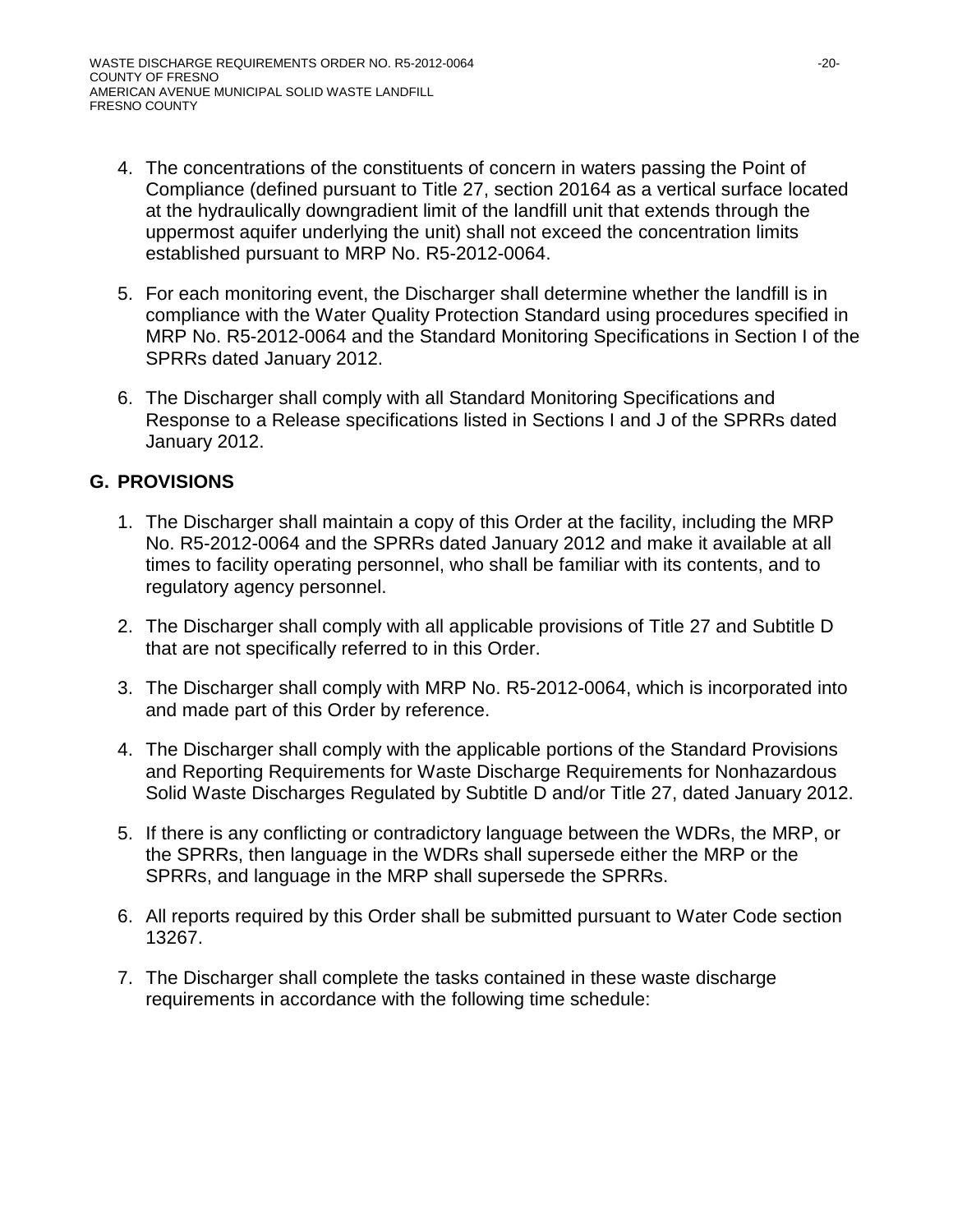| Task                                                                                                                                                                                                                        | <b>Compliance Date</b>                    |
|-----------------------------------------------------------------------------------------------------------------------------------------------------------------------------------------------------------------------------|-------------------------------------------|
| <b>A. Construction Plans</b>                                                                                                                                                                                                |                                           |
| Submit construction and design plans<br>for review and approval.<br>(see all Construction Specifications in<br>Section D, above and Section F of the SPRRs.)                                                                | 90 days prior to proposed<br>construction |
| <b>B. Construction Report</b>                                                                                                                                                                                               |                                           |
| Submit a construction report for review and<br>approval upon completion demonstrating<br>construction was in accordance with approved<br>construction plans (see Standard Construction<br>Specification F.27 in the SPRRs). | 60 days prior to proposed<br>discharge    |
| <b>C. Financial Assurance Review</b>                                                                                                                                                                                        |                                           |
| 1. Annual Review of Financial Assurance for<br>Initiating and completing corrective action<br>(see Provision E.3).                                                                                                          | 1 June each year                          |
| 2. Annual Review of Financial Assurance for<br>Closure and post-closure maintenance<br>(see Provision E.1).                                                                                                                 | 1 June each year                          |

8. The Discharger shall comply with all General Provisions listed in Section K of the SPRRs dated January 2012 which are part of this Order.

I, PAMELA C. CREEDON, Executive Officer, do hereby certify that the foregoing is a full, true, and correct copy of an Order adopted by the California Regional Water Quality Control Board, Central Valley Region, on 8 June 2012.

*Original signed by:*

\_\_\_\_\_\_\_\_\_\_\_\_\_\_\_\_\_\_\_\_\_\_\_\_\_\_\_\_\_\_\_\_\_\_\_\_ PAMELA C. CREEDON, Executive Officer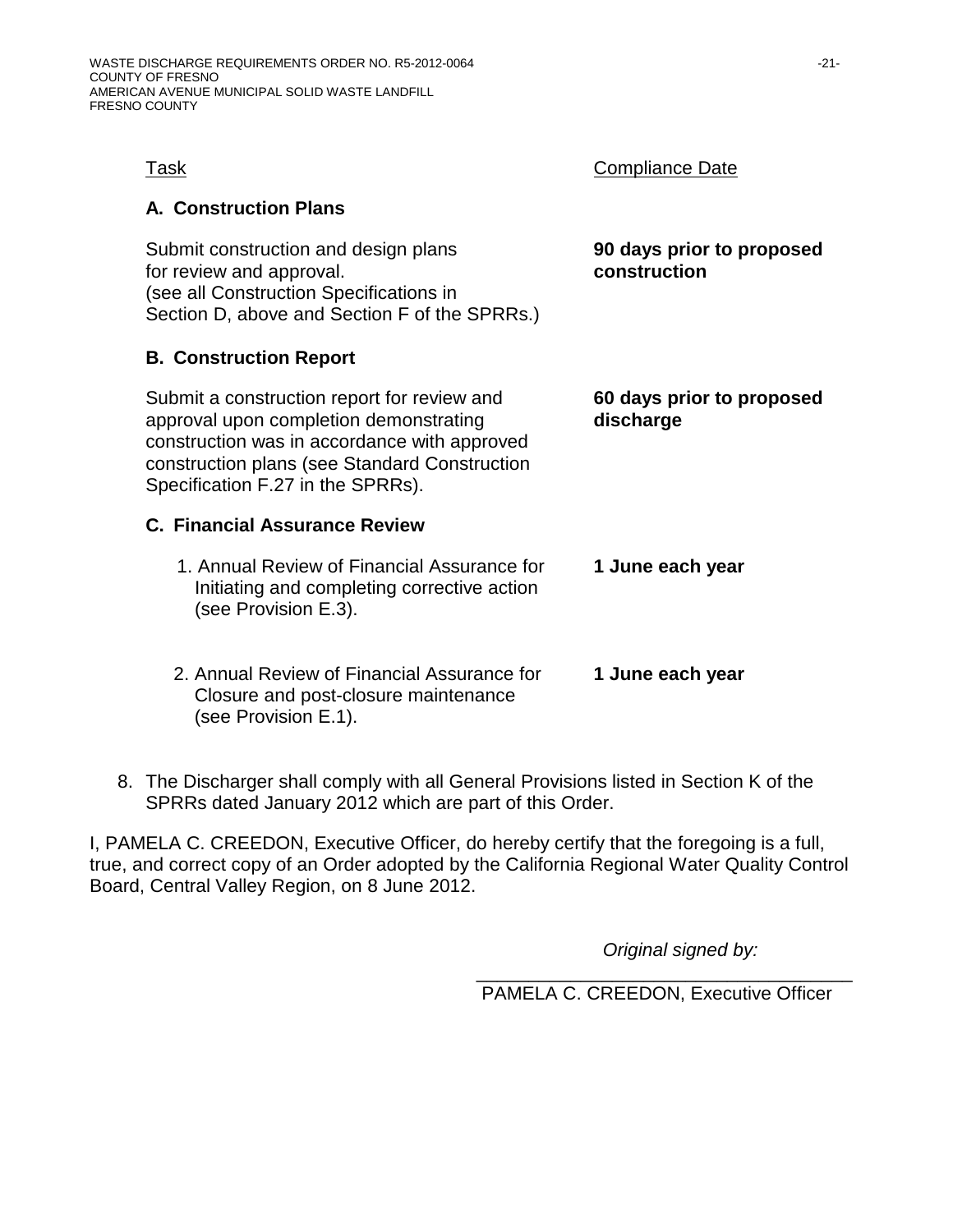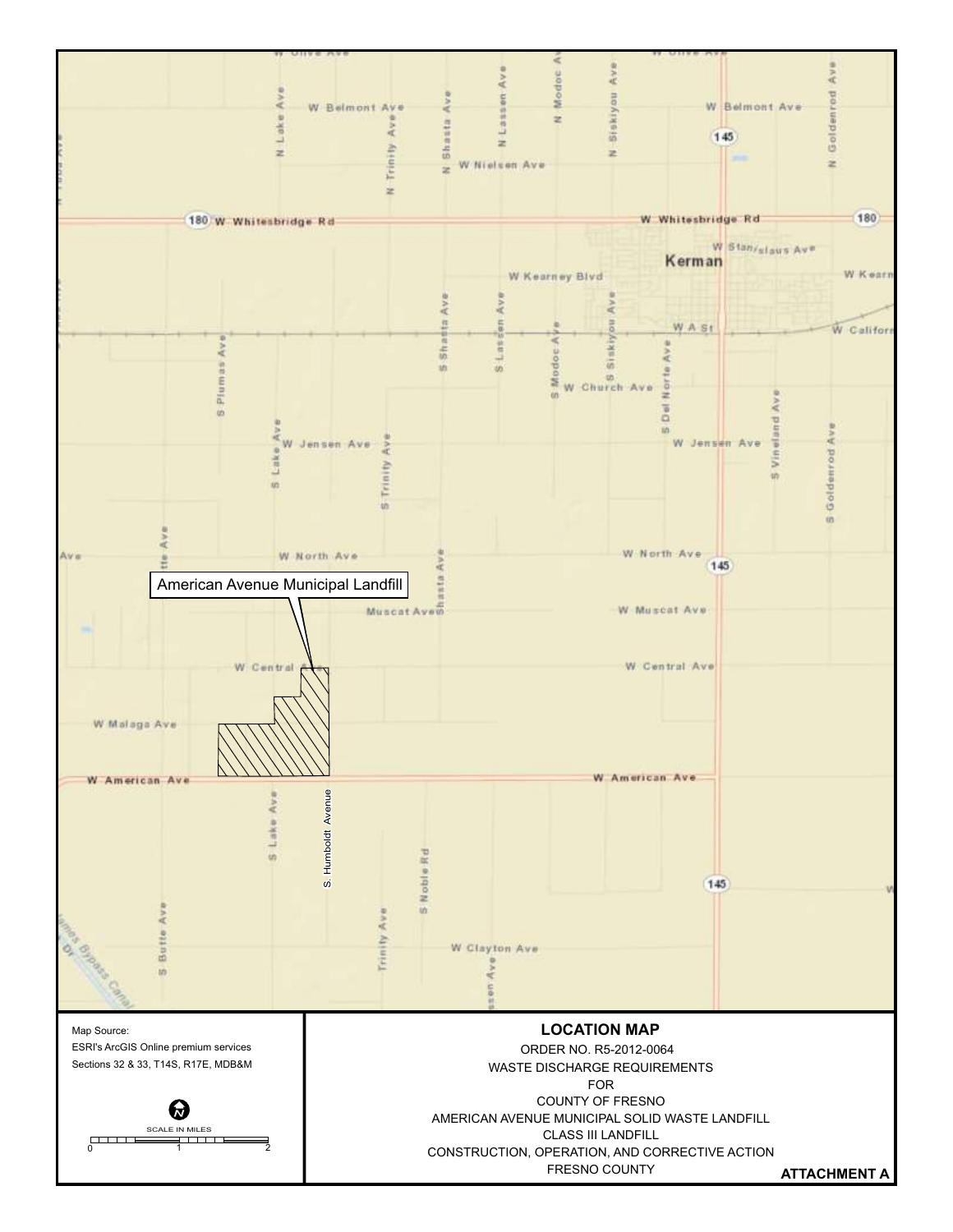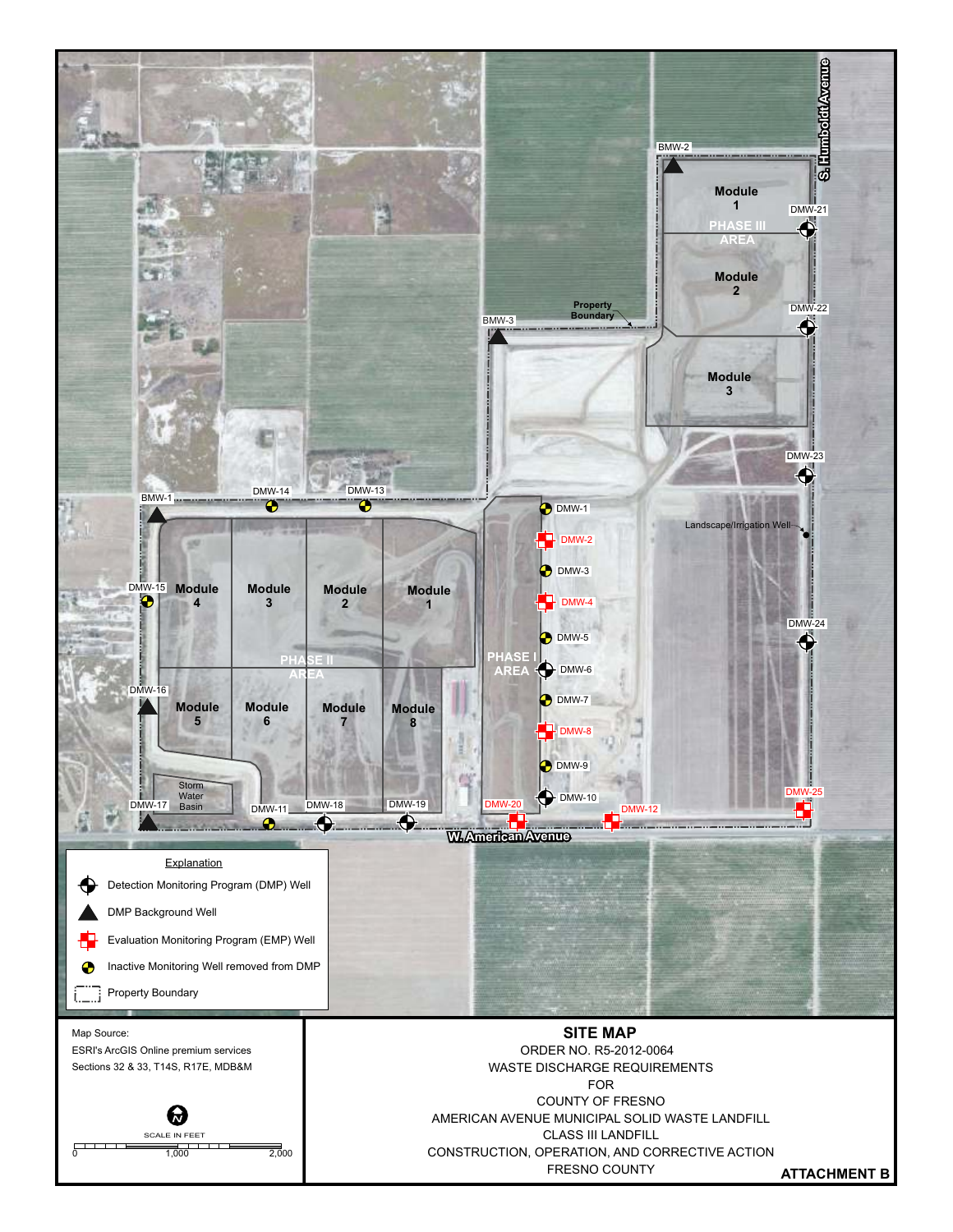## CALIFORNIA REGIONAL WATER QUALITY CONTROL BOARD CENTRAL VALLEY REGION

## MONITORING AND REPORTING PROGRAM NO. R5-2012-0064 FOR COUNTY OF FRESNO AMERICAN AVENUE MUNICIPAL SOLID WASTE LANDFILL CLASS III LANDFILL CONSTRUCTION, OPERATION, AND CORRECTIVE ACTION FRESNO COUNTY

This monitoring and reporting program (MRP) is issued pursuant to California Water Code section 13267 and incorporates requirements for groundwater, surface water, and unsaturated zone monitoring and reporting; facility monitoring, maintenance, and reporting; and financial assurances reporting contained in California Code of Regulations, Title 27, section 20005, et seq. (hereafter Title 27), Waste Discharge Requirements (WDRs) Order No. R5-2012-0064, and the Standard Provisions and Reporting Requirements (SPRRs) dated January 2012. Compliance with this MRP is ordered by the WDRs and the Discharger shall not implement any changes to this MRP unless a revised MRP is issued by the Central Valley Water Board or the Executive Officer.

## **A. MONITORING**

The Discharger shall comply with the detection monitoring program provisions of Title 27 for groundwater, surface water, and the unsaturated zone in accordance with Standard Monitoring Specifications in Section I of the SPRRs and the Monitoring Specifications in Section F of the WDRs. All monitoring shall be conducted in accordance with the approved 27 November 1996 (revised 25 May 2011) *Sample Collection and Analysis Plan*, which includes quality assurance/quality control standards.

All compliance monitoring wells established for the detection monitoring program shall constitute the monitoring points for the groundwater Water Quality Protection Standard. All detection monitoring program groundwater monitoring wells, unsaturated zone monitoring devices, leachate, and surface water monitoring points shall be sampled and analyzed for monitoring parameters and constituents of concern (COCs) as indicated and listed in Tables I through VI.

The Discharger may use alternative analytical test methods, including new USEPA approved methods, provided the methods have method detection limits equal to or lower than the analytical methods specified in this Monitoring and Reporting Program, are approved by the Executive Officer, and are incorporated into the Sample Collection and Analysis Plan.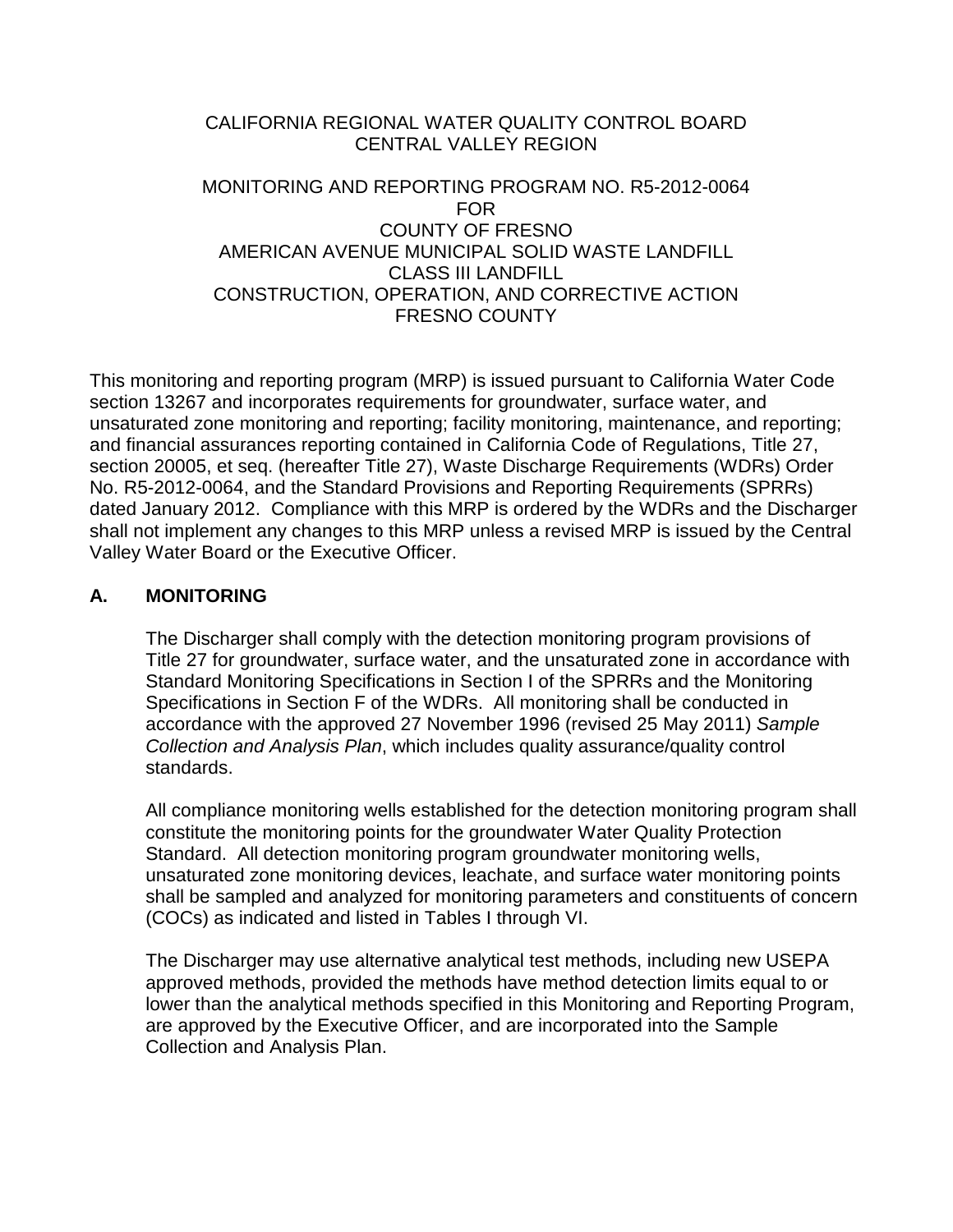The monitoring program of this MRP includes:

| Section | <b>Monitoring Program</b>                              |
|---------|--------------------------------------------------------|
| A.1     | <b>Groundwater Monitoring</b>                          |
| A.2     | <b>Unsaturated Zone Monitoring</b>                     |
| A.3     | Leachate Monitoring, Seep Monitoring, and LCRS Testing |
| A.4     | <b>Facility Monitoring</b>                             |
| A.5     | <b>Corrective Action Monitoring</b>                    |

### **1. Groundwater Monitoring**

The Discharger shall operate and maintain a groundwater detection monitoring system that complies with the applicable provisions of Title 27, sections 20415 and 20420. The detection monitoring system shall be certified by a Californialicensed professional civil engineer or geologist as meeting the requirements of Title 27. The current groundwater detection monitoring system meets the applicable requirements of Title 27. The Discharger shall revise the groundwater detection monitoring system (after review and approval by Central Valley Water Board staff) as needed each time a new landfill cell or module is constructed.

The current groundwater monitoring network shall consist of the following:

| Well                       | <b>Status</b>                 | Zone      | Units Being<br>Monitored |
|----------------------------|-------------------------------|-----------|--------------------------|
| BMW-1,2                    | Background                    | Saturated | Phase I, II & III        |
| BMW-3,<br>DMW-16,17        | Reclassified as<br>Background | Saturated | Phase I, II & III        |
| DMW-6,10                   | Detection                     | Saturated | Phase   & II             |
| DMW-18, 19                 | Detection                     | Saturated | Phase II                 |
| DMW-21, 22,<br>23, 24      | Detection                     | Saturated | Phase III                |
| DMW-2, 4, 8,<br>12, 20, 25 | Corrective Action             | Saturated | Phase   & II             |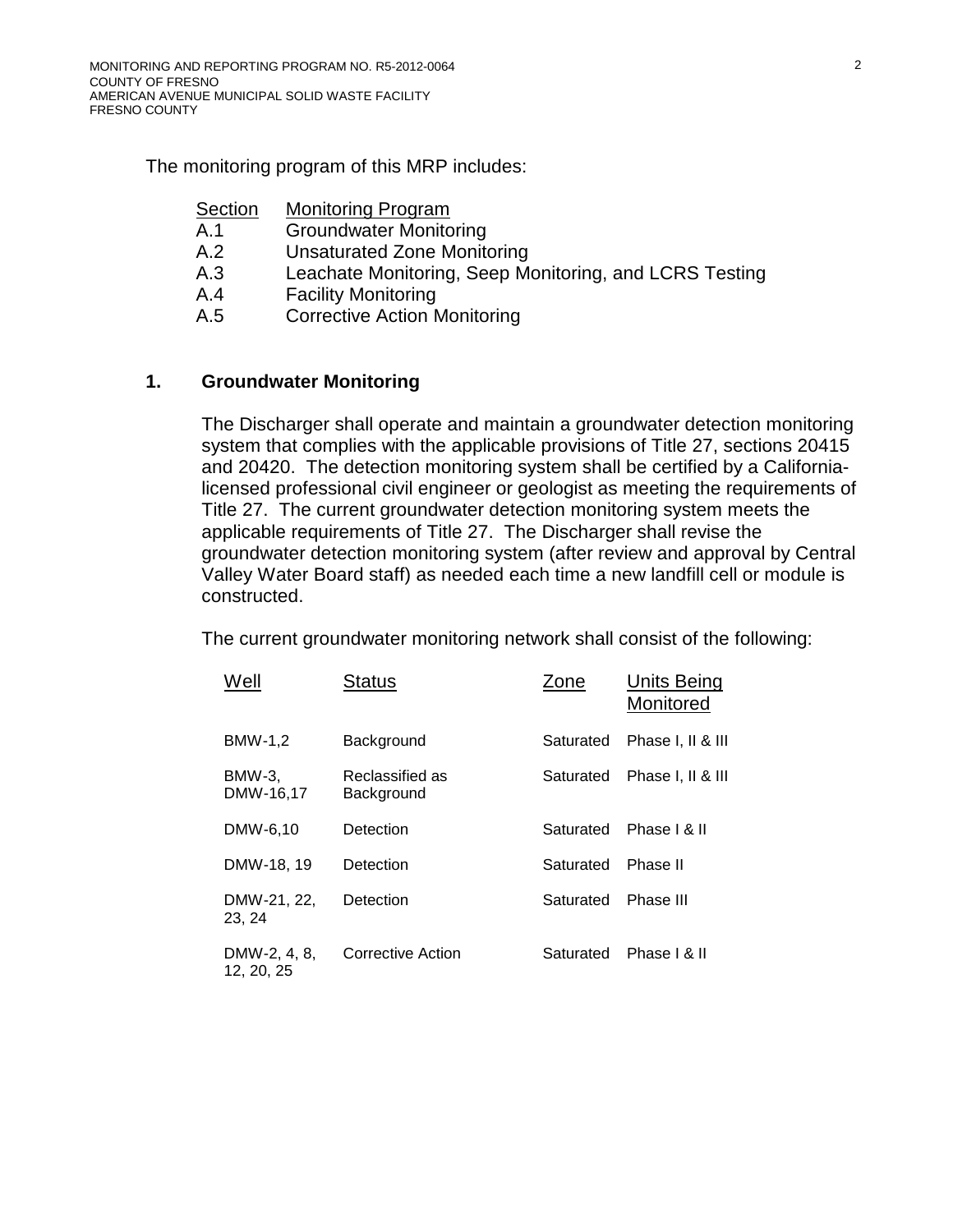Groundwater samples shall be collected from the background wells, detection monitoring wells, corrective action monitoring wells and any additional wells added as part of the approved groundwater monitoring system. The collected samples shall be analyzed for the parameters and constituents listed in Table I in accordance with the specified methods and frequencies. The Discharger shall collect, preserve, and transport groundwater samples in accordance with the approved Sample Collection and Analysis Plan.

**Once per quarter**, including the times of expected highest and lowest elevations of the water levels in the wells, the Discharger shall measure the groundwater elevation in each well, determine groundwater flow direction, and estimate groundwater flow rates in the uppermost aquifer and in any zones of perched water and in any additional portions of the zone of saturation monitored, pursuant to Title 27, section 20415(e)(15). The results shall be reported semiannually.

Samples collected for the COC monitoring specified in Table I shall be collected and analyzed in accordance with the methods listed in Table VI every five years. Five-year COCs were last monitored in 2007 and shall be monitored again in **2012** and reported in **2013**. The results shall be reported in the Annual Monitoring Report for the year in which the samples were collected.

### **2. Unsaturated Zone Monitoring**

The Discharger shall operate and maintain an unsaturated zone detection monitoring system that complies with the applicable provisions of Title 27, sections 20415 and 20420. The current unsaturated zone detection monitoring system meets the applicable requirements of Title 27. The Discharger shall install unsaturated zone monitoring devices (after review and approval by Central Valley Water Board staff) each time the landfill constructs a new cell or module.

The current unsaturated zone monitoring network shall consist of:

| Mon Pt.                                                                        | <b>Status</b> | <b>Units Being Monitored</b> |
|--------------------------------------------------------------------------------|---------------|------------------------------|
| M1L1, M1L2,<br>M <sub>1</sub> L <sub>3</sub> , & M <sub>1</sub> L <sub>4</sub> | Detection     | Phase II, Module 1           |
| M2L1, M2L2,<br>M2L3, & M2L4                                                    | Detection     | Phase II, Module 2           |
| M3L1, M3L2,<br>M3L3, & M3L4                                                    | Detection     | Phase II, Module 3           |
| M4L1, M4L2,<br>M4L3, & M4L4                                                    | Detection     | Phase II, Module 4           |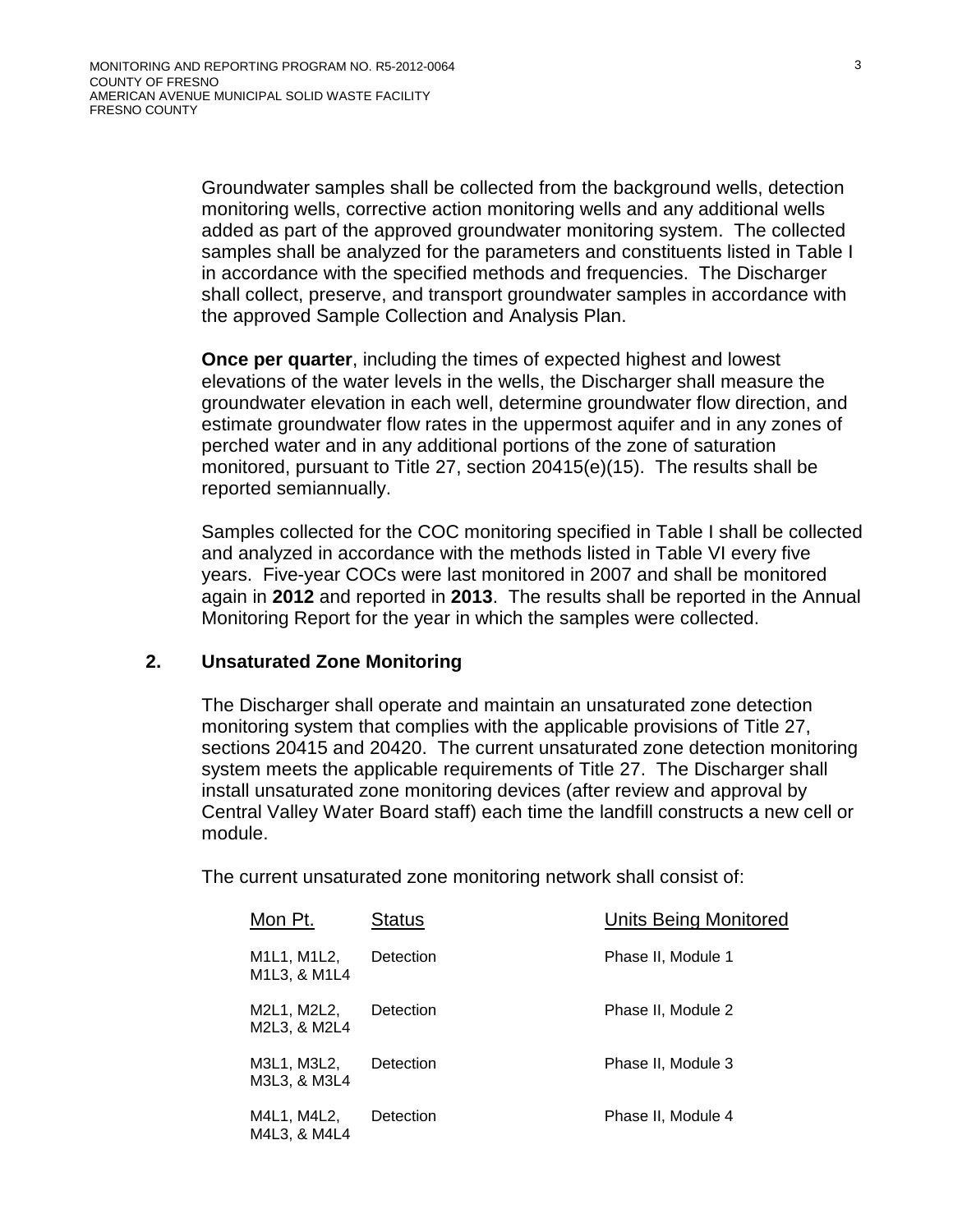| Mon Pt.                       | <b>Status</b> | Units Being Monitored |
|-------------------------------|---------------|-----------------------|
| M <sub>5</sub> L <sub>1</sub> | Detection     | Phase II, Module 6    |
| M6L1                          | Detection     | Phase II, Module 6    |
| <b>M7L1</b>                   | Detection     | Phase II, Module 7    |
| M8L1                          | Detection     | Phase II, Module 8    |
| P3M1LYS                       | Detection     | Phase III, Module 1   |
| P3M2LYS                       | Detection     | Phase III, Module 2   |
| P3M3LYS                       | Detection     | Phase III, Module 3   |

Unsaturated zone samples shall be collected from the monitoring network listed above and shall be analyzed for the parameters and constituents listed in Table II in accordance with the specified methods and frequencies (pan lysimeters need only be sampled when liquid is present). Pan lysimeters shall be inspected for the presence of liquid **monthly**. If liquid is detected in a previously dry pan lysimeter, the Discharger shall verbally notify Central Valley Water Board staff within **seven days** and shall immediately sample and test the liquid for Field and Monitoring Parameters listed in Table II. Samples collected for the 5-year COC analyses specified in Table II shall be collected and analyzed in accordance with the methods listed in Table VI every five years, beginning again in **2012** (does not include soil-pore gas).

The Discharger shall collect, preserve, and transport samples in accordance with the quality assurance/quality control standards contained in the approved Sample Collection and Analysis Plan.

Monitoring results for the unsaturated zone shall be included in monitoring reports and shall include an evaluation of potential impacts of the facility on the unsaturated zone and compliance with the Water Quality Protection Standard.

### **3. Leachate Monitoring, Seep Monitoring, and Annual LCRS Testing**

**Leachate Monitoring:** The Discharger shall operate and maintain leachate collection and removal system (LCRS) sumps, conduct monitoring of any detected leachate seeps, and conduct annual testing of each LCRS in accordance with Title 27 and this monitoring program.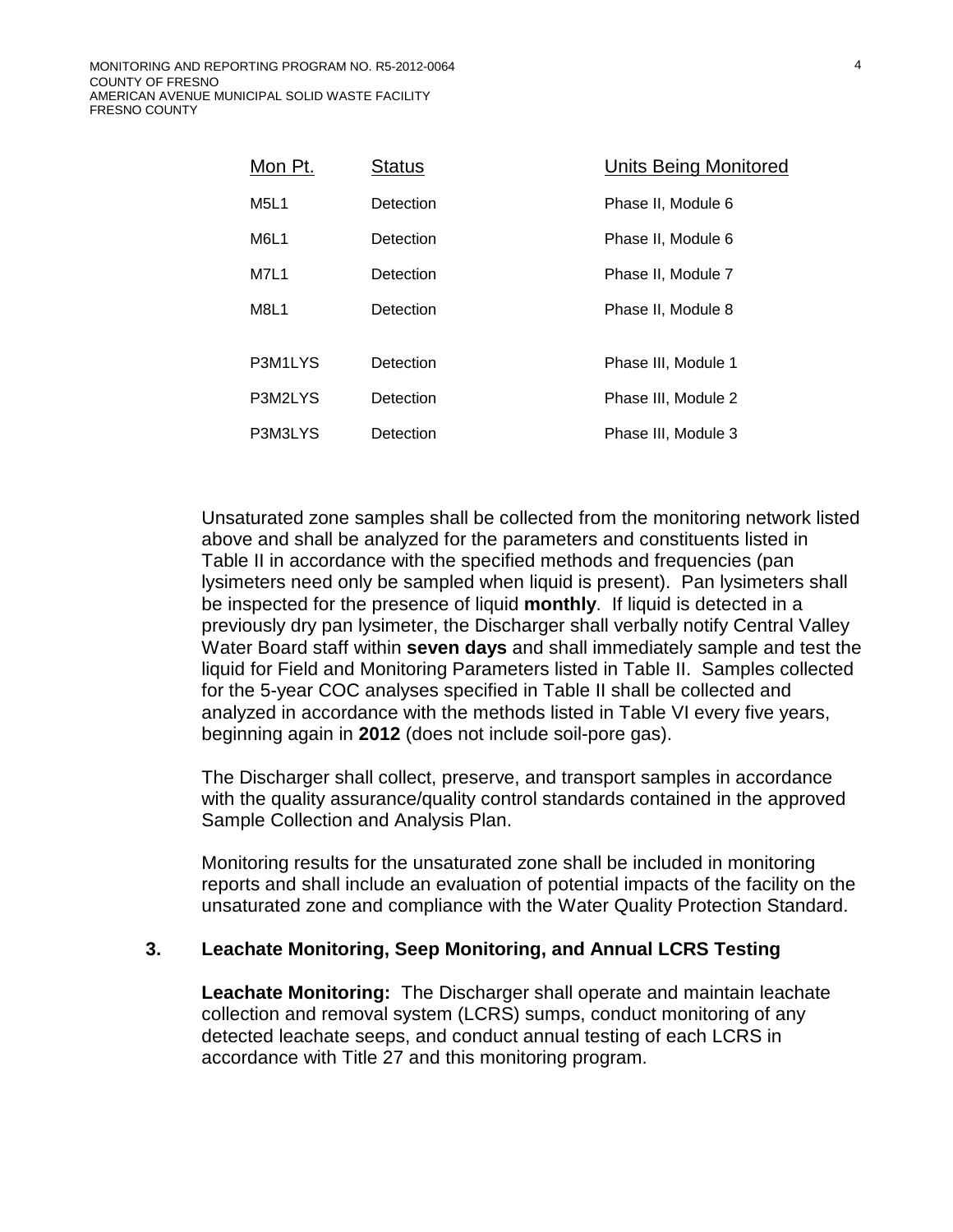The current LCRS leachate sump monitoring points are:

| Mon Pt.<br>Sump 1 | Unit Where Sump is Located<br>Phase II, Module 1 |
|-------------------|--------------------------------------------------|
| Sump 2            | Phase II, Module 2                               |
| Sump 3            | Phase II, Module 3                               |
| Sump 4            | Phase II, Module 4                               |
| Sump 5            | Phase II, Module 5                               |
| Sump <sub>6</sub> | Phase II, Module 6                               |
| Sump 7            | Phase II, Module 7                               |
| Sump 8            | Phase II, Module 8                               |
| P3M1LCH           | Phase III, Module 1                              |
| P3M2LCH           | Phase III, Module 2                              |
| P3M3LCH           | Phase III, Module 3                              |

All LCRS sumps shall be inspected monthly for the presence of leachate, and flow shall be recorded in accordance with Table III. If leachate is detected in a previously dry sump, the Discharger shall verbally notify Central Valley Water Board staff within **seven days** and shall immediately sample and test the leachate for Field and Monitoring Parameters listed in Table III. Leachate in the LCRS sump shall then be sampled for all parameters and constituents in accordance with the frequencies listed in Table III whenever liquid is present. All LCRS sump samples shall be analyzed for the 5-year COCs specified in Table III every five years, beginning again in **2012**.

**Seep Monitoring:** Leachate that seeps to the surface from a landfill unit shall be sampled and analyzed for the Field and Monitoring Parameters listed in Table III upon detection. The quantity of leachate shall be estimated and reported as Leachate Flow Rate (in gallons/day). Reporting for leachate seeps shall be conducted as required in Section B[.3](#page-34-0) of this MRP, below.

**Annual LCRS Testing:** All LCRSs shall be tested annually pursuant to Title 27, section 20340(d) to demonstrate proper operation. The results of these tests shall be reported to the Central Valley Water Board in the Annual Monitoring Report and shall include comparisons with earlier tests made under comparable conditions.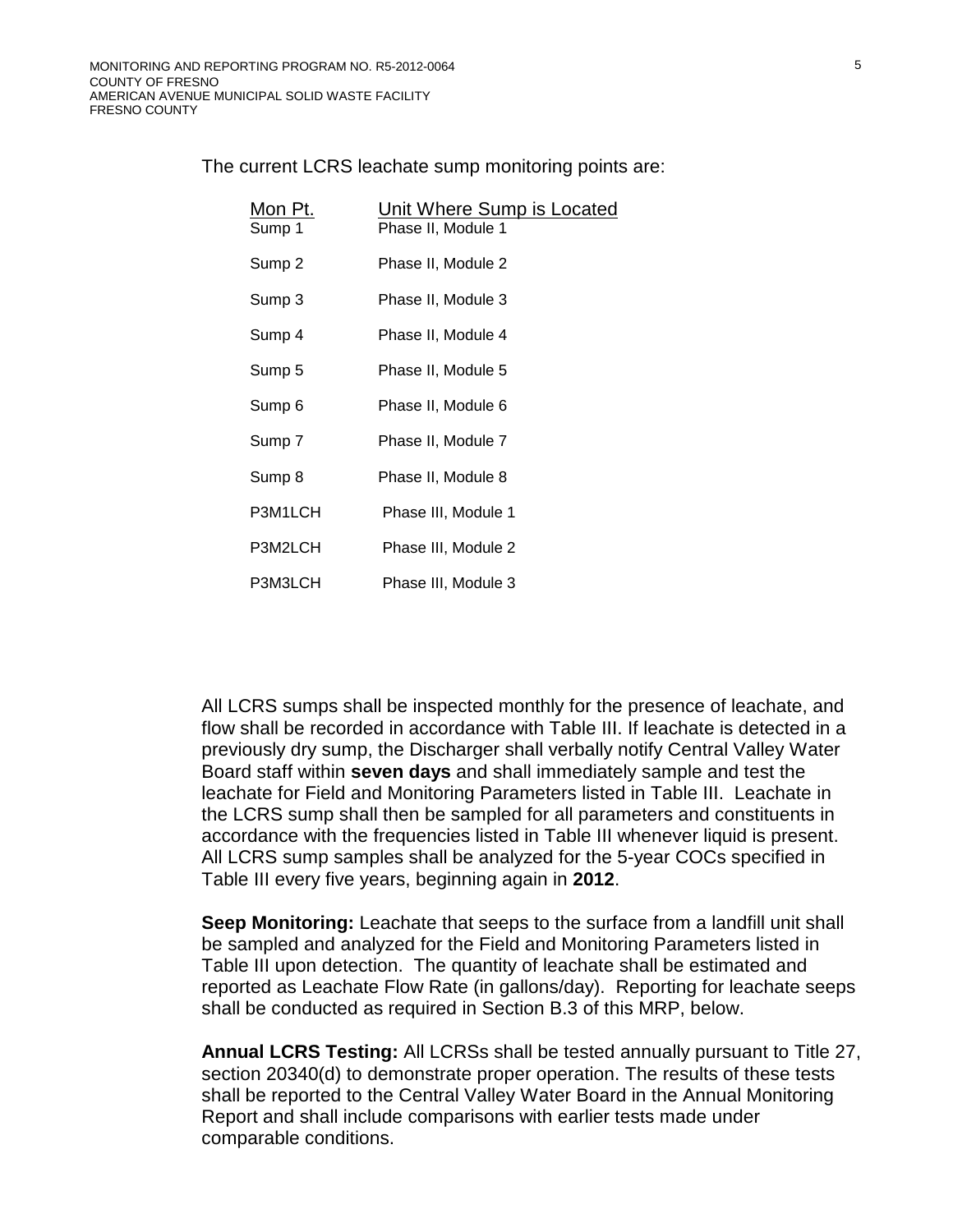### <span id="page-28-1"></span>**4. Facility Monitoring**

#### a. **Annual Facility Inspection**

Annually, prior to the anticipated rainy season, but no later than **30 September**, the Discharger shall conduct an inspection of the facility. The inspection shall assess repair and maintenance needed for drainage control systems, cover systems, and groundwater monitoring wells; and shall assess preparedness for winter conditions (including but not limited to erosion and sedimentation control). The Discharger shall take photos of any problems areas before and after repairs. Any necessary construction, maintenance, or repairs shall be completed by **31 October**. Annual facility inspection reporting shall be submitted as required in Section B[.4](#page-34-1) of this MRP.

#### <span id="page-28-2"></span>b. **Major Storm Events**

The Discharger shall inspect all precipitation, diversion, and drainage facilities and all landfill side slopes for damage **within 7 days** following major storm events capable of causing damage or significant erosion. The Discharger shall take photos of any problems areas before and after repairs. Necessary repairs shall be completed **within 30 days** of the inspection. Notification and reporting requirements for major storm events shall be conducted as required in Section B[.5](#page-34-2) of this MRP.

#### <span id="page-28-0"></span>c. **Standard Observations**

The Discharger shall conduct Standard Observations at the landfill in accordance with this section of the MRP. Standard observations shall be conducted in accordance with the following schedule:

| Landfill Unit Type | Frequency | Season                     |
|--------------------|-----------|----------------------------|
| Active             | Weekly    | Wet: 1 October to 30 April |
| Active             | Monthly   | Dry: 1 May to 30 September |
| Inactive/Closed    | Monthly   | Wet: 1 October to 30 April |
| Inactive/Closed    | Quarterly | Dry: 1 May to 30 September |

The Standard Observations shall include:

- 1) For the landfill units:
	- a) Evidence of ponded water at any point on the landfill outside of any contact storm water/leachate diversions structures on the active face (show affected area on map); and
	- b) Evidence of erosion and/or of day-lighted refuse.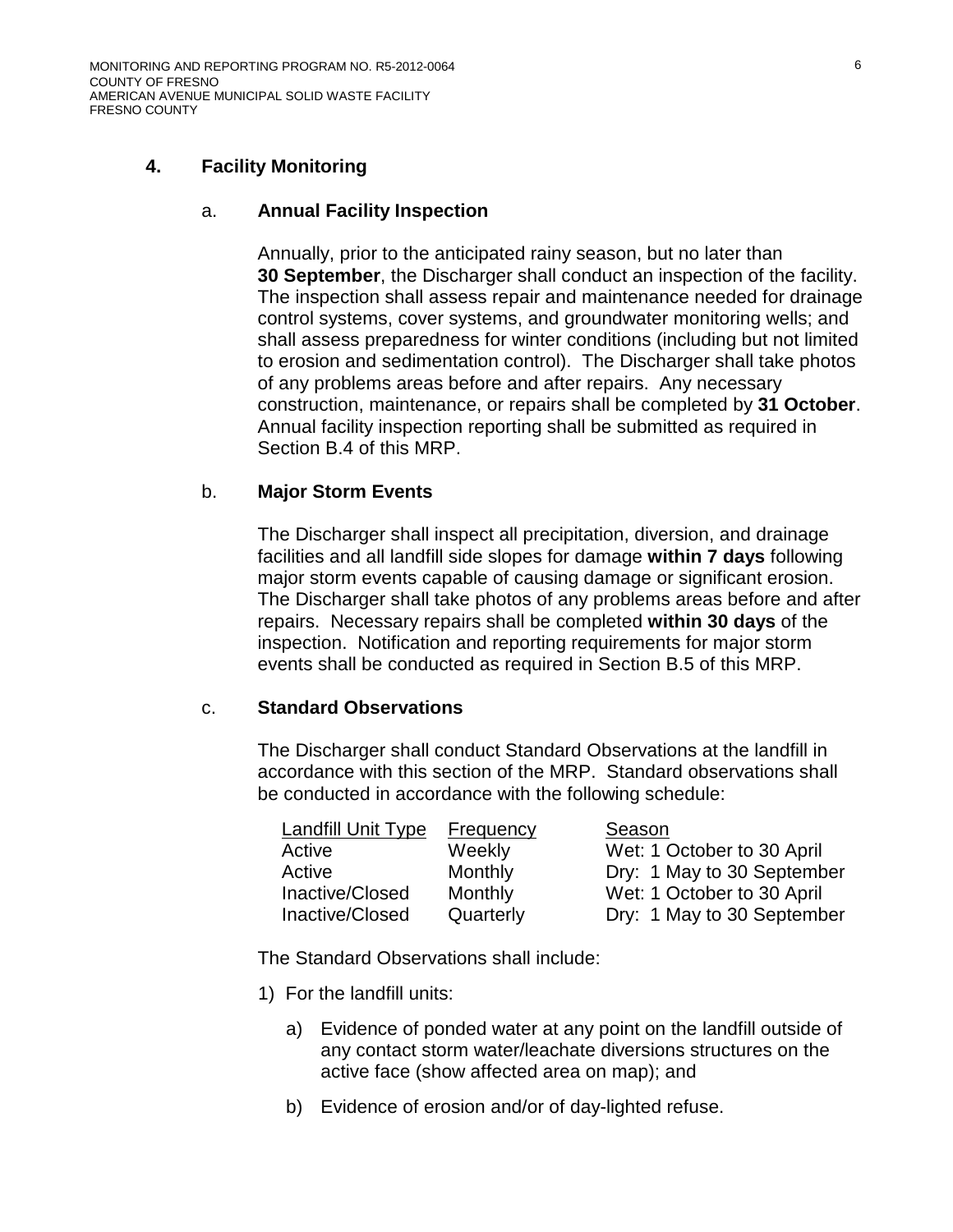- 2) Along the perimeter of the landfill units:
	- a) Evidence of leachate seeps, estimated size of affected area, and flow rate (show affected area on map); and
	- b) Evidence of erosion and/or of day-lighted refuse.
- 3) For receiving waters:
	- a) Floating and suspended materials of waste origin presence or absence, source, and size of affected area; and
	- b) Discoloration and turbidity description of color, source, and size of affected area.

Results of Standard Observations shall be submitted in the semiannual monitoring reports required in Section B.1 of this MRP.

### **5. Corrective Action Monitoring**

The Discharger shall conduct corrective action monitoring to demonstrate the effectiveness of corrective action in accordance with Title 27, section 20430 and this MRP. Groundwater monitoring wells that are in a corrective action monitoring program shall be monitored in accordance with the groundwater monitoring requirements in parts A.1 and A.2 of this MRP.

Corrective Action Monitoring data analysis shall include the following:

- a. Nature and Extent
	- 1) Comparisons with concentration limit to identify any new or previously undetected constituents at a monitoring point.
- b. Effectiveness of Corrective Action
	- 1) Preparation of time series plots for representative waste constituents.
	- 2) Trend analysis for each waste constituent.
	- 3) The need for additional corrective action measures and/or monitoring wells.
	- 4) Submit a comprehensive effectiveness evaluation report every five years; to be submitted with the five year COC analyses.

The results of the above analysis, including a narrative discussion, shall be included in each semiannual report and summarized in the Annual Report, as specified under reporting Section B below. The semiannual monitoring reports shall also include a discussion of the progress of corrective action toward returning to compliance with the Water Quality Protection Standard, as specified in Section 20430(h) of Title 27.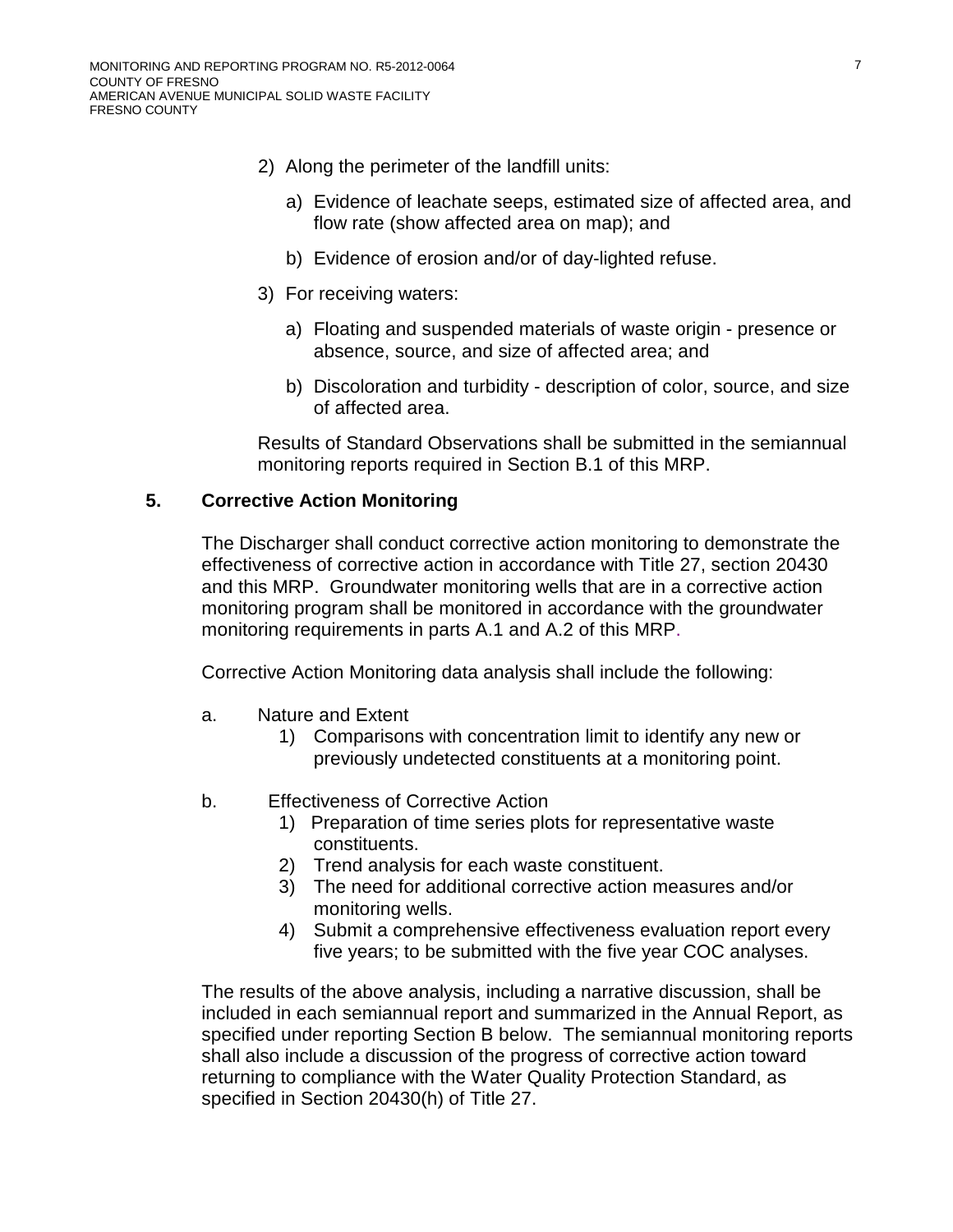### **B. REPORTING**

The Discharger shall submit the following reports in accordance with the required schedule:

#### **Reporting Schedule**

| Section<br>B.1 | Report<br>Semiannual<br><b>Monitoring Report</b>                 | <b>End of Reporting Period</b><br>30 June, 31 December | Due Date<br>31 August, 28 February                   |
|----------------|------------------------------------------------------------------|--------------------------------------------------------|------------------------------------------------------|
| B.2            | <b>Annual Monitoring</b><br>Report                               | 31 December                                            | 28 February                                          |
| B.3            | Seep Reporting                                                   | Continuous                                             | <b>Immediately &amp; 7 Days</b>                      |
| B.4            | <b>Annual Facility</b><br><b>Inspection Report</b>               | 31 October                                             | <b>15 November</b>                                   |
| <b>B.5</b>     | <b>Major Storm Event</b><br>Reporting                            | Continuous                                             | 7 days from damage<br>discovery                      |
| <b>B.6</b>     | Survey and Iso-<br>Settlement Map for<br><b>Closed Landfills</b> | <b>Every Five Years</b>                                | <b>At Closure Completion</b><br>and Every Five Years |
| <b>B.7</b>     | Financial<br><b>Assurances Report</b>                            | 31 December                                            | 1 June                                               |

### **Reporting Requirements**

The Discharger shall submit monitoring reports **semiannually** with the data and information as required in this Monitoring and Reporting Program and as required in WDRs Order No. R5-2012-0064 and the Standard Provisions and Reporting Requirements (particularly Section I: "Standard Monitoring Specifications" and Section J: "Response to a Release"). In reporting the monitoring data required by this program, the Discharger shall arrange the data in tabular form so that the date, the constituents, the concentrations, and the units are readily discernible. The data shall be summarized in such a manner so as to illustrate clearly the compliance with waste discharge requirements or the lack thereof. Data shall also be submitted in a digital format, such as a computer disk.

Field and laboratory tests shall be reported in each monitoring report. Semiannual and annual monitoring reports shall be submitted to the Central Valley Water Board in accordance with the above schedule for the calendar period in which samples were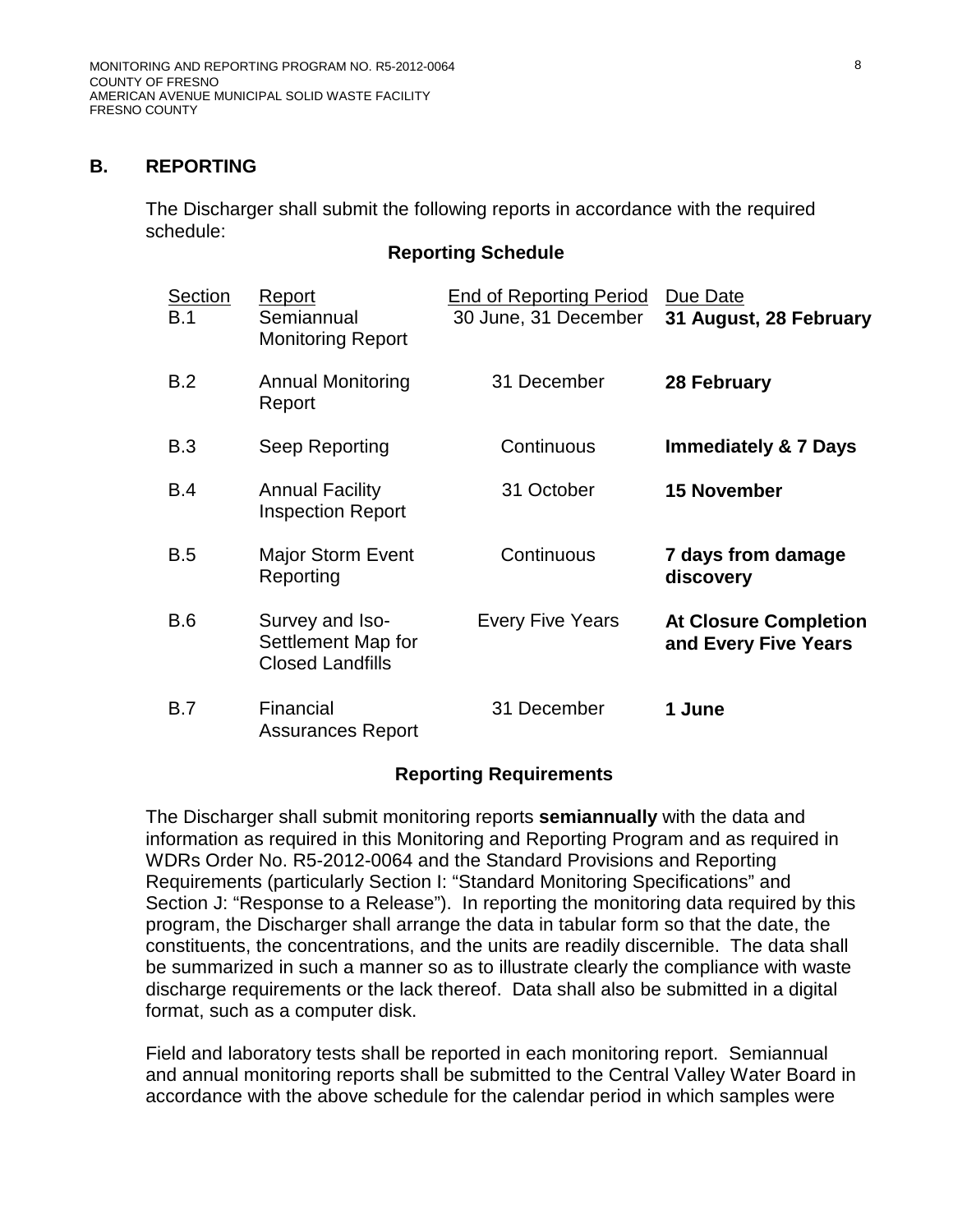taken or observations made. In addition, the Discharger shall enter all monitoring data and monitoring reports into the online Geotracker database as required by Division 3 of Title 27.

The results of **all monitoring** conducted at the site shall be reported to the Central Valley Water Board in accordance with the reporting schedule above for the calendar period in which samples were taken or observations made.

The Discharger shall retain records of all monitoring information, including all calibration and maintenance records, all original strip chart recordings of continuous monitoring instrumentation, copies of all reports required by this Order, and records of all data used to complete the application for this Order. Records shall be maintained throughout the life of the facility including the post-closure period. Such records shall be legible and shall show the following for each sample:

- a) Sample identification and the monitoring point or background monitoring point from which it was taken, along with the identity of the individual who obtained the sample;
- b) Date, time, and manner of sampling;
- c) Date and time that analyses were started and completed, and the name of the personnel and laboratory performing each analysis;
- d) Complete procedure used, including method of preserving the sample, and the identity and volumes of reagents used;
- e) Calculation of results; and
- f) Results of analyses, and the MDL and PQL for each analysis. All peaks shall be reported.

### **Required Reports**

- 1. **Semiannual Monitoring Report:** Monitoring reports shall be submitted semiannually and are due on **31 August** and **28 February**. Each semiannual monitoring report shall contain at least the following:
	- a) For each groundwater monitoring point addressed by the report, a description of:
		- 1) The time of water level measurement;
		- 2) The type of pump or other device used for purging and the elevation of the pump intake relative to the elevation of the screened interval;
		- 3) The method of purging used to stabilize water quality indicators in the well bore before the sample is taken including the pumping rate; the equipment and methods used to monitor field pH, temperature, and conductivity during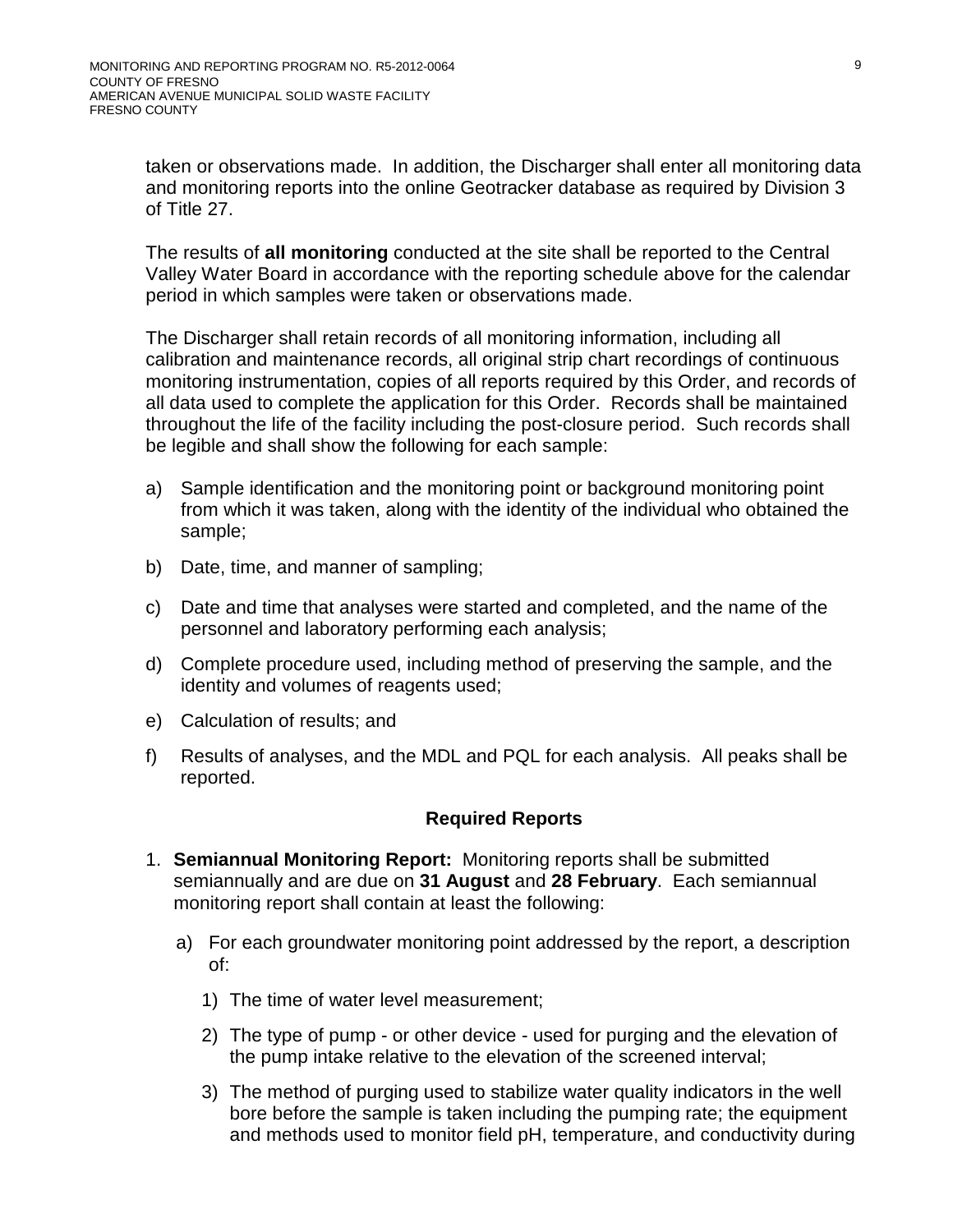purging; results of pH, temperature, conductivity, and turbidity testing; and the method of disposing of the purge water;

- 4) The type of pump or other device used for sampling, if different than the pump or device used for purging; and
- 5) A statement that the sampling procedure was conducted in accordance with the approved Sample Collection and Analysis Plan.
- b) A map or aerial photograph showing the locations of observation stations, monitoring points, and background monitoring points.
- c) The estimated quarterly groundwater flow rate and direction in the uppermost aquifer, in any zones of perched water, and in any additional zone of saturation monitored based upon water level elevations taken prior to the collection of the water quality data submitted in the report [Title 27, section 20415(e)(15)].
- d) Cumulative tabulated monitoring data for all monitoring points and constituents for groundwater, unsaturated zone, leachate, and surface water. Concentrations below the laboratory reporting limit shall not be reported as "ND" unless the reporting limit is also given in the table. Otherwise they shall be reported "<" the reporting limit (e.g., <0.10). Units shall be as required in Tables I through IV unless specific justification is given to report in other units. Refer to the SPRRs Section I "Standard Monitoring Specifications" for requirements regarding MDLs and PQLs.
- e) Laboratory statements of results of all analyses evaluating compliance with requirements.
- f) An evaluation of the concentration of each monitoring parameter (or 5-year COC when five year COC sampling is conducted) as compared to the current concentration limits, and the results of any required verification testing for constituents exceeding a concentration limit. Report any actions taken under Section J: Response to a Release for verified exceedances of a concentration limit.
- g) An evaluation of the effectiveness of the leachate monitoring and control facilities, and of the run-off/run-on control facilities. Include a summary of any instances where leachate depth on an MSW landfill liner system exceeded 30 cm (excluding the leachate sump), and information about the required notification and corrective action in Standard Facility Specification E.13 of the SPRRs.
- h) A summary of all Standard Observations for the reporting period required in Section A[.4.c](#page-28-0) of this MRP.
- i) A summary of inspection, leak search, and repair of final covers on any closed landfill units in accordance with an approved final post-closure maintenance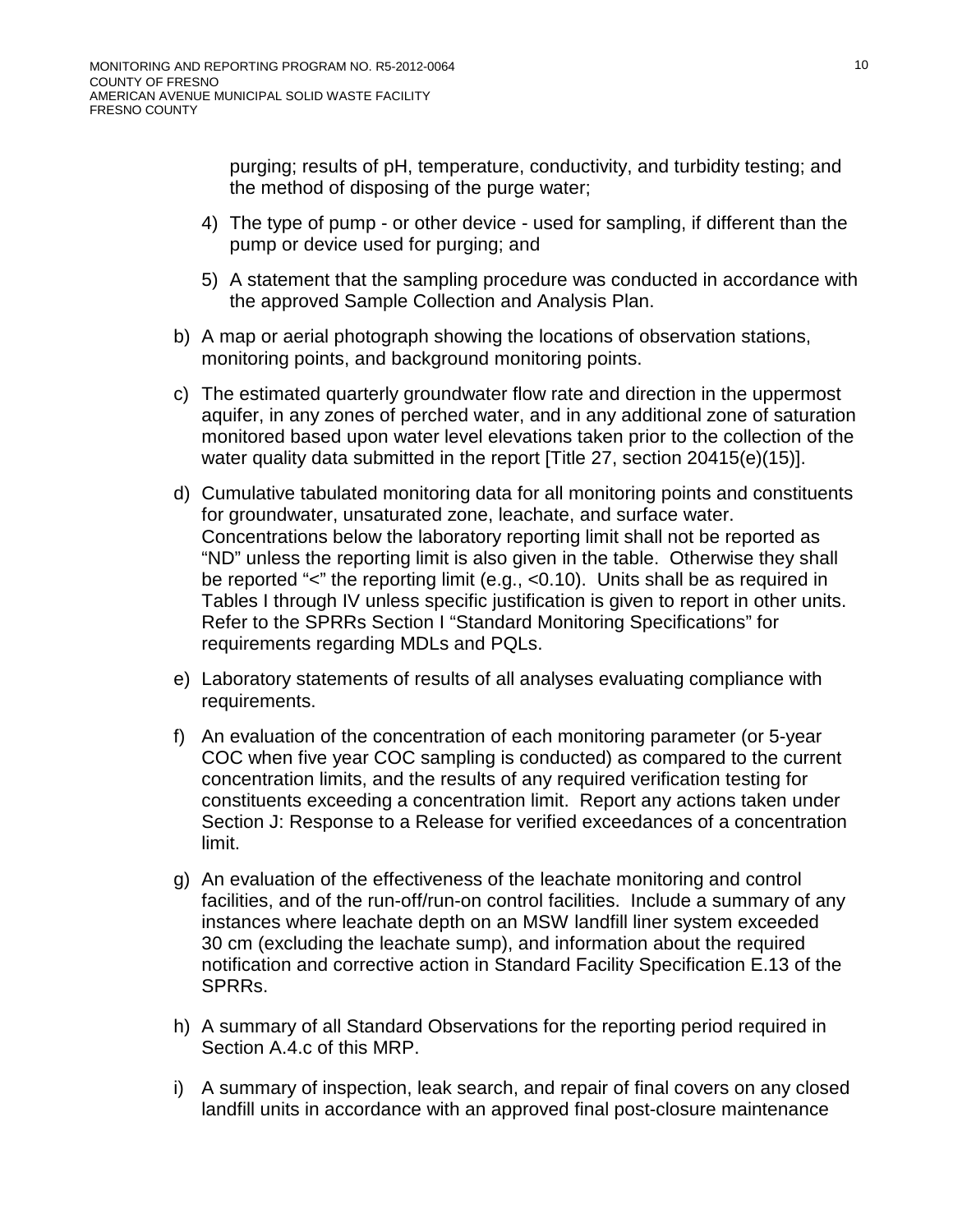plan as required by Standard Closure and Post-Closure Maintenance Specifications G.26 through G.29 of the SPRRs.

- 2. **Annual Monitoring Report:** The Discharger shall submit an Annual Monitoring Report to the Central Valley Water Board by **28 February** covering the reporting period of the previous monitoring year. If desired, the Annual Monitoring Report may be combined with the second semiannual report, but if so, shall clearly state that it is both a semi-annual and annual monitoring report in its title. Each Annual Monitoring Report shall contain the following information:
	- a) All detected monitoring parameters shall be graphed to show historical trends at each monitoring point and background monitoring point, for all samples taken within at least the previous five calendar years. If a 5-year COC event was performed, than these parameters shall also be graphically presented. Each such graph shall plot the concentration of one or more constituents for the period of record for a given monitoring point or background monitoring point, at a scale appropriate to show trends or variations in water quality. The graphs shall plot each datum, rather than plotting mean values. Graphical analysis of monitoring data may be used to provide significant evidence of a release.
	- b) An evaluation of the monitoring parameters with regards to the cation/anion balance, and a graphical presentation using a Stiff diagram, a Piper graph, or a Schoeller plot.
	- c) All historical monitoring data for which there are detectable results, including data for the previous year, shall be submitted in tabular form in a digital file format such as a computer disk. The Central Valley Water Board regards the submittal of data in hard copy and in digital format as "...the form necessary for..." statistical analysis [Title 27, section 20420(h)], that facilitates periodic review by the Central Valley Water Board.
	- d) Hydrographs of each well showing the elevation of groundwater with respect to the elevations of the top and bottom of the screened interval and the elevation of the pump intake. Hydrographs of each well shall be prepared quarterly and submitted annually.
	- e) A comprehensive discussion of the compliance record, and the result of any corrective actions taken or planned which may be needed to bring the Discharger into full compliance with the waste discharge requirements.
	- f) A map showing the area and elevations in which filling has been completed during the previous calendar year and a comparison to final closure design contours, and include a projection of the year in which each discrete landfill module will be filled.
	- g) A written summary of the monitoring results, indicating any changes made or observed since the previous Annual Monitoring Report.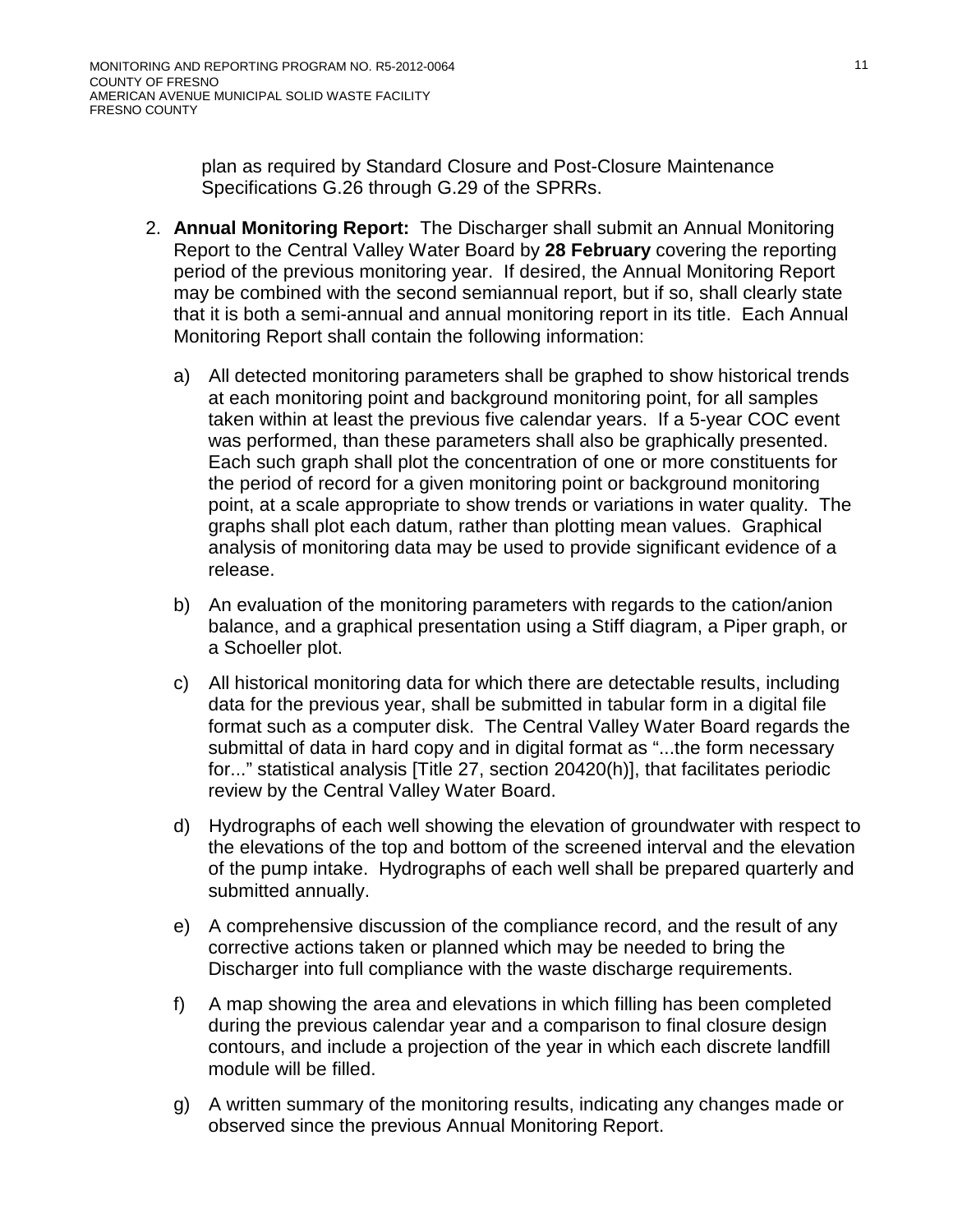- h) The results of the annual testing of leachate collection and removal systems required under Standard Facility Specification E.14 of the SPRRs.
- i) Updated concentration limits for each monitoring parameter at each monitoring well based on the new data set.
- j) A comprehensive discussion of any Corrective Action Program required by this MRP under Section A.6.
- <span id="page-34-0"></span>3. **Seep Reporting:** The Discharger shall report by telephone any seepage from the disposal area **immediately** after it is discovered. A written report shall be filed with the Central Valley Water Board **within seven days**, containing at least the following information:
	- a) A map showing the location(s) of seepage;
	- b) An estimate of the flow rate;
	- c) A description of the nature of the discharge (e.g., all pertinent observations and analyses);
	- d) Verification that samples have been submitted for analyses of the Field Parameters and Monitoring Parameters listed in Table III of this MRP, and an estimated date that the results will be submitted to the Central Valley Water Board; and
	- e) Corrective measures underway or proposed, and corresponding time schedule.
- <span id="page-34-1"></span>4. **Annual Facility Inspection Reporting:** By **15 November** of each year, the Discharger shall submit a report describing the results of the inspection and the repair measures implemented, preparations for winter, and include photographs of any problem areas and the repairs. Refer to Section A[.4.a](#page-28-1) of this MRP, above.
- <span id="page-34-2"></span>5. **Major Storm Event Reporting:** Following major storm events capable of causing damage or significant erosion, the Discharger **immediately** shall notify Central Valley Water Board staff of any damage or significant erosion upon discovery and report subsequent repairs within **14 days** of completion of the repairs, including photographs of the problem and the repairs. Refer to Section A[.4.b](#page-28-2) of this MRP, above.
- 6. **Financial Assurances Report:** By **1 June** of each year, the Discharger shall submit a copy of the annual financial assurances report due to CalRecycle that updates the financial assurances for closure, post-closure maintenance, and corrective action. Refer to Financial Assurances Specifications E.1 through E.3 of the WDRs.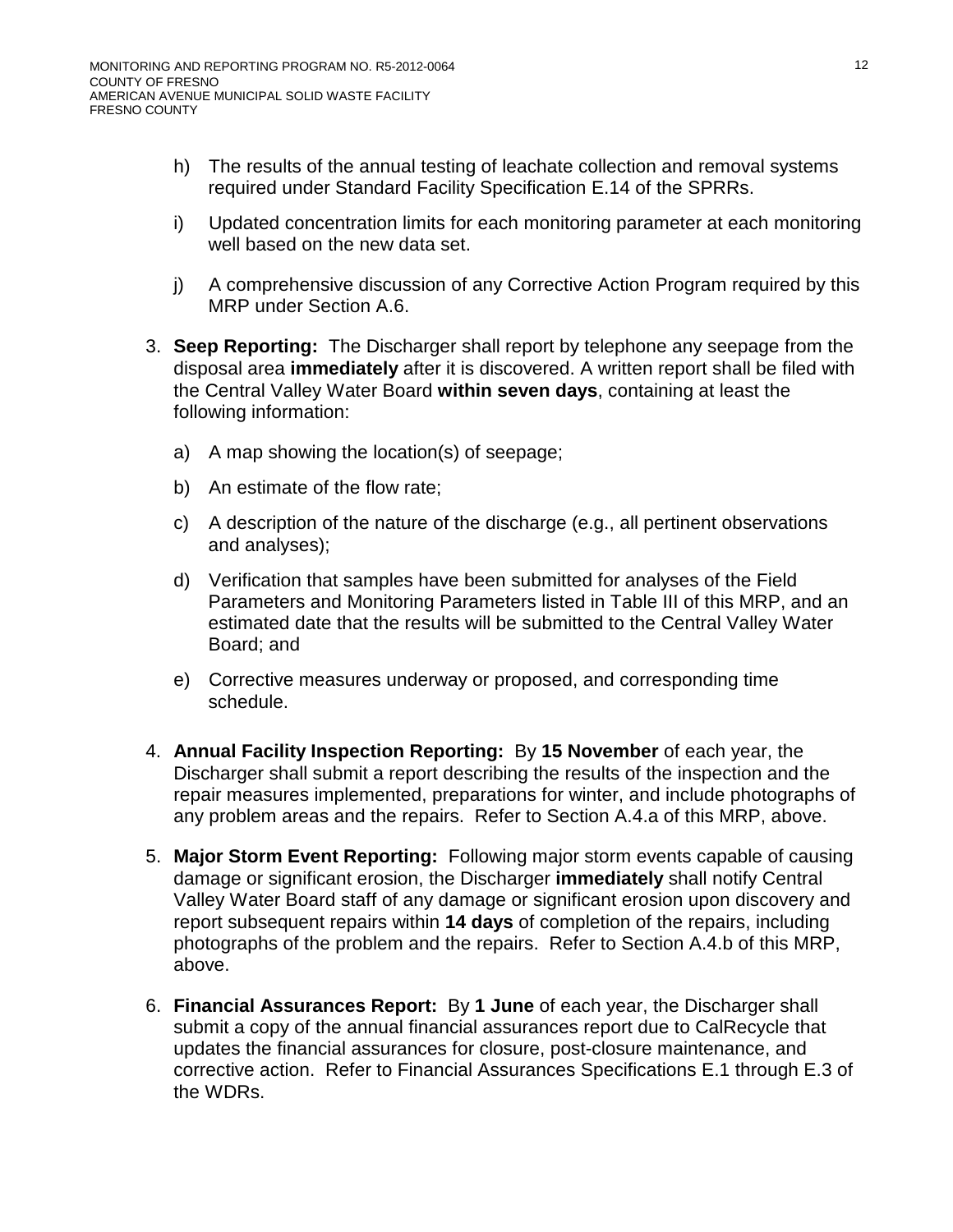## **C. WATER QUALITY PROTECTION STANDARD AND COMPLIANCE PERIOD**

### **1. Water Quality Protection Standard Report**

For each waste management unit, the Water Quality Protection Standard shall consist of all COCs, the concentration limit for each constituent of concern, the verification retesting procedure to confirm measurably significant evidence of a release, the point of compliance, and all water quality monitoring points for each monitored medium.

The Water Quality Protection Standard for naturally occurring waste constituents consists of the COCs, the concentration limits, and the point of compliance and all monitoring points. Any proposed changes to the Water Quality Protection Standard other than annual update of the concentration limits shall be submitted in a report for review and approval.

The report shall:

- a. Identify **all distinct bodies of surface and ground water** that could be affected in the event of a release from a waste management unit or portion of a unit. This list shall include at least the uppermost aquifer and any permanent or ephemeral zones of perched groundwater underlying the facility.
- b. Include a map showing the monitoring points and background monitoring points for the surface water monitoring program, groundwater monitoring program, and the unsaturated zone monitoring program. The map shall include the point of compliance in accordance with Title 27, section 20405.
- c. Evaluate the perennial direction(s) of groundwater movement within the uppermost groundwater zone(s).
- d. Include a proposed statistical method for calculating concentration limits for monitoring parameters and constituents of concern that are detected in 10% or greater of the background data (naturally-occurring constituents) using a statistical procedure from Title 27, section 20415(e)(8)(A-D)] or section 20415(e)(8)(E).
- e. Include a retesting procedure to confirm or deny measurably significant evidence of a release pursuant to Title 27, section 20415(e)(8)(E) and section 20420(j)(1-3).

The Water Quality Protection Standard shall be certified by a Californiaregistered civil engineer or geologist as meeting the requirements of Title 27. If subsequent sampling of the background monitoring point(s) indicates significant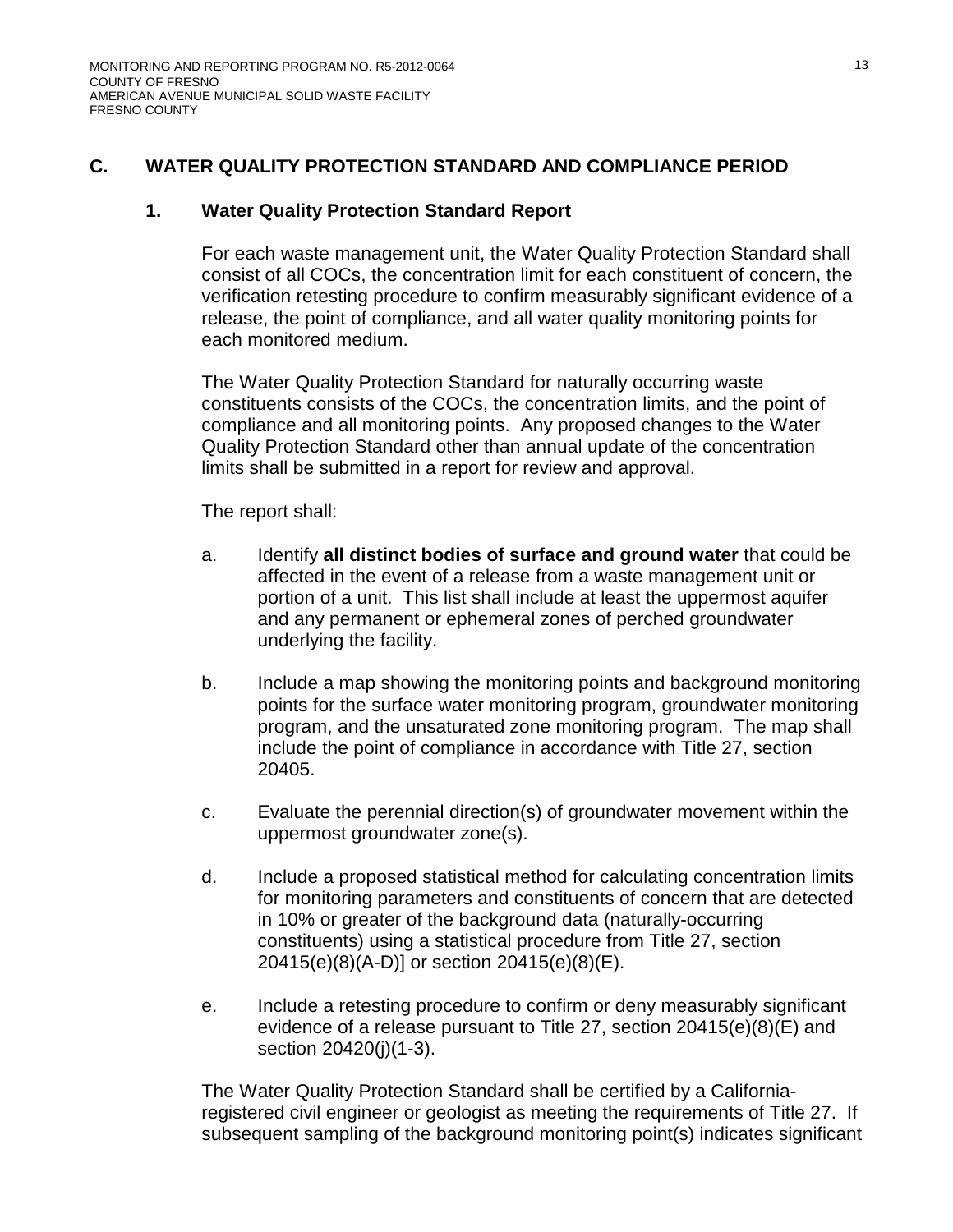water quality changes due to either seasonal fluctuations or other reasons unrelated to waste management activities at the site, the Discharger may request modification of the Water Quality Protection Standard.

The Discharger proposed the methods for calculating concentration limits in the 20 February 2002 (revised 15 May 2002) *Water Quality Protection Standard Report*. The WQPS report proposed the use of Interwell data analysis to calculate tolerance limits for the monitored constituents.

The Water Quality Protection Standard shall be updated, at a minimum, every five years; or as required by natural changes in background water quality.

### **2. Monitoring Parameters**

Monitoring parameters are a select group of constituents that are monitored during each monitoring event that are the waste constituents, reaction products, hazardous constituents, and physical parameters that provide a reliable indication of a release from a waste management unit. The monitoring parameters for all waste management units are those listed in Tables I through V for the specified monitored medium.

## **3. Constituents of Concern (COCs)**

The COCs include a larger group of waste constituents, their reaction products, and hazardous constituents that are reasonably expected to be in or derived from waste contained in the waste management unit, and are required to be monitored every five years [Title 27, sections 20395 and 20420(g)]. The COCs for all waste management units at the facility are those listed in Tables I through IV for the specified monitored medium, and Table VI. The Discharger shall monitor all COCs every five years, or more frequently as required in accordance with a Corrective Action Program. The last 5-year COC report was submitted to the Central Valley Water Board in the 2008 *Annual Monitoring Report*, and 5-year COCs are due to be monitored again in **2013**.

### **4. Concentration Limits**

For a naturally occurring constituent of concern, the concentration limit for each constituent of concern shall be determined as follows:

- a. By calculation in accordance with a statistical method pursuant to Title 27, section 20415(e)(8); or
- b. By an alternate statistical method meeting the requirements of Title 27, section 20415(e)(8)(E).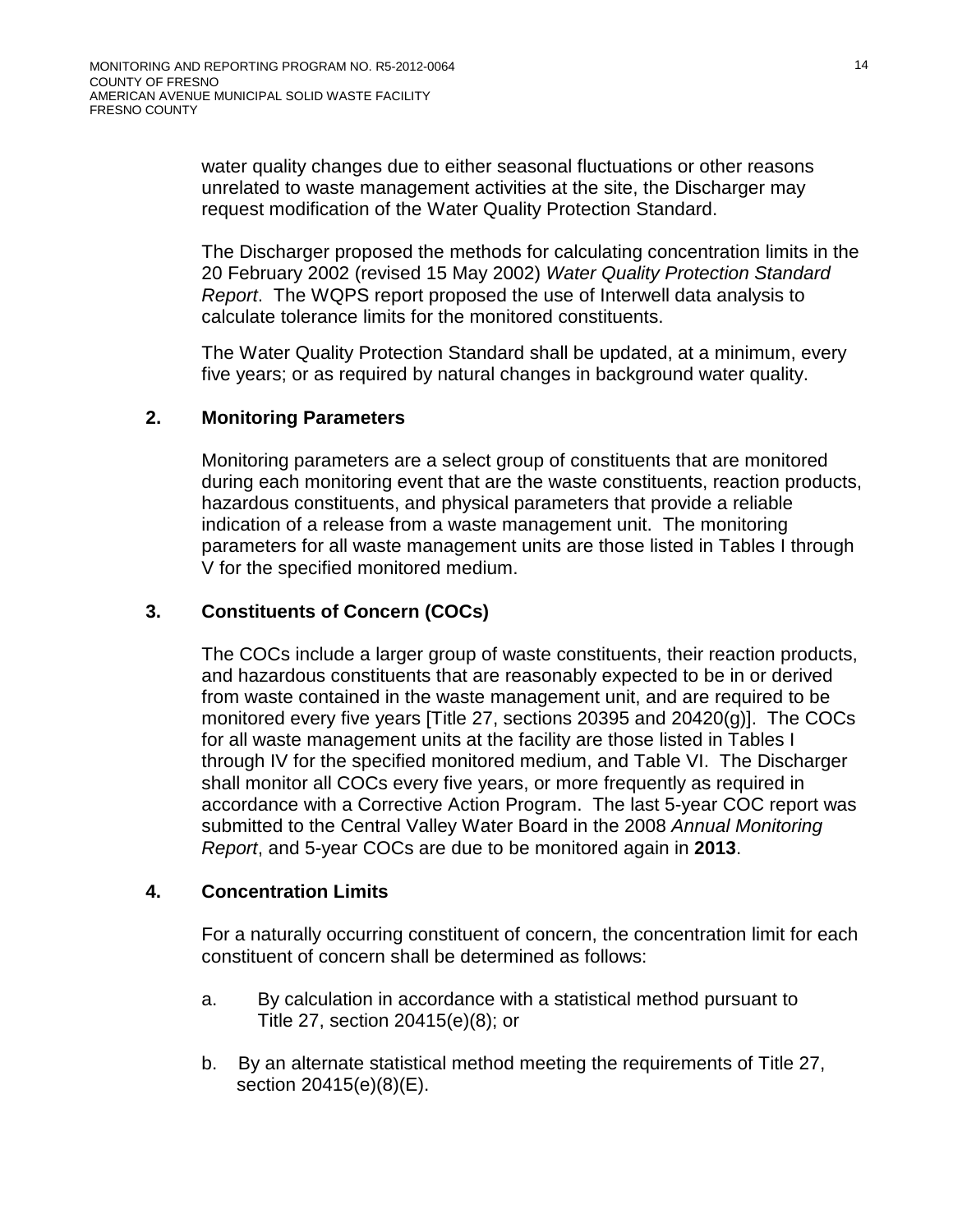## **5. Retesting Procedures for Confirming Evidence of a Release**

If monitoring results indicate measurably significant evidence of a release, as described in Standard Monitoring Specification I.45 of the SPRRs, then:

- a. For analytes that are detected in less than 10% of the background samples (such as non-naturally occurring constituents), the Discharger shall use the non-statistical retesting procedure required in Standard Monitoring Specification I.46 of the SPRRs.
- b. For analytes that are detected in 10% or greater of the background samples (naturally occurring constituents), the Discharger shall use one of the statistical retesting procedure as required in Standard Monitoring Specification I.47 of the SPRRs.

### **6. Point of Compliance**

The point of compliance for the water standard at each waste management unit is a vertical surface located at the hydraulically downgradient limit of the Unit that extends through the uppermost aquifer underlying the unit. The monitoring locations are those approved in the Detection Monitoring Program approved by the Executive Officer.

## **7. Compliance Period**

The compliance period for each waste management unit shall be the number of years equal to the active life of the unit plus the closure period. The compliance period is the minimum period during which the Discharger shall conduct a water quality monitoring program subsequent to a release from the waste management unit. The compliance period shall begin anew each time the Discharger initiates an evaluation monitoring program [Title 27, section 20410].

## **8. Monitoring Points**

A monitoring point is a well, device, or location specified in the waste discharge requirements at which monitoring is conducted and at which the water quality protection standard applies. The monitoring points for each monitored medium are listed in Section A of this MRP.

## **D. TRANSMITTAL LETTER FOR ALL REPORTS**

A transmittal letter explaining the essential points shall accompany each report. At a minimum, the transmittal letter shall identify any violations found since the last report was submitted, and whether the violations were corrected. If no violations have occurred since the last submittal, this shall be stated in the transmittal letter. The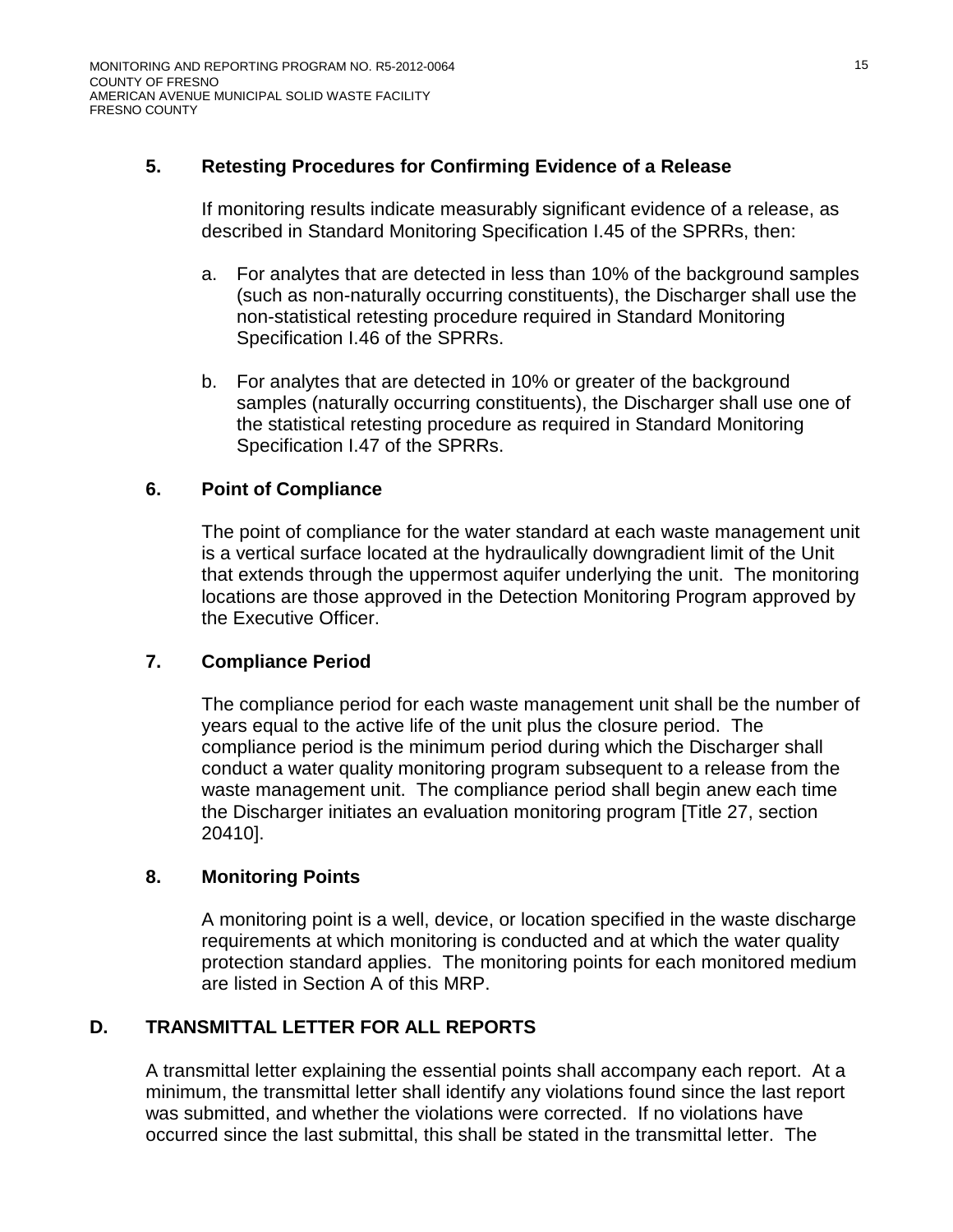transmittal letter shall also state that a discussion of any violations found since the last report was submitted, and a description of the actions taken or planned for correcting those violations, including any references to previously submitted time schedules, is contained in the accompanying report. The transmittal letter shall contain a statement by the discharger, or the discharger's authorized agent, under penalty of perjury, that to the best of the signer's knowledge the report is true, accurate, and complete.

The Discharger shall implement the above monitoring program on the effective date of this Program.

*Original signed by:*

Ordered by PAMELA C. CREEDON, Executive Officer

8 June 2012

\_\_\_\_\_\_\_\_\_\_\_\_\_\_\_\_\_\_\_\_\_\_\_\_\_\_\_\_\_\_\_\_\_\_ (Date)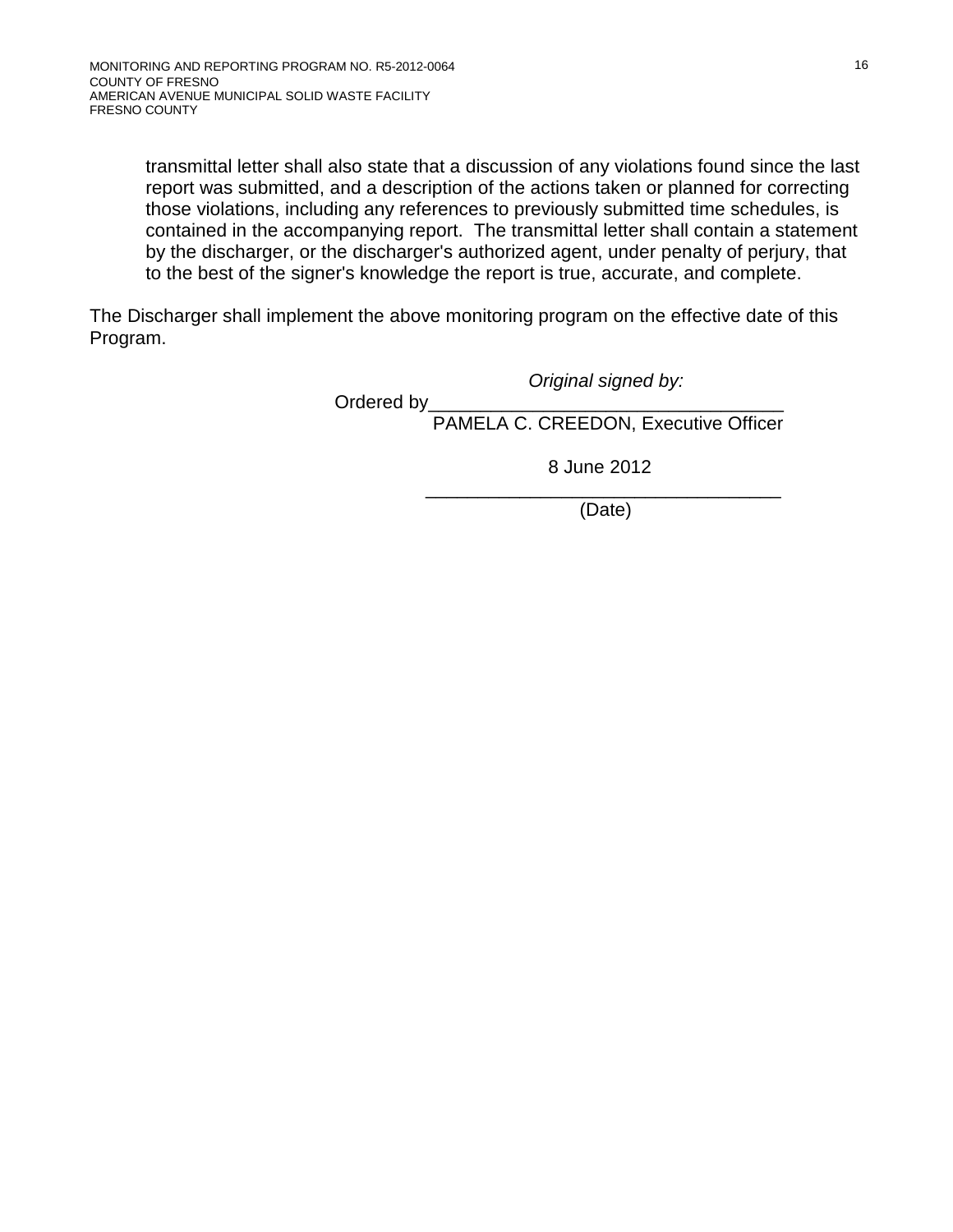# **GROUNDWATER DETECTION MONITORING PROGRAM**

| Parameter                                                                                                                                                                                                                                                | <b>Units</b>                                                                                          | Sampling<br><b>Frequency</b>                                                                                                                           | Reporting<br><b>Frequency</b>                                                                                                                          |
|----------------------------------------------------------------------------------------------------------------------------------------------------------------------------------------------------------------------------------------------------------|-------------------------------------------------------------------------------------------------------|--------------------------------------------------------------------------------------------------------------------------------------------------------|--------------------------------------------------------------------------------------------------------------------------------------------------------|
| <b>Field Parameters</b>                                                                                                                                                                                                                                  |                                                                                                       |                                                                                                                                                        |                                                                                                                                                        |
| <b>Groundwater Elevation</b><br>Temperature<br><b>Electrical Conductivity</b><br>pH<br>Turbidity                                                                                                                                                         | Ft. & 100ths, M.S.L.<br>0F<br>umhos/cm<br>pH units<br>Turbidity units                                 | Quarterly<br>Semiannual<br>Semiannual<br>Semiannual<br>Semiannual                                                                                      | Semiannual<br>Semiannual<br>Semiannual<br>Semiannual<br>Semiannual                                                                                     |
| <b>Monitoring Parameters</b>                                                                                                                                                                                                                             |                                                                                                       |                                                                                                                                                        |                                                                                                                                                        |
| <b>Total Dissolved Solids (TDS)</b><br>Chloride<br>Carbonate<br><b>Bicarbonate</b><br>Nitrate - Nitrogen<br>Sulfate<br>Calcium<br>Magnesium<br>Potassium<br>Sodium<br><b>Volatile Organic Compounds</b><br>(USEPA Method 8260B, short list, see Table V) | mg/L <sup>1</sup><br>mg/L<br>mg/L<br>mg/L<br>mg/L<br>mg/L<br>mg/L<br>mg/L<br>mg/L<br>mg/L<br>$ug/L^2$ | Semiannual<br>Semiannual<br>Semiannual<br>Semiannual<br>Semiannual<br>Semiannual<br>Semiannual<br>Semiannual<br>Semiannual<br>Semiannual<br>Semiannual | Semiannual<br>Semiannual<br>Semiannual<br>Semiannual<br>Semiannual<br>Semiannual<br>Semiannual<br>Semiannual<br>Semiannual<br>Semiannual<br>Semiannual |
| 5-Year Constituents of Concern (see Table VI)                                                                                                                                                                                                            |                                                                                                       |                                                                                                                                                        |                                                                                                                                                        |
| <b>Total Organic Carbon</b><br>Inorganics (dissolved)<br>Volatile Organic Compounds<br>(USEPA Method 8260B, extended list)                                                                                                                               | mg/L<br>ug/L<br>ug/L                                                                                  | 5 years<br>5 years<br>5 years                                                                                                                          | 2013<br>and every 5 years<br>thereafter                                                                                                                |
| Semi-Volatile Organic Compounds<br>(USEPA Method 8270D)                                                                                                                                                                                                  | ug/L                                                                                                  | 5 years                                                                                                                                                | $\blacksquare$<br>$\epsilon$                                                                                                                           |
| <b>Chlorophenoxy Herbicides</b><br>(USEPA Method 8151A)                                                                                                                                                                                                  | ug/L                                                                                                  | 5 years                                                                                                                                                | $\pmb{\mathfrak{c}}$<br>$\epsilon$                                                                                                                     |
| Organophosphorus Compounds                                                                                                                                                                                                                               | ug/L                                                                                                  | 5 years                                                                                                                                                | $\mathbf{G}$<br>$\boldsymbol{\mathsf{G}}$                                                                                                              |

 $\frac{1}{2}$ 

 $\frac{1}{2}$  Milligrams per liter<br><sup>2</sup> Micrograms per liter

\_\_\_\_\_\_\_\_\_\_\_\_\_\_\_\_

(USEPA Method 8141B)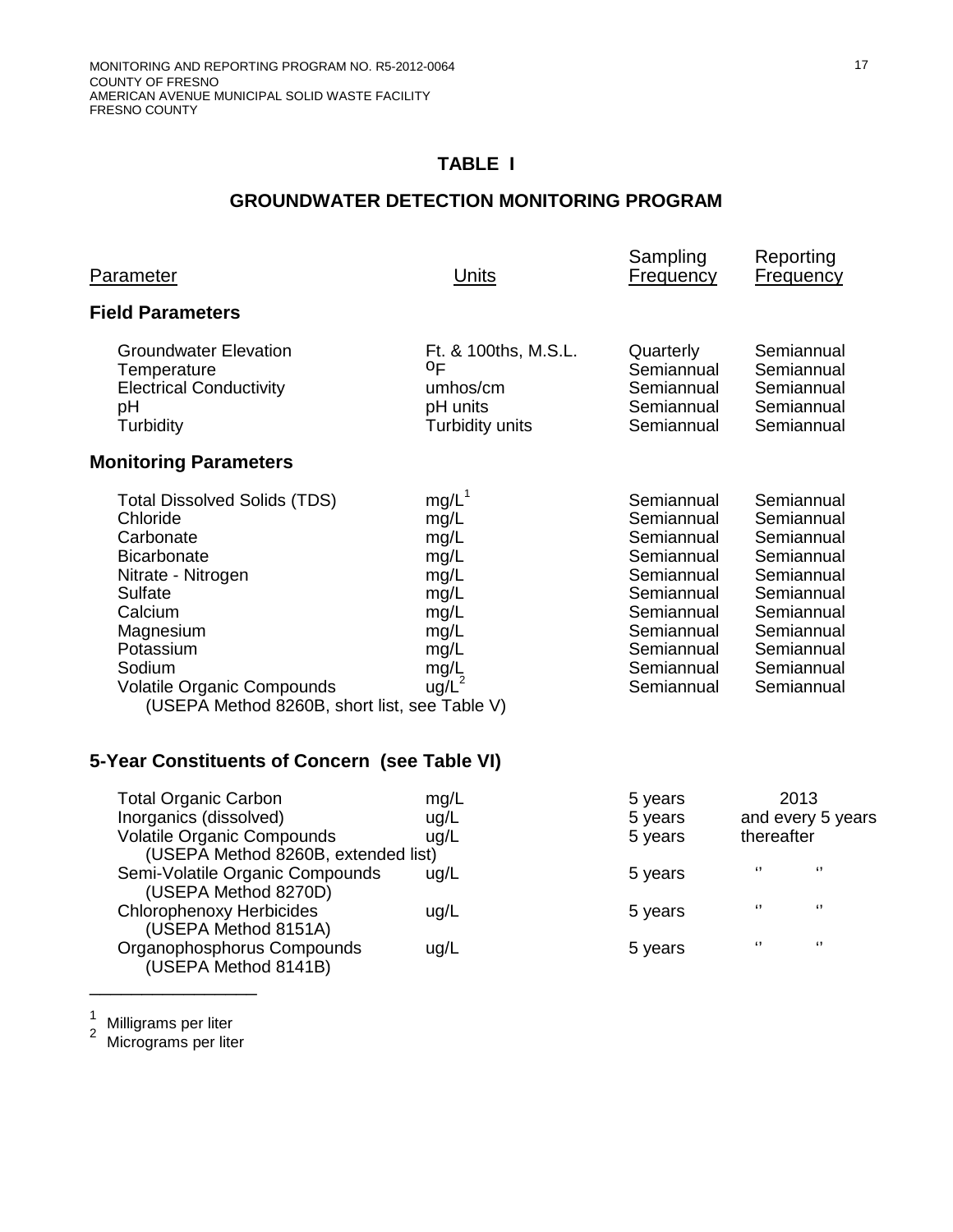(USEPA Method 8151A)

(USEPA Method 8141B)

### **TABLE II**

### **UNSATURATED ZONE DETECTION MONITORING PROGRAM**

# **PAN LYSIMETERS<sup>1</sup> (or other vadose zone monitoring device)**

| Parameter                                                                                                                                                                                                                                                | <u>Units</u>                                                                         | Sampling<br><b>Frequency</b>                                                                                                                           | Reporting<br><b>Frequency</b>                                                                                                                          |
|----------------------------------------------------------------------------------------------------------------------------------------------------------------------------------------------------------------------------------------------------------|--------------------------------------------------------------------------------------|--------------------------------------------------------------------------------------------------------------------------------------------------------|--------------------------------------------------------------------------------------------------------------------------------------------------------|
| <b>Field Parameters</b>                                                                                                                                                                                                                                  |                                                                                      |                                                                                                                                                        |                                                                                                                                                        |
| <b>Electrical Conductivity</b><br>рH<br>Volume of liquid removed                                                                                                                                                                                         | umhos/cm<br>pH units<br>gallons                                                      | Semiannual<br>Semiannual<br><b>Monthly</b>                                                                                                             | Semiannual<br>Semiannual<br>Semiannual                                                                                                                 |
| <b>Monitoring Parameters</b>                                                                                                                                                                                                                             |                                                                                      |                                                                                                                                                        |                                                                                                                                                        |
| <b>Total Dissolved Solids (TDS)</b><br>Chloride<br>Carbonate<br><b>Bicarbonate</b><br>Nitrate - Nitrogen<br>Sulfate<br>Calcium<br>Magnesium<br>Potassium<br>Sodium<br><b>Volatile Organic Compounds</b><br>(USEPA Method 8260B, short list, see Table V) | mg/L<br>mg/L<br>mg/L<br>mg/L<br>mg/L<br>mg/L<br>mg/L<br>mg/L<br>mg/L<br>mg/L<br>ug/L | Semiannual<br>Semiannual<br>Semiannual<br>Semiannual<br>Semiannual<br>Semiannual<br>Semiannual<br>Semiannual<br>Semiannual<br>Semiannual<br>Semiannual | Semiannual<br>Semiannual<br>Semiannual<br>Semiannual<br>Semiannual<br>Semiannual<br>Semiannual<br>Semiannual<br>Semiannual<br>Semiannual<br>Semiannual |
| 5-Year Constituents of Concern (see Table VI)                                                                                                                                                                                                            |                                                                                      |                                                                                                                                                        |                                                                                                                                                        |
| <b>Total Organic Carbon</b><br>Inorganics (dissolved)<br><b>Volatile Organic Compounds</b><br>(USEPĂ Method 8260B, extended list)                                                                                                                        | mg/L<br>ug/L<br>ug/L                                                                 | 5 years<br>5 years<br>5 years                                                                                                                          | 2013<br>and every 5 years<br>thereafter                                                                                                                |
| Semi-Volatile Organic Compounds<br>(USEPA Method 8270D)<br>Chlorophenoxy Herbicides                                                                                                                                                                      | ug/L<br>ug/L                                                                         | 5 years<br>5 years                                                                                                                                     | $\lceil$<br>$\lq$<br>$\boldsymbol{\mathsf{G}}$<br>$\epsilon$                                                                                           |
|                                                                                                                                                                                                                                                          |                                                                                      |                                                                                                                                                        |                                                                                                                                                        |

<sup>1</sup> Pan lysimeters shall be inspected for the presence of liquid **monthly**. If liquid is detected in a previously dry pan lysimeter, the Discharger shall verbally notify Central Valley Water Board staff within **seven days** and shall immediately sample and test the liquid for Field and Monitoring Parameters listed in Table II.

Organophosphorus Compounds ug/L strategy and the Syears for the formulation of the formulation of the formulation of the formulation of the formulation of the formulation of the formulation of the formulation of the formul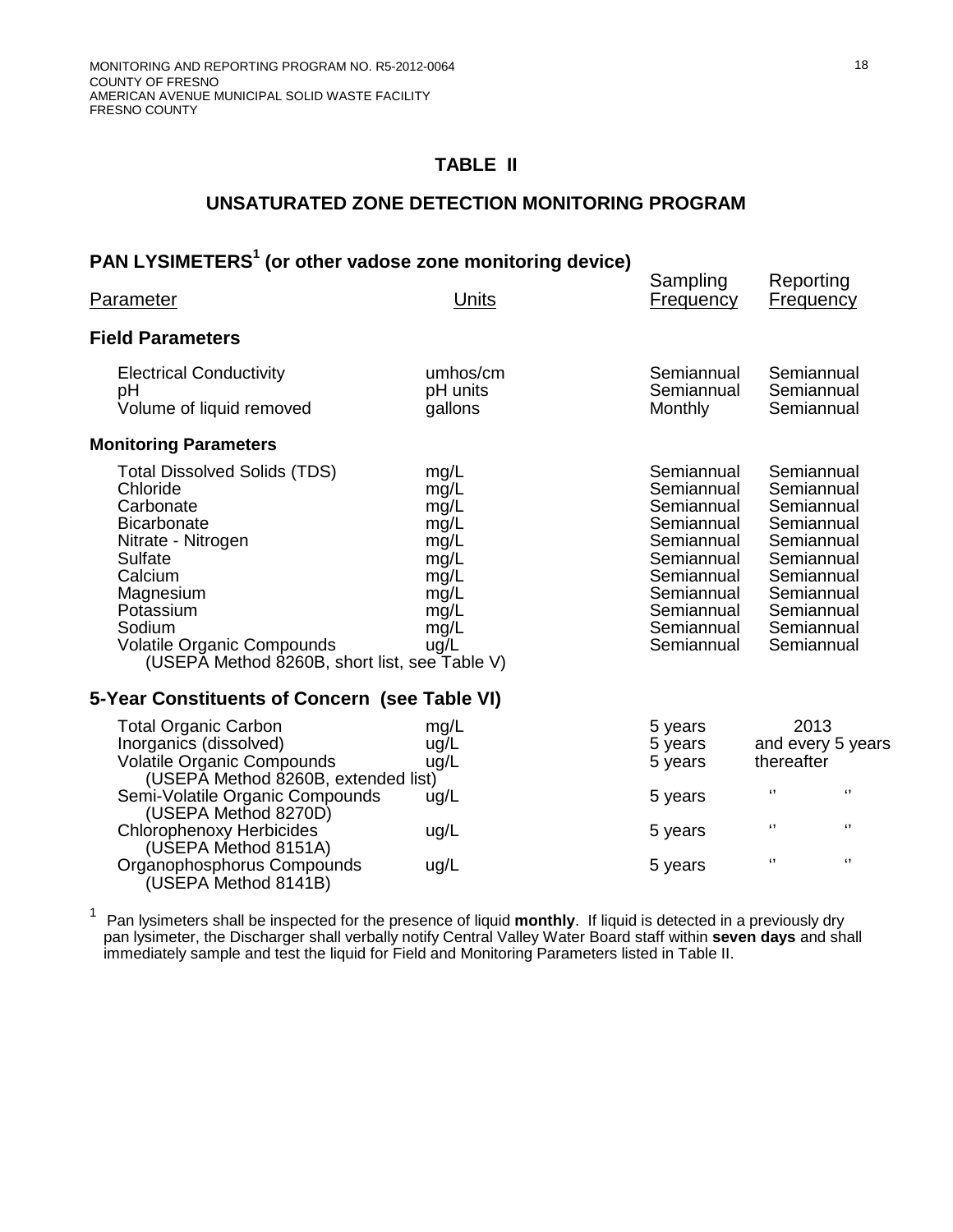## **TABLE III**

# **LEACHATE MONITORING <sup>1</sup> , SEEP MONITORING <sup>2</sup> , AND LCRS TESTING <sup>3</sup>**

| Parameter                                                                                                                                                                                                                                                                                                     | Units                                                                                | odliipiiliy<br><b>Frequency</b>                                                                                                  | <b>Neporting</b><br><b>Frequency</b>                                                                                                                                              |
|---------------------------------------------------------------------------------------------------------------------------------------------------------------------------------------------------------------------------------------------------------------------------------------------------------------|--------------------------------------------------------------------------------------|----------------------------------------------------------------------------------------------------------------------------------|-----------------------------------------------------------------------------------------------------------------------------------------------------------------------------------|
| <b>Field Parameters</b>                                                                                                                                                                                                                                                                                       |                                                                                      |                                                                                                                                  |                                                                                                                                                                                   |
| <b>Total Flow</b><br><b>Flow Rate</b><br><b>Electrical Conductivity</b><br>pH                                                                                                                                                                                                                                 | Gallons<br>Gallons/Day<br>umhos/cm<br>pH units                                       | Monthly<br>Monthly<br>Quarterly<br>Quarterly                                                                                     | Semiannual<br>Semiannual<br>Semiannual<br>Semiannual                                                                                                                              |
| <b>Monitoring Parameters</b>                                                                                                                                                                                                                                                                                  |                                                                                      |                                                                                                                                  |                                                                                                                                                                                   |
| <b>Total Dissolved Solids (TDS)</b><br>Chloride<br>Carbonate<br><b>Bicarbonate</b><br>Nitrate - Nitrogen<br>Sulfate<br>Calcium<br>Magnesium<br>Potassium<br>Sodium<br>Volatile Organic Compounds<br>(USEPA Method 8260B, short list, see Table V)                                                             | mg/L<br>mg/L<br>mg/L<br>mg/L<br>mg/L<br>mg/L<br>mg/L<br>mg/L<br>mg/L<br>mg/L<br>ug/L | Annually<br>Annually<br>Annually<br>Annually<br>Annually<br>Annually<br>Annually<br>Annually<br>Annually<br>Annually<br>Annually | Annually<br>Annually<br>Annually<br>Annually<br>Annually<br>Annually<br>Annually<br>Annually<br>Annually<br>Annually<br>Annually                                                  |
| 5-Year Constituents of Concern (see Table VI)                                                                                                                                                                                                                                                                 |                                                                                      |                                                                                                                                  |                                                                                                                                                                                   |
| <b>Total Organic Carbon</b><br>Inorganics (dissolved)<br><b>Volatile Organic Compounds</b><br>(USEPA Method 8260B, extended list)<br>Semi-Volatile Organic Compounds<br>(USEPA Method 8270D)<br><b>Chlorophenoxy Herbicides</b><br>(USEPA Method 8151A)<br>Organophosphorus Compounds<br>(USEPA Method 8141B) | mg/L<br>ug/L<br>ug/L<br>ug/L<br>ug/L<br>ug/L                                         | 5 years<br>5 years<br>5 years<br>5 years<br>5 years<br>5 years                                                                   | 2013<br>and every 5 years<br>thereafter<br>$\pmb{\mathfrak{c}}$<br>$\pmb{\mathfrak{c}}$<br>$\boldsymbol{\mathsf{G}}$<br>$\mathbf{G}$<br>$\boldsymbol{\mathsf{G}}$<br>$\mathbf{G}$ |
| LCRS Testing <sup>3</sup>                                                                                                                                                                                                                                                                                     | ---                                                                                  | Annually                                                                                                                         | Annually                                                                                                                                                                          |

1 If leachate is detected in a previously dry sump, the Discharger shall verbally notify Central Valley Water Board staff within **seven days** and shall immediately sample and test the leachate for Field and Monitoring Parameters listed in Table III. Leachate in the LCRS sump shall then be sampled for all parameters and constituents in accordance with the frequencies listed in Table III whenever liquid is present.

2 Leachate seeps shall be sampled and analyzed for the Field and Monitoring Parameters in this table upon detection. The quantity of leachate shall be estimated and reported in gallons/day. Also, refer to Section B[.3](#page-34-0)

<sup>3</sup> The Discharger shall test each LCRS annually pursuant to Title 27, section 20340(d) to demonstrate proper operation. The results of the tests shall be compared with earlier tests made under comparable conditions.

Sampling Departing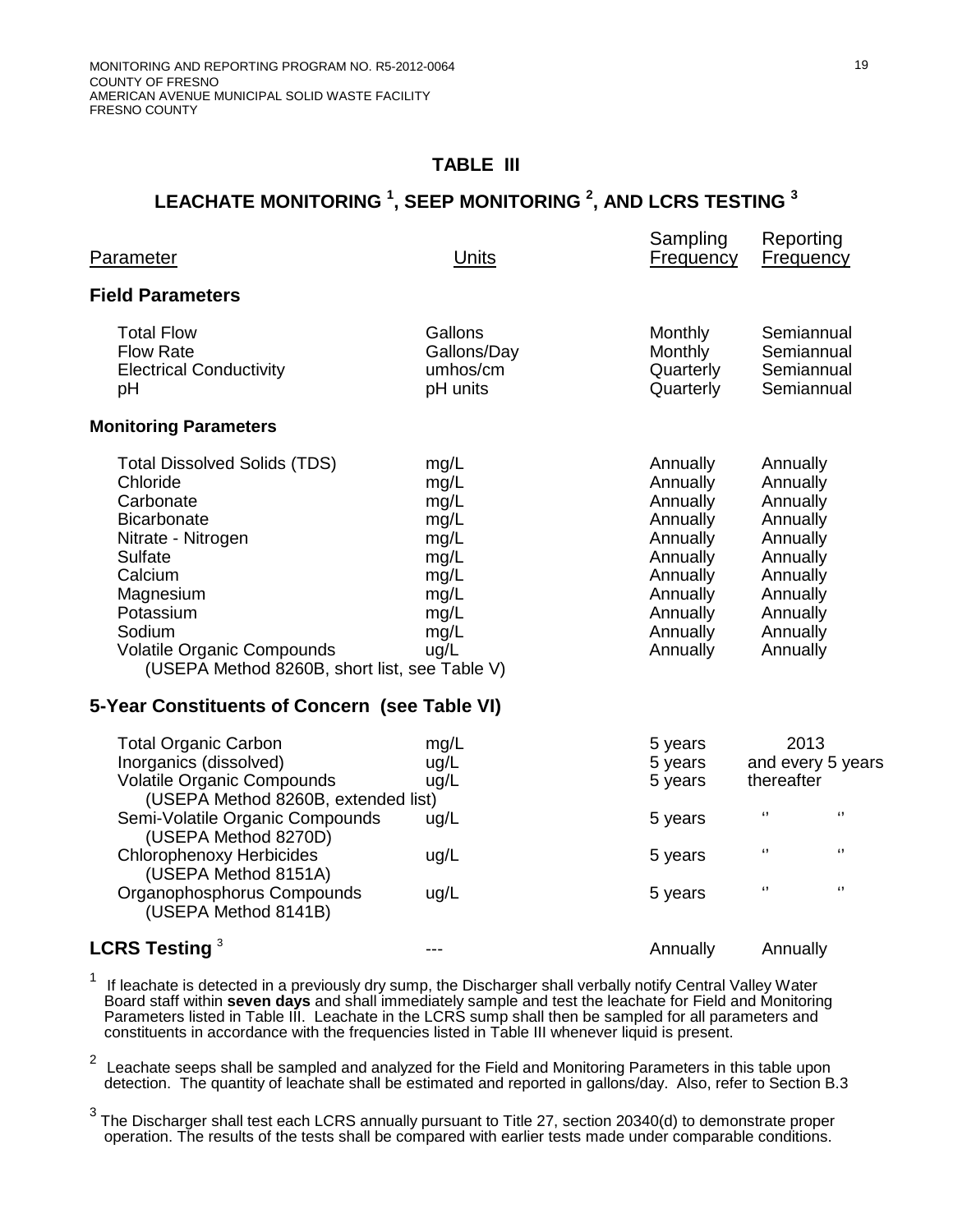(USEPA Method 8141B)

# **TABLE IV**

# **SURFACE WATER DETECTION MONITORING PROGRAM**

| Parameter                                                                                                                                                                                                                                         | Units                                                                                | oampiing<br><u>Frequency<sup>1</sup></u>                                                                                                               | <b>IVEDOLILIN</b><br><b>Frequency</b>                                                                                                                  |
|---------------------------------------------------------------------------------------------------------------------------------------------------------------------------------------------------------------------------------------------------|--------------------------------------------------------------------------------------|--------------------------------------------------------------------------------------------------------------------------------------------------------|--------------------------------------------------------------------------------------------------------------------------------------------------------|
| <b>Field Parameters</b>                                                                                                                                                                                                                           |                                                                                      |                                                                                                                                                        |                                                                                                                                                        |
| <b>Electrical Conductivity</b><br>рH<br>Turbidity<br>Flow to Waters of U.S.                                                                                                                                                                       | umhos/cm<br>pH units<br>Turbidity units<br>Yes or No                                 | Semiannual<br>Semiannual<br>Semiannual<br>Semiannual                                                                                                   | Semiannual<br>Semiannual<br>Semiannual<br>Semiannual                                                                                                   |
| <b>Monitoring Parameters</b>                                                                                                                                                                                                                      |                                                                                      |                                                                                                                                                        |                                                                                                                                                        |
| <b>Total Dissolved Solids (TDS)</b><br>Carbonate<br><b>Bicarbonate</b><br>Chloride<br>Nitrate - Nitrogen<br>Sulfate<br>Calcium<br>Magnesium<br>Potassium<br>Sodium<br>Volatile Organic Compounds<br>(USEPA Method 8260B, short list, see Table V) | mg/L<br>mg/L<br>mg/L<br>mg/L<br>mg/L<br>mg/L<br>mg/L<br>mg/L<br>mg/L<br>mg/L<br>ug/L | Semiannual<br>Semiannual<br>Semiannual<br>Semiannual<br>Semiannual<br>Semiannual<br>Semiannual<br>Semiannual<br>Semiannual<br>Semiannual<br>Semiannual | Semiannual<br>Semiannual<br>Semiannual<br>Semiannual<br>Semiannual<br>Semiannual<br>Semiannual<br>Semiannual<br>Semiannual<br>Semiannual<br>Semiannual |
| 5-Year Constituents of Concern (see Table VI)                                                                                                                                                                                                     |                                                                                      |                                                                                                                                                        |                                                                                                                                                        |
| <b>Total Organic Carbon</b><br>Inorganics (dissolved)<br><b>Volatile Organic Compounds</b><br>(USEPA Method 8260B, extended list)                                                                                                                 | mg/L<br>ug/L<br>ug/L                                                                 | 5 years<br>5 years<br>5 years                                                                                                                          | 2013<br>and every 5 years<br>thereafter                                                                                                                |
| Semi-Volatile Organic Compounds<br>(USEPA Method 8270D)                                                                                                                                                                                           | ug/L                                                                                 | 5 years                                                                                                                                                | $\epsilon$<br>$\lceil$                                                                                                                                 |
| <b>Chlorophenoxy Herbicides</b><br>(USEPA Method 8151A)                                                                                                                                                                                           | ug/L                                                                                 | 5 years                                                                                                                                                | $\pmb{\mathfrak{c}}$<br>$\pmb{\mathfrak{c}}$<br>$\epsilon$<br>$\boldsymbol{\Omega}$                                                                    |
| Organophosphorus Compounds                                                                                                                                                                                                                        | ug/L                                                                                 | 5 years                                                                                                                                                |                                                                                                                                                        |

1 Semiannual surface water monitoring is required twice per year when there is water present at the designated surface water monitoring point any time during the reporting period (1 January to 30 June or 1 July to 31 December). Reporting shall include whether there was flow from the facility to waters of the U.S. when the samples were collected.

Sampling Poporting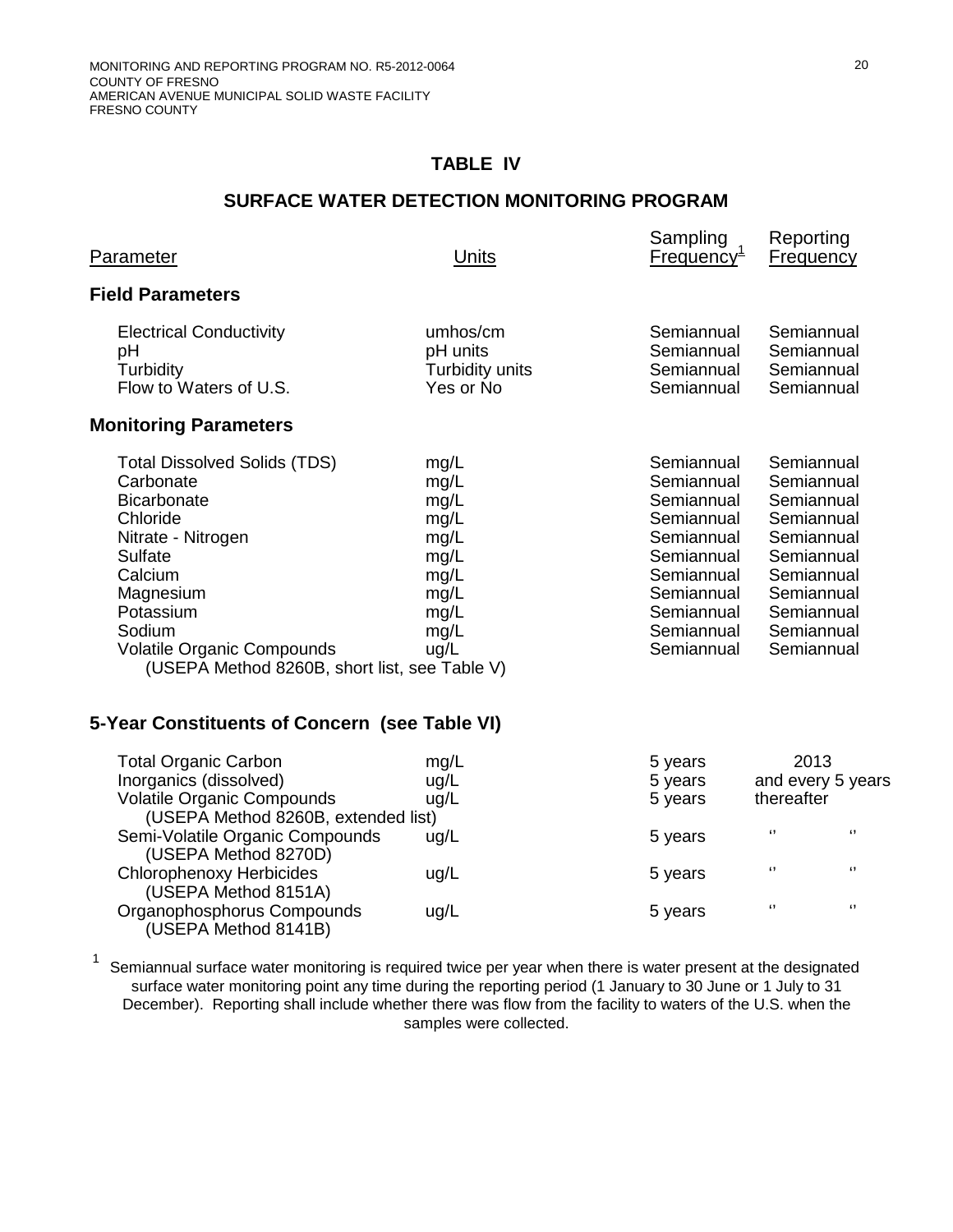#### **MONITORING PARAMETERS FOR DETECTION MONITORING**

#### **Surrogates for Metallic Constituents:**

 pH Total Dissolved Solids Electrical Conductivity Chloride **Sulfate** Nitrate nitrogen

#### **Volatile Organic Compounds, short list:**

#### **USEPA Method 8260B**

Acetone Acrylonitrile Benzene Bromochloromethane Bromodichloromethane Bromoform (Tribromomethane) Carbon disulfide Carbon tetrachloride Chlorobenzene Chloroethane (Ethyl chloride) Chloroform (Trichloromethane) Dibromochloromethane (Chlorodibromomethane) 1,2-Dibromo-3-chloropropane (DBCP) 1,2-Dibromoethane (Ethylene dibromide; EDB) o-Dichlorobenzene (1,2-Dichlorobenzene) m-Dichlorobenzene (1,3-Dichlorobenzene) p-Dichlorobenzene (1,4-Dichlorobenzene) trans- l ,4-Dichloro-2-butene Dichlorodifluoromethane (CFC-12) 1,1-Dichloroethane (Ethylidene chloride) 1,2-Dichloroethane (Ethylene dichloride) 1,1 -Dichloroethylene (1,1 -Dichloroethene; Vinylidene chloride) cis- 1,2-Dichloroethylene (cis- 1,2-Dichloroethene) trans-1,2-Dichloroethylene (trans-1,2-Dichloroethene) 1,2-Dichloropropane (Propylene dichloride) cis- 1,3-Dichloropropene trans- 1,3-Dichloropropene Di-isopropylether (DIPE) **Ethanol** Ethyltertiary butyl ether **Ethylbenzene** 2-Hexanone (Methyl butyl ketone) Hexachlorobutadiene Methyl bromide (Bromomethene) Methyl chloride (Chloromethane)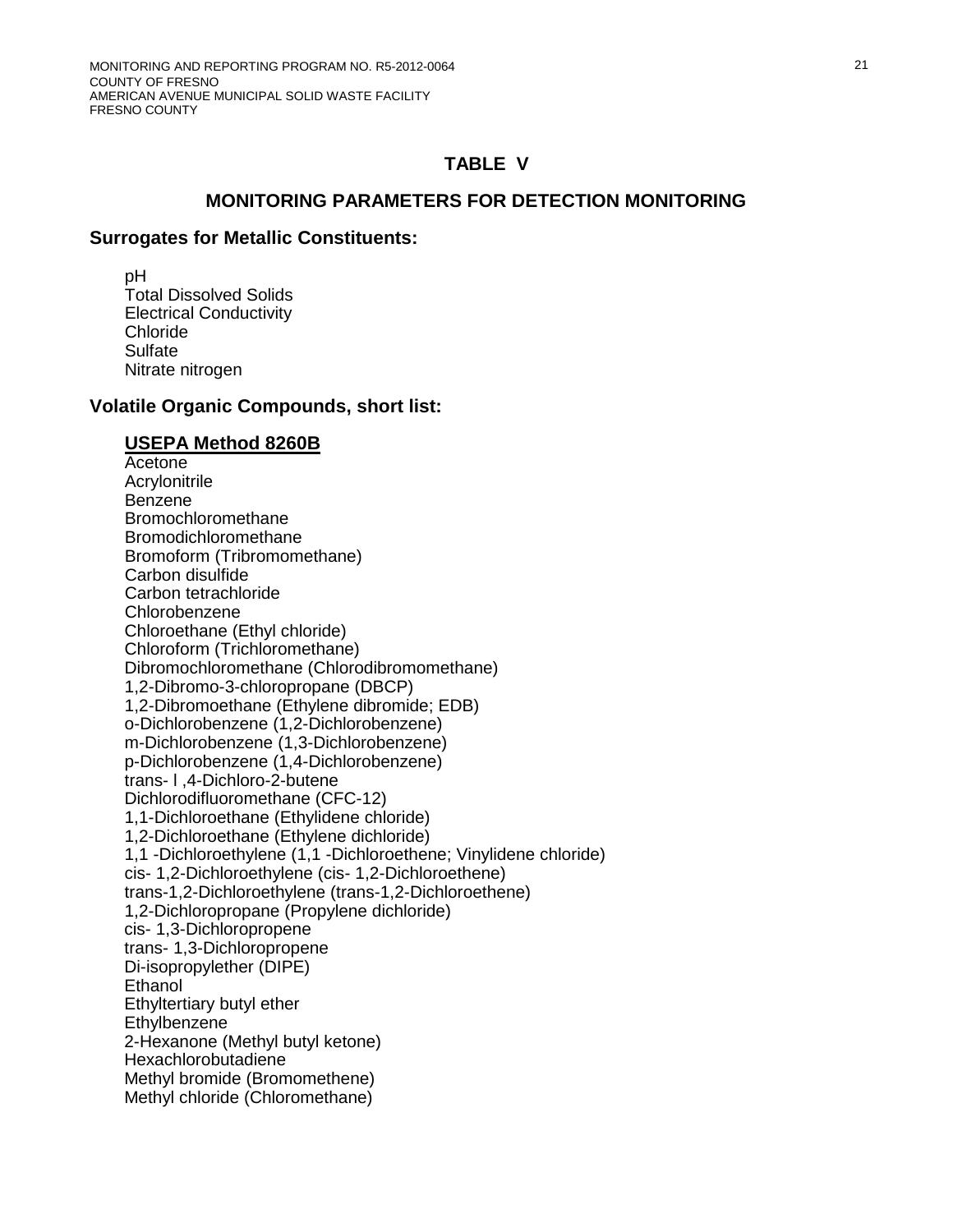#### **MONITORING PARAMETERS FOR DETECTION MONITORING**

#### **Continued**

Methylene bromide (Dibromomethane) Methylene chloride (Dichloromethane) Methyl ethyl ketone (MEK: 2-Butanone) Methyl iodide (Iodomethane) Methyl t-butyl ether 4-Methyl-2-pentanone (Methyl isobutylketone) Naphthalene **Styrene** Tertiary amyl methyl ether Tertiary butyl alcohol 1,1,1,2-Tetrachloroethane 1,1.2,2-Tetrachloroethane Tetrachloroethylene (Tetrachloroethene; Perchloroethylene) **Toluene** 1,2,4-Trichlorobenzene 1,1,1-Trichloroethane (Methylchloroform) 1,1,2-Trichloroethane Trichloroethylene (Trichloroethene) Trichlorofluoromethane (CFC- 11) 1,2,3-Trichloropropane Vinyl acetate Vinyl chloride Xylenes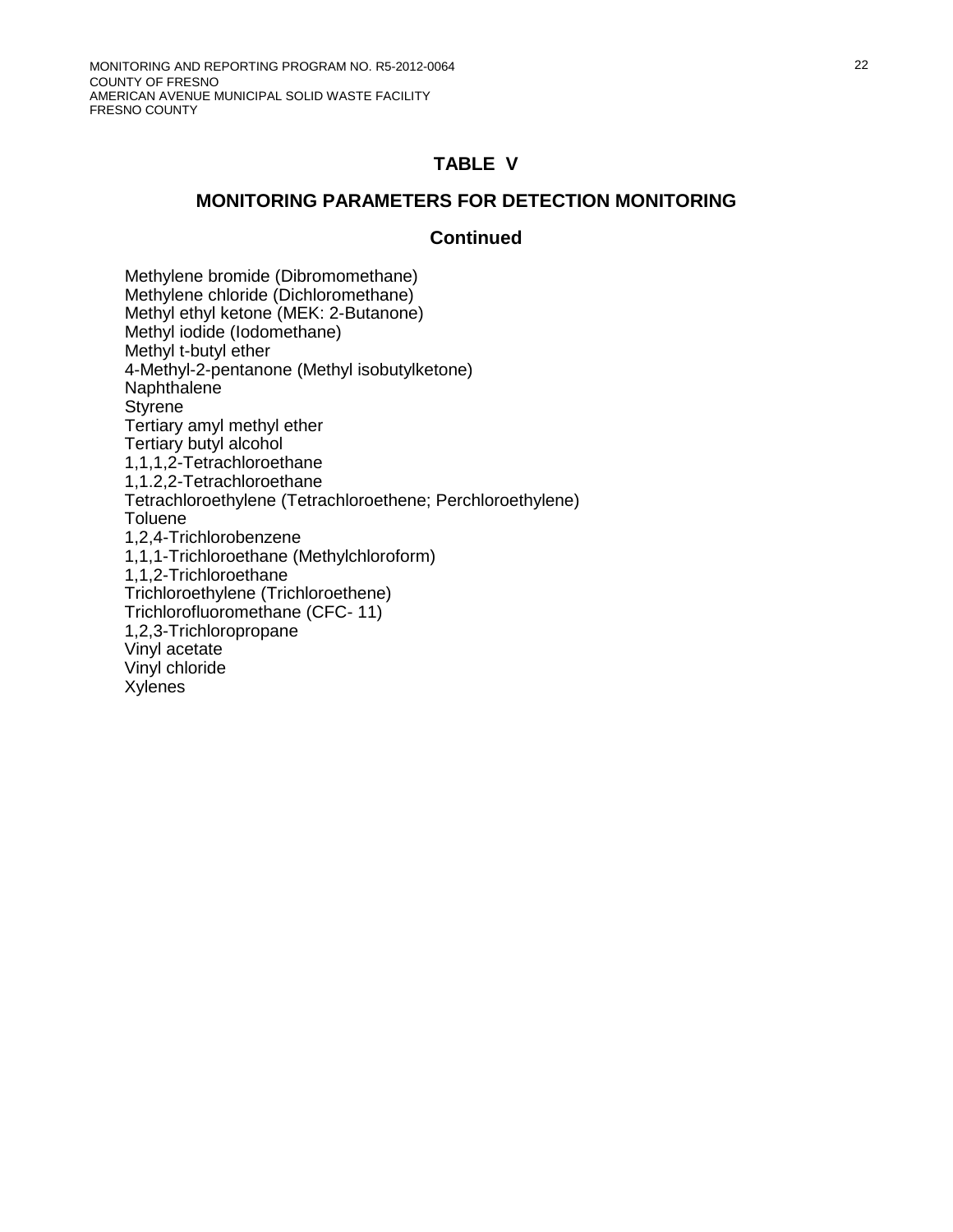### **5-YEAR COCs & APPROVED USEPA ANALYTICAL METHODS**

#### **Volatile Organic Compounds, extended list:**

#### **USEPA Method 8260B**

Acetone Acetonitrile (Methyl cyanide) Acrolein Acrylonitrile Allyl chloride (3-Chloropropene) Benzene Bromochloromethane (Chlorobromomethane) Bromodichloromethane (Dibromochloromethane) Bromoform (Tribromomethane) Carbon disulfide Carbon tetrachloride Chlorobenzene Chloroethane (Ethyl chloride) Chloroform (Trichloromethane) **Chloroprene** Dibromochloromethane (Chlorodibromomethane) 1,2-Dibromo-3-chloropropane (DBCP) 1,2-Dibromoethane (Ethylene dibromide; EDB) o-Dichlorobenzene (1,2-Dichlorobenzene)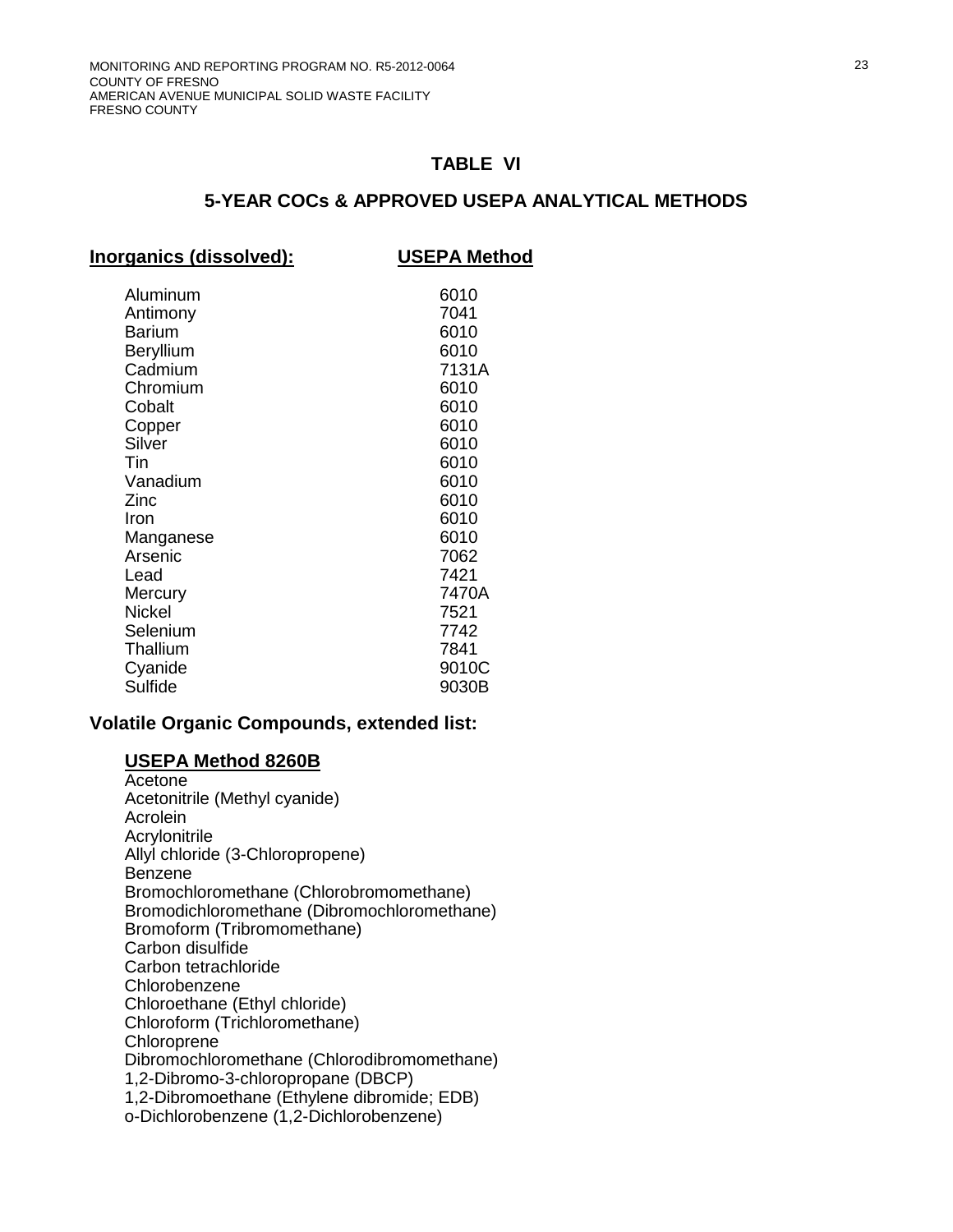#### **5-YEAR COCs & APPROVED USEPA ANALYTICAL METHODS**

#### **Continued**

m-Dichlorobenzene (1,3-Dichlorobenzene) p-Dichlorobenzene (1,4-Dichlorobenzene) trans- 1,4-Dichloro-2-butene Dichlorodifluoromethane (CFC 12) 1,1 -Dichloroethane (Ethylidene chloride) 1,2-Dichloroethane (Ethylene dichloride) 1,1 -Dichloroethylene (1, l-Dichloroethene; Vinylidene chloride) cis- l ,2-Dichloroethylene (cis- 1,2-Dichloroethene) trans- l ,2-Dichloroethylene (trans- 1,2-Dichloroethene) 1,2-Dichloropropane (Propylene dichloride) 1,3-Dichloropropane (Trimethylene dichloride) 2,2-Dichloropropane (Isopropylidene chloride) 1,1 -Dichloropropene cis- 1,3-Dichloropropene trans- l ,3-Dichloropropene Di-isopropylether (DIPE) **Ethanol** Ethyltertiary butyl ether **Ethylbenzene** Ethyl methacrylate Hexachlorobutadiene 2-Hexanone (Methyl butyl ketone) Isobutyl alcohol **Methacrylonitrile** Methyl bromide (Bromomethane) Methyl chloride (Chloromethane) Methyl ethyl ketone (MEK; 2-Butanone) Methyl iodide (Iodomethane) Methyl t-butyl ether Methyl methacrylate 4-Methyl-2-pentanone (Methyl isobutyl ketone) Methylene bromide (Dibromomethane) Methylene chloride (Dichloromethane) **Naphthalene** Propionitrile (Ethyl cyanide) **Styrene** Tertiary amyl methyl ether Tertiary butyl alcohol 1,1,1,2-Tetrachloroethane 1,1,2,2-Tetrachloroethane Tetrachloroethylene (Tetrachloroethene; Perchloroethylene; PCE) **Toluene** 1,2,4-Trichlorobenzene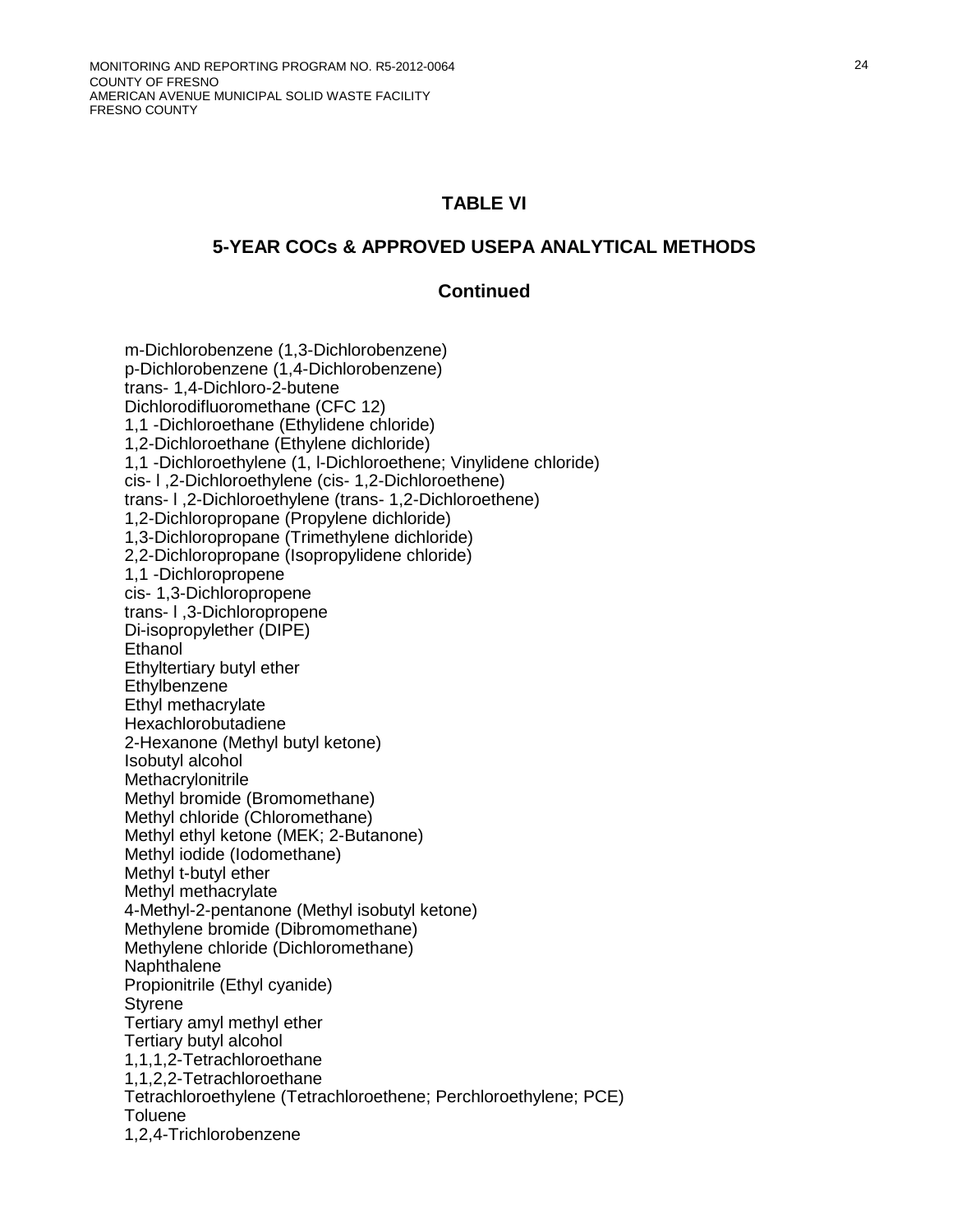### **5-YEAR COCs & APPROVED USEPA ANALYTICAL METHODS**

#### **Continued**

1,1,1 -Trichloroethane (Methylchloroform) 1,1,2-Trichloroethane Trichloroethylene (Trichloroethene; TCE) Trichlorofluoromethane (CFC- 11) 1,2,3-Trichloropropane Vinyl acetate Vinyl chloride (Chloroethene) Xylene (total)

#### **Semi-Volatile Organic Compounds:**

#### **USEPA Method 8270D - base, neutral, & acid extractables**

Acenaphthene Acenaphthylene Acetophenone 2-Acetylaminofluorene (2-AAF) Aldrin 4-Aminobiphenyl Anthracene Benzo[a]anthracene (Benzanthracene) Benzo[b]fluoranthene Benzo[k]fluoranthene Benzo[g,h,i]perylene Benzo[a]pyrene Benzyl alcohol Bis(2-ethylhexyl) phthalate alpha-BHC beta-BHC delta-BHC gamma-BHC (Lindane) Bis(2-chloroethoxy)methane Bis(2-chloroethyl) ether (Dichloroethyl ether) Bis(2-chloro-1-methyethyl) ether (Bis(2-chloroisopropyl) ether; DCIP) 4-Bromophenyl phenyl ether Butyl benzyl phthalate (Benzyl butyl phthalate) Chlordane p-Chloroaniline **Chlorobenzilate** p-Chloro-m-cresol (4-Chloro-3-methylphenol) 2-Chloronaphthalene 2-Chlorophenol 4-Chlorophenyl phenyl ether Chrysene o-Cresol (2-methylphenol) m-Cresol (3-methylphenol) p-Cresol (4-methylphenol)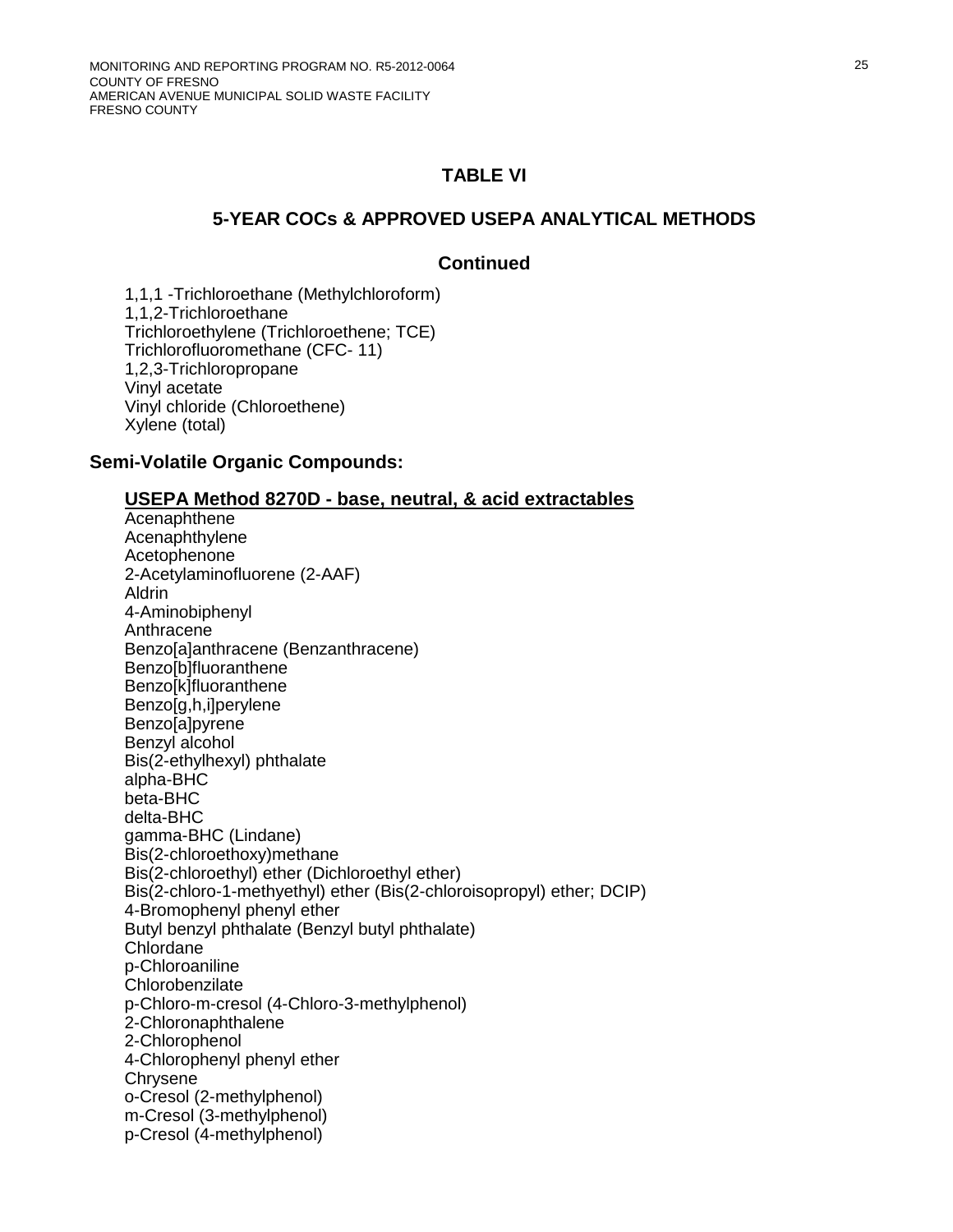#### **5-YEAR COCs & APPROVED USEPA ANALYTICAL METHODS**

#### **Continued**

4,4'-DDD 4,4'-DDE 4,4'-DDT **Diallate** Dibenz[a,h]anthracene **Dibenzofuran** Di-n-butyl phthalate 3,3'-Dichlorobenzidine 2,4-Dichlorophenol 2,6-Dichlorophenol **Dieldrin** Diethyl phthalate p-(Dimethylamino)azobenzene 7,12-Dimethylbenz[a]anthracene 3,3'-Dimethylbenzidine 2,4-Dimehtylphenol (m-Xylenol) Dimethyl phthalate m-Dinitrobenzene 4,6-Dinitro-o-cresol (4,6-Dinitro-2-methylphenol) 2,4-Dinitrophenol 2,4-Dinitrotoluene 2,6-Dinitrotoluene Di-n-octyl phthalate **Diphenylamine** Endosulfan I Endosulfan II Endosulfan sulfate **Endrin** Endrin aldehyde Ethyl methanesulfonate Famphur Fluoranthene Fluorene **Heptachlor** Heptachlor epoxide Hexachlorobenzene Hexachlorocyclopentadiene **Hexachloroethane** Hexachloropropene Indeno(1,2,3-c,d)pyrene **Isodrin** Isophorone Isosafrole Kepone **Methapyrilene Methoxychlor** 3-Methylcholanthrene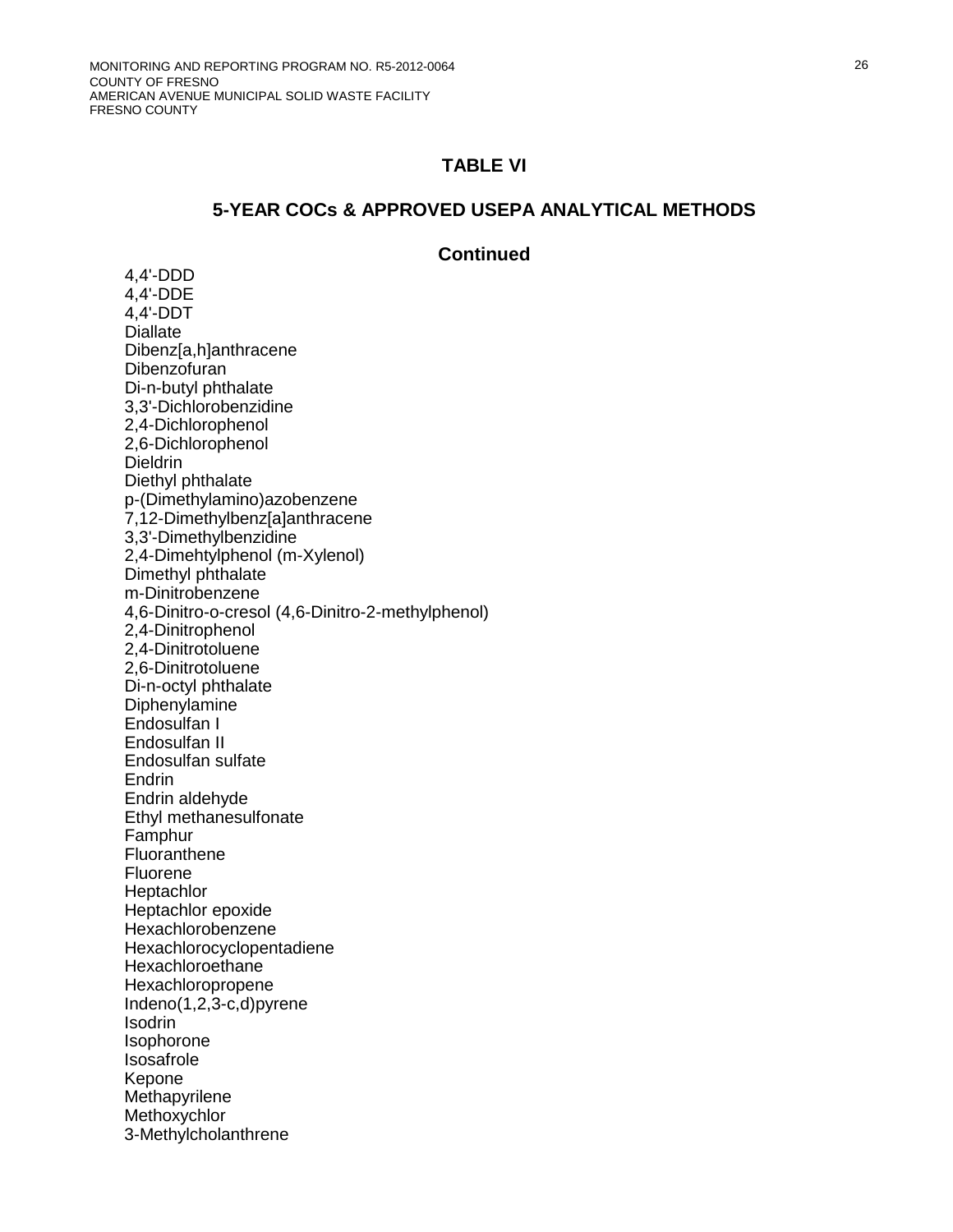#### **5-YEAR COCs & APPROVED USEPA ANALYTICAL METHODS**

#### **Continued**

Methyl methanesulfonate 2-Methylnaphthalene 1,4-Naphthoquinone 1-Naphthylamine 2-Naphthylamine o-Nitroaniline (2-Nitroaniline) m-Nitroaniline (3-Nitroaniline) p-Nitroaniline (4-Nitroaniline) **Nitrobenzene** o-Nitrophenol (2-Nitrophenol) p-Nitrophenol (4-Nitrophenol) N-Nitrosodi-n-butylamine (Di-n-butylnitrosamine) N-Nitrosodiethylamine (Diethylnitrosamine) N-Nitrosodimethylamine (Dimethylnitrosamine) N-Nitrosodiphenylamine (Diphenylnitrosamine) N-Nitrosodipropylamine (N-Nitroso-N-dipropylamine; Di-n-propylnitrosamine) N-Nitrosomethylethylamine (Methylethylnitrosamine) N-Nitrosopiperidine N-Nitrosospyrrolidine 5-Nitro-o-toluidine Pentachlorobenzene Pentachloronitrobenzene (PCNB) Pentachlorophenol Phenacetin **Phenanthrene** Phenol p-Phenylenediamine Polychlorinated biphenyls (PCBs; Aroclors) Pronamide Pyrene Safrole 1,2,4,5-Tetrachlorobenzene 2,3,4,6-Tetrachlorophenol o-Toluidine Toxaphene 2,4,5-Trichlorophenol 0,0,0-Triethyl phosphorothioate sym-Trinitrobenzene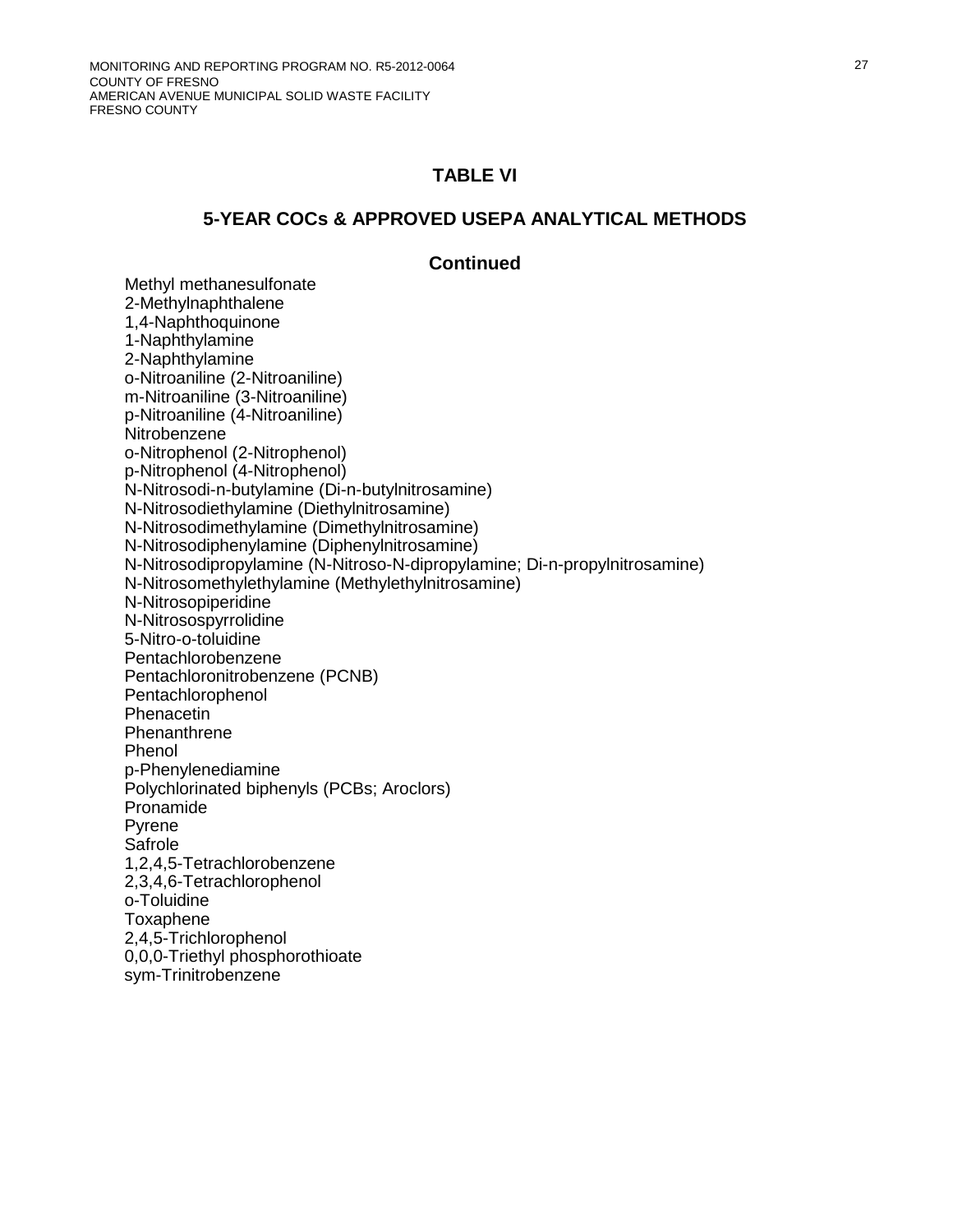## **5-YEAR COCs & APPROVED USEPA ANALYTICAL METHODS**

## **Continued**

### **Chlorophenoxy Herbicides:**

## **USEPA Method 8151A**

2,4-D (2,4-Dichlorophenoxyacetic acid) Dinoseb (DNBP; 2-sec-Butyl-4,6-dinitrophenol) Silvex (2,4,5-Trichlorophenoxypropionic acid; 2,4,5-TP) 2,4,5-T (2,4,5-Trichlorophenoxyacetic acid)

### **Organophosphorus Compounds:**

### **USEPA Method 8141B**

Atrazine **Chlorpyrifos** 0,0-Diethyl 0-2-pyrazinyl phosphorothioate (Thionazin) **Diazinon** Dimethoate **Disulfoton** Methyl parathion (Parathion methyl) **Parathion** Phorate Simazine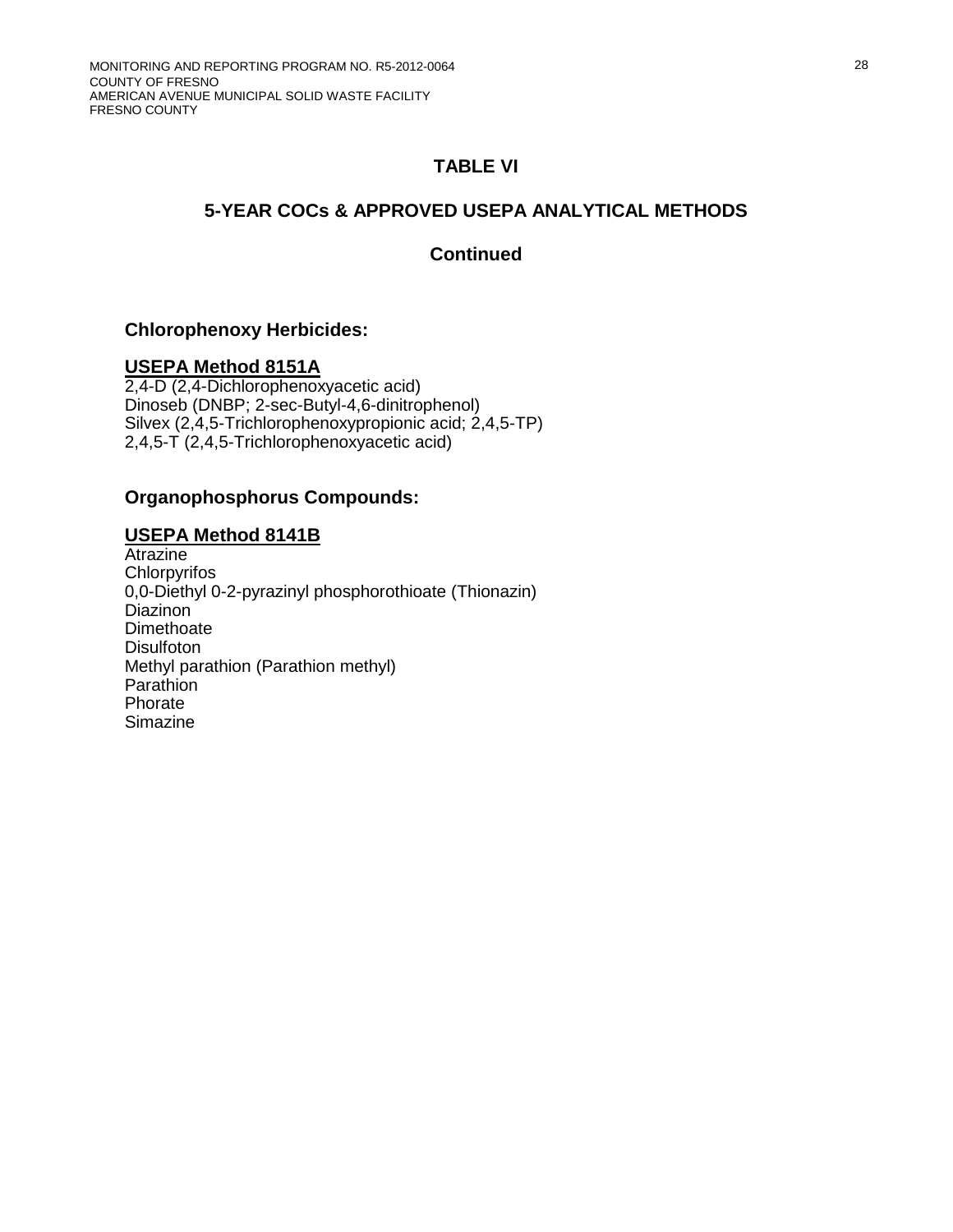### INFORMATION SHEET

WASTE DISCHARGE REQUIREMENTS ORDER NO. R5-2012-0064 FOR COUNTY OF FRESNO CONSTRUCTION, OPERATION, AND CORRECTIVE ACTION AMERICAN AVENUE MUNICIPAL SOLID WASTE LANDFILL FRESNO COUNTY

The County of Fresno (hereafter Discharger) owns and operates the American Avenue Municipal Solid Waste Landfill, at 18950 W. American Ave, about five miles southwest of the City of Kerman.

The California Regional Water Quality Control Board, Central Valley Region, (hereafter Central Valley Water Board) adopted Order 5-2005-0067 on 29 April 2005, which classified the Unit as a Class III landfill as defined in Title 27, California Code of Regulations, Section 20005 et seq. (hereafter Title 27). The proposed Order revises the existing Waste Discharge Requirements to provide for changes in the monitoring and reporting program, allow for future expansion, allow excavation of an existing unlined waste management unit (Phase 1), and implement corrective action.

The landfill consists of a closed unlined waste management unit (WMU) covering 30 acres (Phase I), and active-composite-lined WMU covering 160 acres (Phase II 8 modules), and a 250 acre composite lined WMU (Phase III) comprised of active Modules 1-3 and future Modules 4-12.

The facility is located near the trough of the San Joaquin Valley, which is the southern portion of the Central Valley of California. The Central Valley is a large, northwest trending structural trough bounded by the Sierra Nevada to the east and the Coast Ranges to the west, and filled with both marine and continental deposits of Jurassic to Holocene age.

The first encountered groundwater ranges from about 112 feet to 140 feet below the native ground surface. Groundwater elevations range from 48 feet MSL to 70 feet MSL. The groundwater is unconfined. The depth to groundwater fluctuates seasonally as much as 10 feet. The direction of groundwater flow is generally toward the southeast. The direction of groundwater flow varies seasonally and periodically flows toward the south. The estimated average groundwater gradient is approximately 0.0016 feet per foot

Volatile organic compounds (VOCs) were first detected in groundwater when the detection monitoring wells were installed in 1987. Several waste constituents were detected in 1987 at concentrations below primary water quality standards including: chloroethane; chloromethane; dichlorodifluoromethane; cis-1,3 dichloropropylene; tetrachloroethylene; 1,1,1-trichloroethane; trichloroethylene;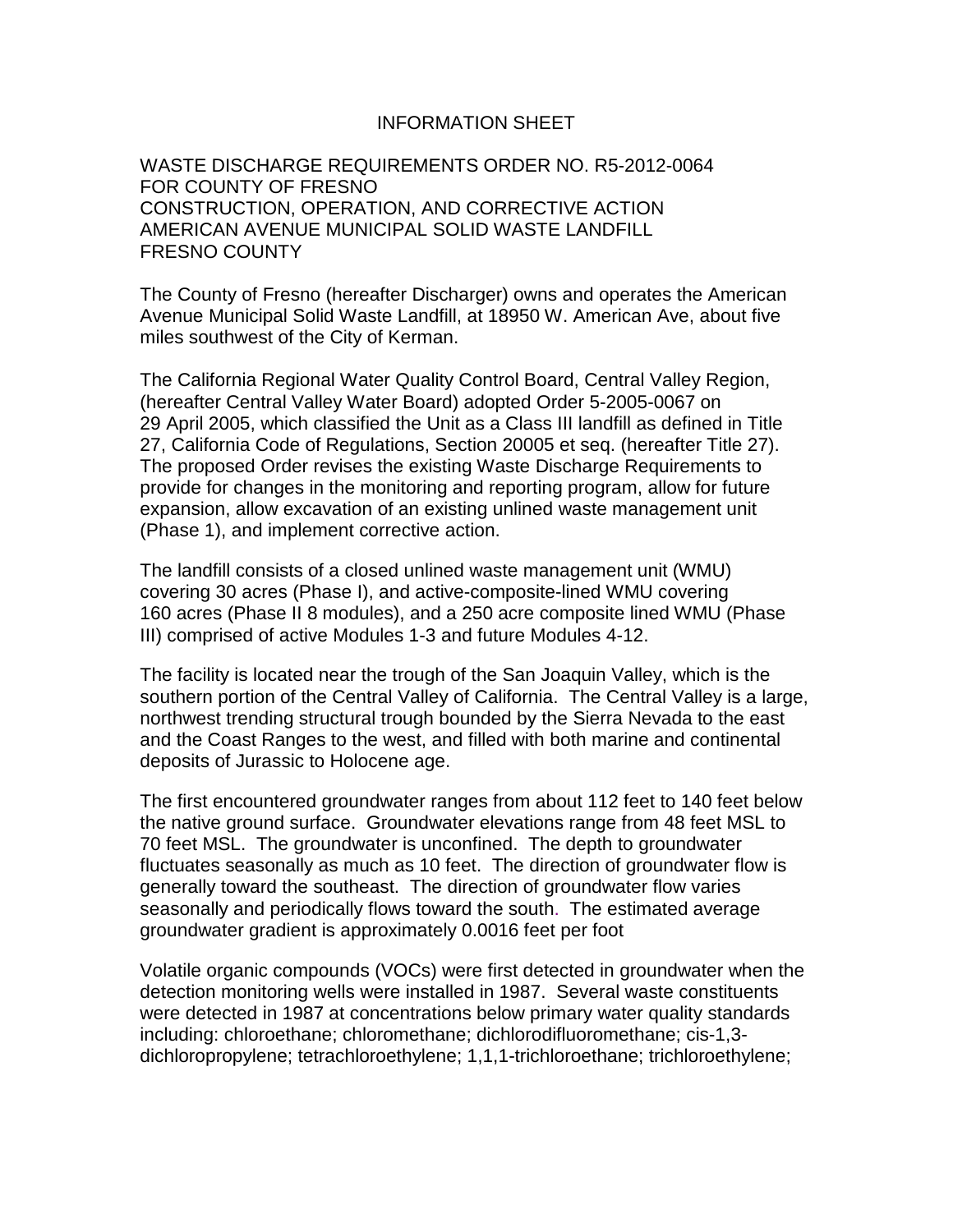WASTE DISCHARGE REQUIREMENTS ORDER NO. R5-2012-0064  $-2$ -FOR COUNTY OF FRESNO AMERICAN AVENUE MUNICIPAL SOLID WASTE LANDFILL CLASS III LANDFILL CONSTRUCTION, OPERATION, AND CORRECTIVE ACTION FRESNO COUNTY

and trichlorofluoromethane. These and other volatile organics continue to be detected sporadically in detection monitoring wells at concentrations below primary water quality standards.

The Discharger submitted an Addendum to the Evaluation Monitoring Program dated November 2009, to the original Evaluation Monitoring Program (1 February 2006), detailing the current release of waste constituents to groundwater, which are: 1,2,3-trichloropropane, 1,2-dichloropropane, dichlorodifluoromethane, trichlorofluoromethane, 1,1-dichloroethane, tetrachloroethene, and trichloroethene.

The Discharger completed an Evaluation Monitoring Program for the release of waste constituents to the groundwater. The nature of the release was demonstrated to be volatile organic compounds that originated from landfill gas. The extent of the release is a plume downgradient from the Phase I waste management unit approximately 2,400 feet to the eastern boundary of the facility.

The Discharger completed an Engineering Feasibility Study in accordance with Section 20425 (c) of Title 27. The Engineering Feasibility Study concluded that the most technically and economically feasible corrective action alternative is monitored natural attenuation in conjunction with landfill gas extraction. The Discharger submitted an Amended Report of Waste Discharge for Corrective Action in accordance with Section 20425(d) of Title 27.

Section 20080(b) of Title 27 allows the Central Valley Water Board to consider the approval of an engineered alternative to the prescriptive standard for landfill liner systems. In order to approve an engineered alternative in accordance with Title 27, sections 20080(c)(1) and (2), the Discharger must demonstrate that the prescriptive design is unreasonably and unnecessarily burdensome and will cost substantially more than an alternative which will meet the criteria contained in Title 27, section 20080(b), or would be impractical and would not promote attainment of applicable performance standards.

The Discharger demonstrated that the proposed engineered alternative liner system is consistent with the performance goal addressed by the particular prescriptive standard, and provides protection against water quality impairment equivalent to the prescriptive standard in accordance with Title 27, section 20080(b)(2).

The engineered alternative liner proposed by the Discharger for the bottom liner of the future landfill modules consists of, in ascending order: subgrade; geosynthetic clay liner (GCL); 60-mil HDPE single sided textured geomembrane; geonet drainage layer, non-woven filter geotextile, two-foot thick soil operations